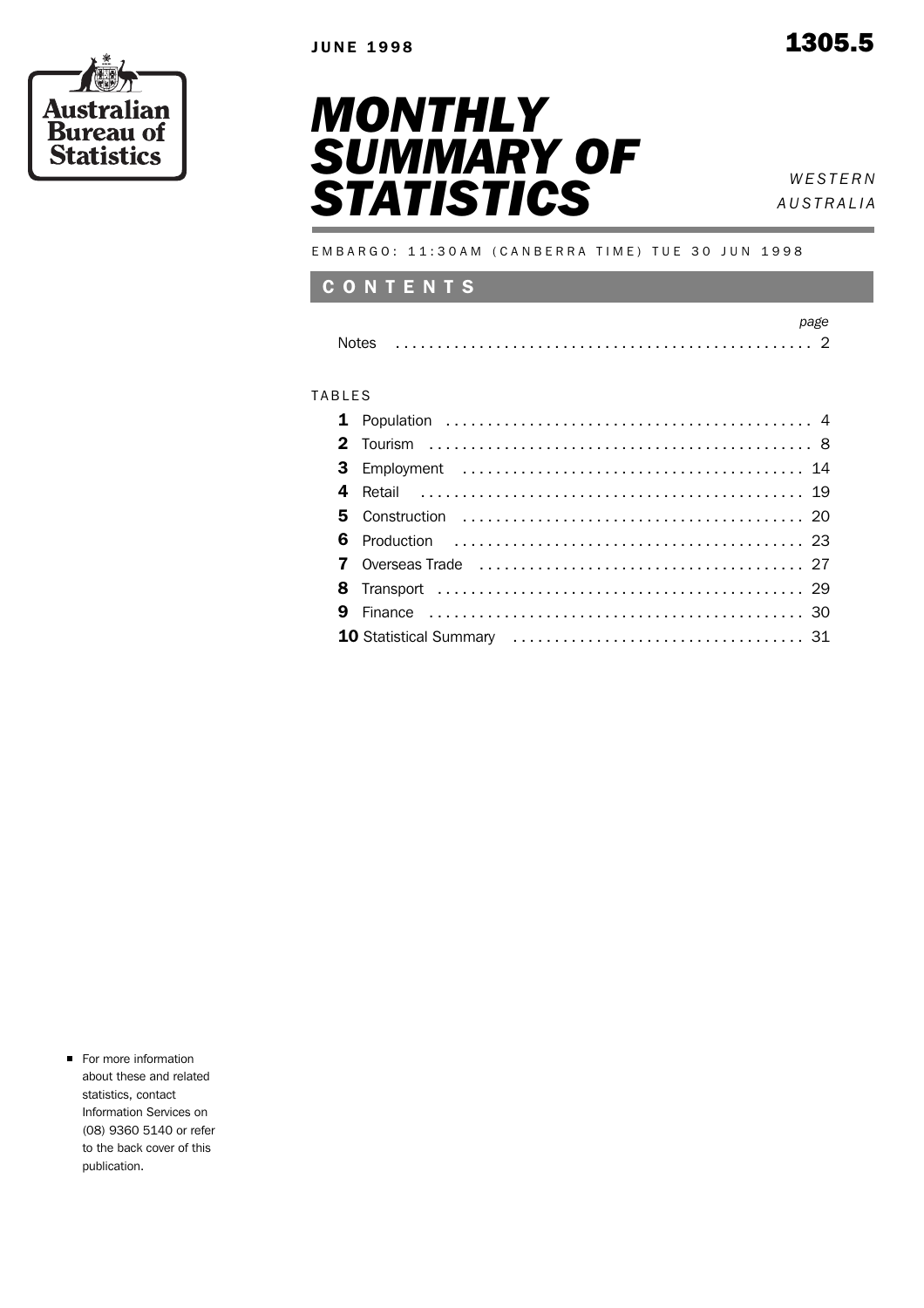| <b>NOTES</b>                |                                                                                                                                                                                                                 |                                                                                                                                                                                                                                                                                                                                                                                                                                                                     |                                                                     |  |  |  |  |  |  |
|-----------------------------|-----------------------------------------------------------------------------------------------------------------------------------------------------------------------------------------------------------------|---------------------------------------------------------------------------------------------------------------------------------------------------------------------------------------------------------------------------------------------------------------------------------------------------------------------------------------------------------------------------------------------------------------------------------------------------------------------|---------------------------------------------------------------------|--|--|--|--|--|--|
| FORTHCOMING ISSUES          | <b>ISSUE</b><br><b>July 1998</b><br>August 1998<br>September 1998                                                                                                                                               |                                                                                                                                                                                                                                                                                                                                                                                                                                                                     | RELEASE DATE<br>31 July 1998<br>31 August 1998<br>30 September 1998 |  |  |  |  |  |  |
| SYMBOLS AND OTHER<br>USAGES | n.a.<br>n.e.i.<br>n.p.<br>n.y.a.<br>$\ast$<br>p<br>$\mathbf{r}$                                                                                                                                                 | not available<br>not elsewhere included<br>not available for publication but included in totals where<br>applicable<br>not yet available<br>nil or rounded to zero<br>not applicable<br>subject to sampling variability too high for most practical<br>purposes<br>preliminary - figure or series subject to revision<br>figure or series revised since previous issue<br>break in continuity of series (where drawn between two<br>consecutive figures or columns) |                                                                     |  |  |  |  |  |  |
| INQUIRIES                   | For information about other ABS statistics and services, please refer to the<br>back of this publication.<br>For further information about these statistics, contact Information<br>Services on (08) 9360 5140. |                                                                                                                                                                                                                                                                                                                                                                                                                                                                     |                                                                     |  |  |  |  |  |  |

COLIN NAGLE REGIONAL DIRECTOR, WESTERN AUSTRALIA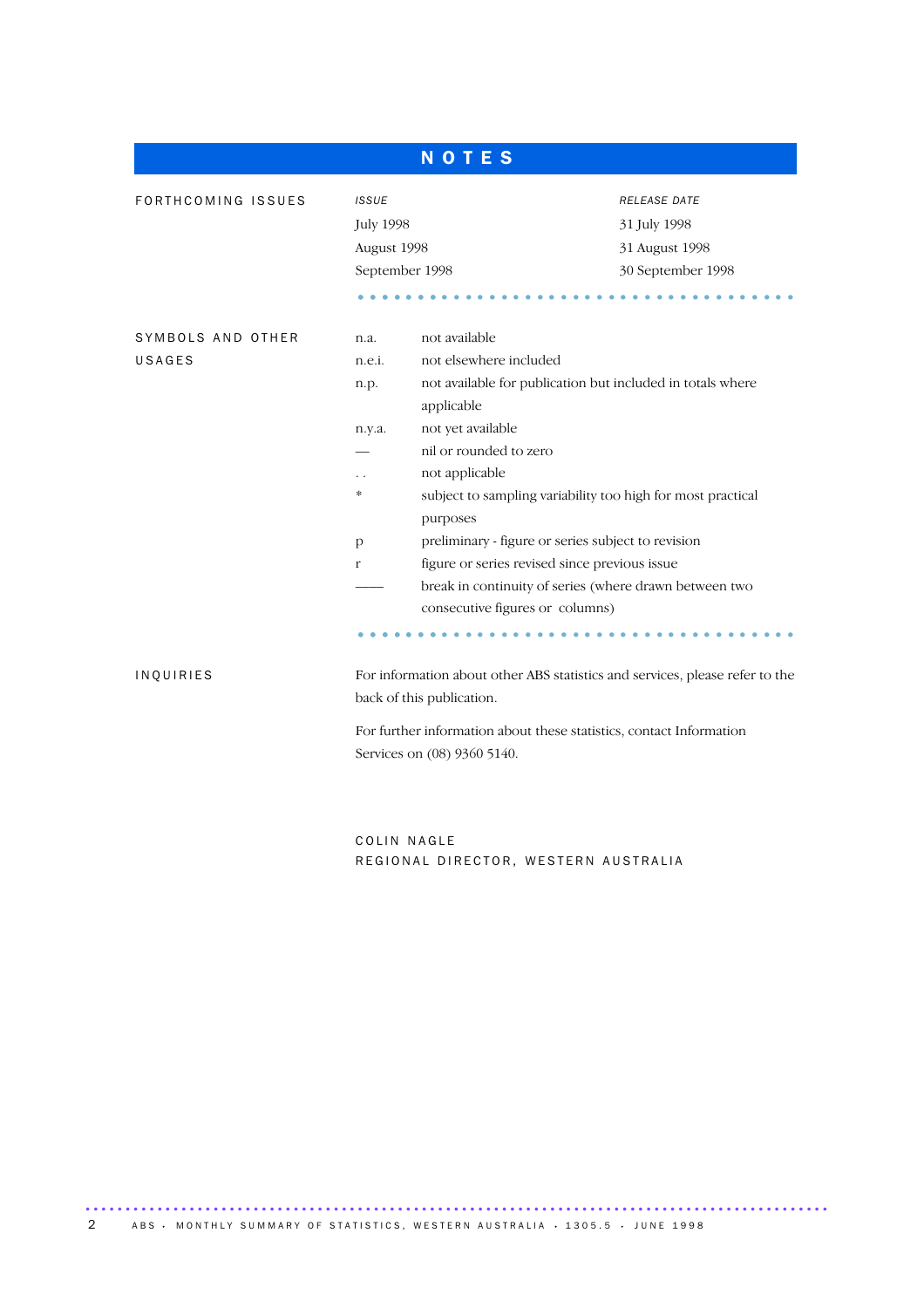#### C O N T E N T S .............................................................. .

#### TABLES

Population 1.1 Estimated Resident Population ..................................... 4 1.2 Components of Population Change ..................................5 1.3 Registration of Births, Deaths, Marriages and Divorces ...................6 1.4 Rates of Births, Deaths, Marriages and Divorces ........................ 7 Tourism 2.1 Overseas Arrivals and Departures ................................... 8 2.2 Short-term Overseas Visitor Arrivals from Selected Countries ..............9 2.3 Short-term Overseas Visitor Arrivals by Air, Purpose of Journey: Holiday . . . . . 10 2.4 Short-term Overseas Resident Departures to Selected Destinations . . . . . . . . 11 2.5 Short-term Overseas Resident Departures by Air, Purpose of Journey: Holiday 12 2.6 Tourist Accomodation . . . . . . . . . . . . . . . . . . . . . . . . . . . . . . . . . . . . . . . . . . . 13 Employment 3.1 Labour Force Status: Seasonally Adjusted . . . . . . . . . . . . . . . . . . . . . . . . . . . . 14 3.2 Labour Force Status: Trend . . . . . . . . . . . . . . . . . . . . . . . . . . . . . . . . . . . . . . . 15 3.3 Average Weekly Earnings of Employees . . . . . . . . . . . . . . . . . . . . . . . . . . . . . 16 3.4 Industrial Disputes Causing Stoppage of Work . . . . . . . . . . . . . . . . . . . . . . . . 17 3.5 Employed Wage and Salary Earners by Industry and Sector . . . . . . . . . . . . . . . 18 Retail 4.1 Monthly Retail Turnover: Original Estimates . . . . . . . . . . . . . . . . . . . . . . . . . . 19 Construction 5.1 New Residential Building Approved . . . . . . . . . . . . . . . . . . . . . . . . . . . . . . . . 20 5.2 Non-Residential Building Approved . . . . . . . . . . . . . . . . . . . . . . . . . . . . . . . . . 21 5.3 Selected Housing Price Indexes: Perth . . . . . . . . . . . . . . . . . . . . . . . . . . . . . . 21 5.4 Price Index of Materials Used in Building Other Than House Building:Perth . . . 22 Production 6.1 Livestock Slaughtered . . . . . . . . . . . . . . . . . . . . . . . . . . . . . . . . . . . . . . . . . . . 23 6.2 Meat Produced . . . . . . . . . . . . . . . . . . . . . . . . . . . . . . . . . . . . . . . . . . . . . . . . 23 6.3 Wool Receivals . . . . . . . . . . . . . . . . . . . . . . . . . . . . . . . . . . . . . . . . . . . . . . . . 24 6.4 Energy Production . . . . . . . . . . . . . . . . . . . . . . . . . . . . . . . . . . . . . . . . . . . . . 25 6.5 Mineral Exploration: Expenditure by Type of Mineral Sought . . . . . . . . . . . . . 26 6.6 Mineral Production . . . . . . . . . . . . . . . . . . . . . . . . . . . . . . . . . . . . . . . . . . . . . 26 Overseas Trade 7.1 Imports by Selected Divisions . . . . . . . . . . . . . . . . . . . . . . . . . . . . . . . . . . . . . 27 7.2 Exports by Selected Divisions . . . . . . . . . . . . . . . . . . . . . . . . . . . . . . . . . . . . . 28 Transport 8.1 New Motor Vehicle Registrations . . . . . . . . . . . . . . . . . . . . . . . . . . . . . . . . . . . 29 8.2 Vehicle Registration Statistics . . . . . . . . . . . . . . . . . . . . . . . . . . . . . . . . . . . . . 29 Finance 9.1 Private New Capital Expenditure by Selected Industry Groups . . . . . . . . . . . . . 30 Statistical Summary 10.1 Statistical Summary . . . . . . . . . . . . . . . . . . . . . . . . . . . . . . . . . . . . . . . . . . . . . 31

#### Page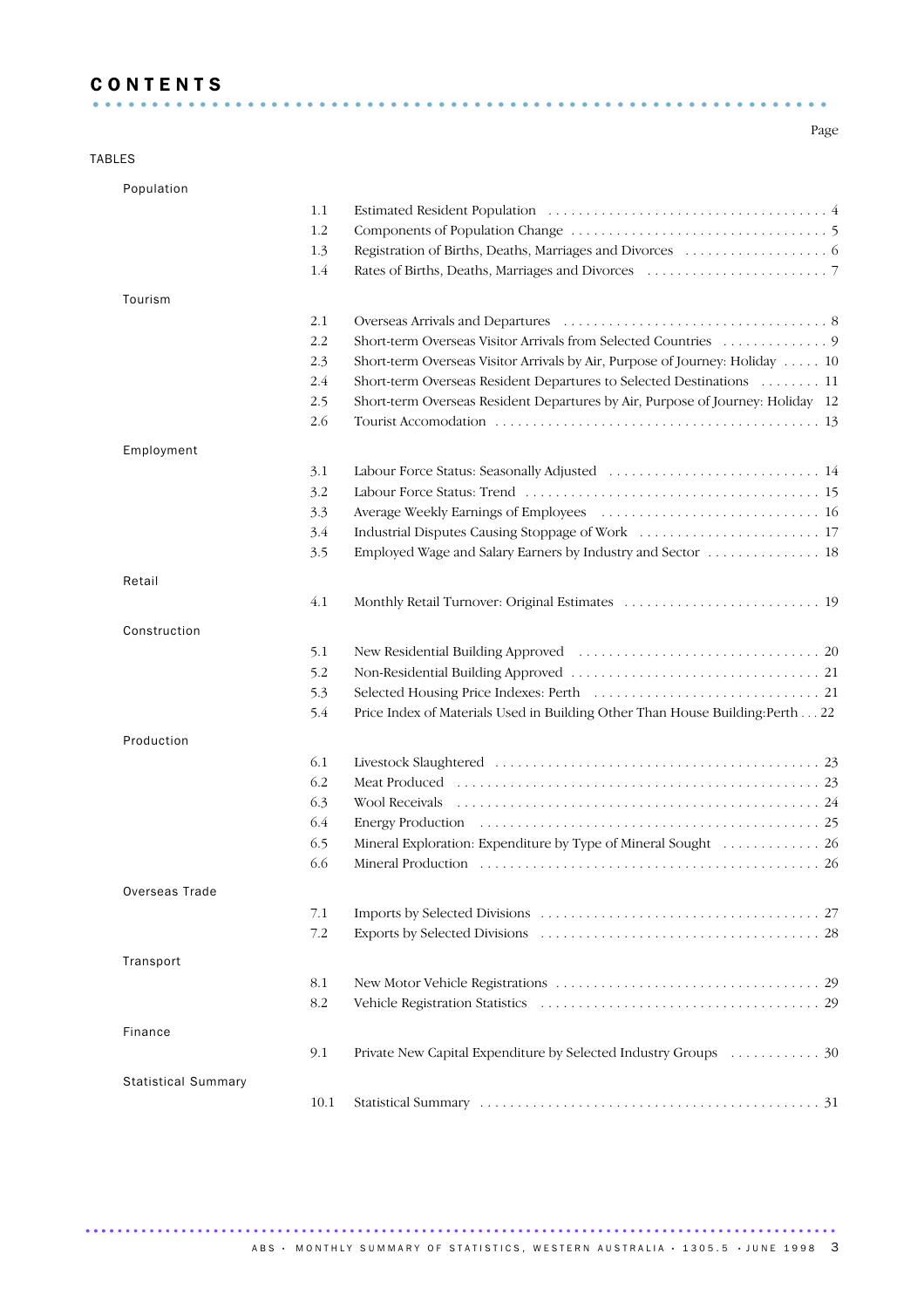#### AT END OF PERIOD...........

|                        | Males | Females | Persons     | Mean<br>Population |
|------------------------|-------|---------|-------------|--------------------|
|                        | '000  | '000    | '000        | '000               |
|                        |       |         |             |                    |
| <b>Financial Years</b> |       |         |             |                    |
| 1994–95                | 872.0 | 861.8   | 1 733.8     | 1 7 1 8 . 3        |
| 1995-96                | 887.6 | 877.7   | 1 7 6 5 . 3 | 1 749.8            |
| 1996–97 p              | 904.4 | 893.7   | 1798.1      | 1781.8             |
|                        |       |         |             |                    |
| <b>Calendar years</b>  |       |         |             |                    |
| 1994                   | 863.2 | 853.4   | 1 7 1 6.6   | 1 703.9            |
| 1995                   | 879.6 | 869.8   | 1 749.3     | 1 733.8            |
| 1996 p                 | 896.1 | 885.9   | 1 781.9     | 1 7 6 5 . 4        |
|                        |       |         |             |                    |
| <b>Quarters</b>        |       |         |             |                    |
| Jun 96                 | 887.6 | 877.7   | 1 7 6 5 .3  |                    |
| Sep 96 p               | 891.6 | 881.5   | 1 7 7 3 . 2 |                    |
| Dec 96 p               | 896.1 | 885.9   | 1 781.9     |                    |
| Mar 97 p               | 900.4 | 890.0   | 1 790.4     |                    |
| Jun 97 p               | 904.4 | 893.7   | 1 7 9 8 . 1 |                    |
| Sep 97 p               | 908.0 | 897.3   | 1805.4      |                    |
|                        |       |         |             |                    |

*Source:* ABS Catalogue No. 3101.0.

#### ANALYSIS OF TABLE 1.1

The estimated resident population of Western Australia at 30 September 1997 was 1,805,400, an increase of 7,300 in the September quarter and 32,200 since 30 September 1996. The annual growth rate during the twelve months to 30 September 1997 was 1.8% compared with a rate of 1.7% for the previous twelve months.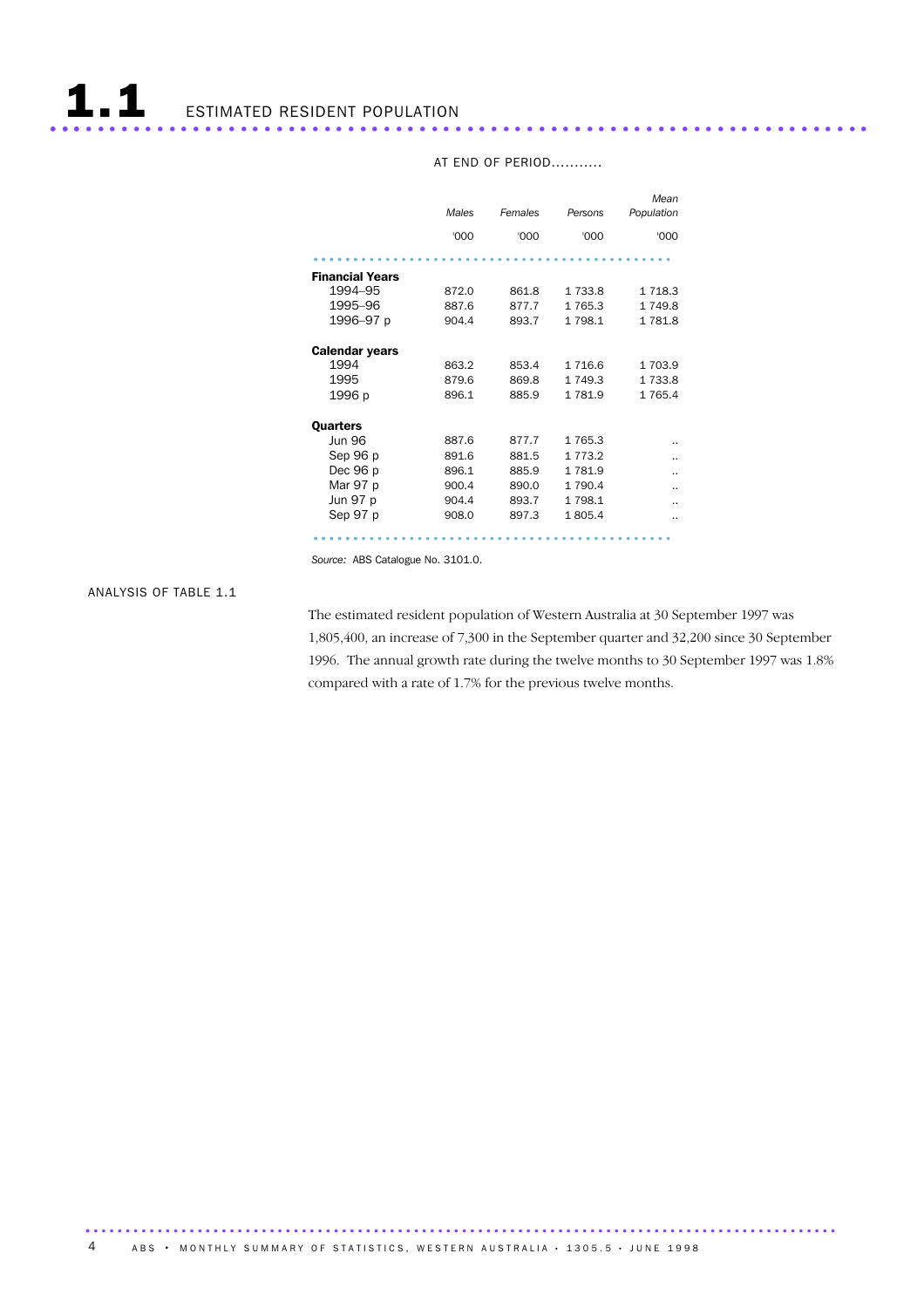|                        | Natural<br>increase | Net<br>estimated<br>overseas<br>migration(a) | Net<br>estimated<br>interstate<br>migration | Total<br>increase |
|------------------------|---------------------|----------------------------------------------|---------------------------------------------|-------------------|
|                        | '000                | '000                                         | '000                                        | '000              |
|                        |                     |                                              |                                             |                   |
| <b>Financial Years</b> |                     |                                              |                                             |                   |
| 1994–95 r              | 14.8                | 10.5                                         | 5.1                                         | 30.4              |
| 1995-96                | 14.0                | 12.3                                         | 4.1                                         | 30.4              |
| 1996-97 p              | 14.3                | 13.3                                         | 5.3                                         | 32.9              |
| <b>Calendar years</b>  |                     |                                              |                                             |                   |
| 1994 r                 | 14.6                | 8.0                                          | 4.7                                         | 27.3              |
| 1995 r                 | 14.4                | 13.0                                         | 4.5                                         | 32.0              |
| 1996 p                 | 13.8                | 12.5                                         | 5.8                                         | 32.1              |
|                        |                     |                                              |                                             |                   |
| Quarters               |                     |                                              |                                             |                   |
| <b>Jun 96</b>          | 3.6                 | 2.3                                          | 1.4                                         | 7.3               |
| Sep 96 p               | 3.1                 | 3.5                                          | 1.3                                         | 7.9               |
| Dec 96 p               | 3.4                 | 3.5                                          | 1.9                                         | 8.8               |
| Mar 97 p               | 4.0                 | 4.5                                          | 0.0                                         | 8.5               |
| Jun 97 p               | 3.8                 | 1.8                                          | 2.1                                         | 7.7               |
| Sep 97 p               | 2.9                 | 3.9                                          | 0.4                                         | 7.3               |
|                        |                     |                                              |                                             |                   |

(a) Includes an adjustment for 'category jumping'.

*Source:* ABS Catalogue No. 3101.0.

#### ANALYSIS OF TABLE 1.2

In the September quarter 1997, the population increased by 7,300 compared with an increase of 7,700 in the previous quarter. Both the natural increase and net estimated interstate migration were lower than in the June quarter 1997. However, net estimated overseas migration more than doubled to 3,900.

For the year ended 30 September 1997, the increase of 32,200 was 7.3% higher than the increase in the previous twelve months.

COMPONENTS OF POPULATION CHANGE, WESTERN AUSTRALIA



*Source:* ABS Catalogue No. 3101.0.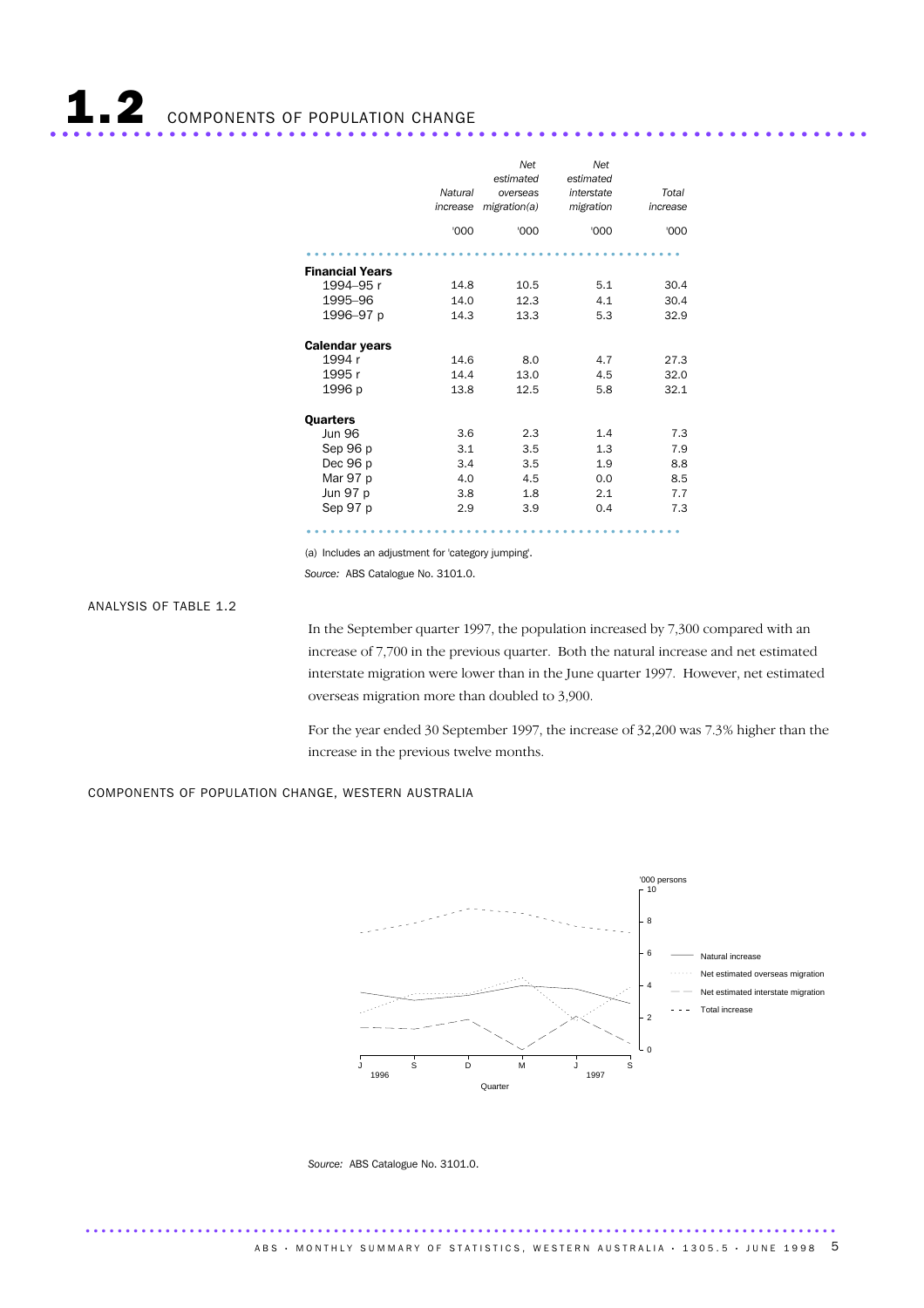|                        | Live<br><b>Births</b> | Infant<br>Deaths | Total<br>Deaths | Marriages | Divorces |
|------------------------|-----------------------|------------------|-----------------|-----------|----------|
|                        |                       |                  |                 |           |          |
| <b>Financial Years</b> |                       |                  |                 |           |          |
| 1994–95                | 25 0 22               | 137              | 10 261          | 10 381    | 4930     |
| 1995–96                | 24881                 | 140              | 10 670          | 10 0 19   | 5 1 9 5  |
| 1996–97 p              | 24 840                | 130              | 10 561          | 10 372    | 4931     |
|                        |                       |                  |                 |           |          |
| <b>Calendar years</b>  |                       |                  |                 |           |          |
| 1994                   | 25 1 24               | 137              | 10 295          | 10 366    | 5024     |
| 1995                   | 25 122                | 128              | 10 361          | 10 404    | 5040     |
| 1996                   | 24 800                | 156              | 11 019          | 10 294    | 4959     |
|                        |                       |                  |                 |           |          |
| <b>Quarters</b>        |                       |                  |                 |           |          |
| <b>Jun 96</b>          | 6 2 8 8               | 29               | 2633            | 2 4 4 9   | 1 1 6 3  |
| Sep 96                 | 6 2 0 3               | 37               | 3094            | 1458      | 1 2 9 4  |
| Dec 96                 | 6073                  | 36               | 2 704           | 3 4 4 8   | 1 2 7 1  |
| Mar 97 p               | 6 2 9 6               | 30               | 2 3 4 3         | 2 9 0 4   | 1 2 3 3  |
| Jun 97 p               | 6 2 6 8               | 27               | 2 4 2 0         | 2 5 6 2   | 1 1 3 3  |
| Sep 97 p               | 6 1 6 6               | 27               | 3 2 2 7         | 1458      | 1 360    |
|                        |                       |                  |                 |           |          |

............................................... ....

*Source:* ABS Catalogue No. 3101.0.

#### ANALYSIS OF TABLE 1.3

The number of live births in the September quarter 1997 fell by 102 or 1.6% on the previous quarter and was 37 or 0.6% less than the number in the same quarter of 1996.

Total deaths increased by 807 or 33.3% from the June quarter 1997, and were 133 or 4.3% higher than the number in the September quarter 1996.

Infant deaths in the September quarter 1997 remained the same as in the previous quarter, but were 27.0% lower than in the September quarter of the previous year.

The number of marriages in the September quarter 1997 fell by 43.1% (or 1,104) from the previous quarter, but was equal to the number in the same quarter of 1996.

The number of divorces increased from 1,133 in the June quarter to 1,360 in the September quarter 1997, an increase of 20.0%. The number was also 5.1% higher than in the September quarter 1996.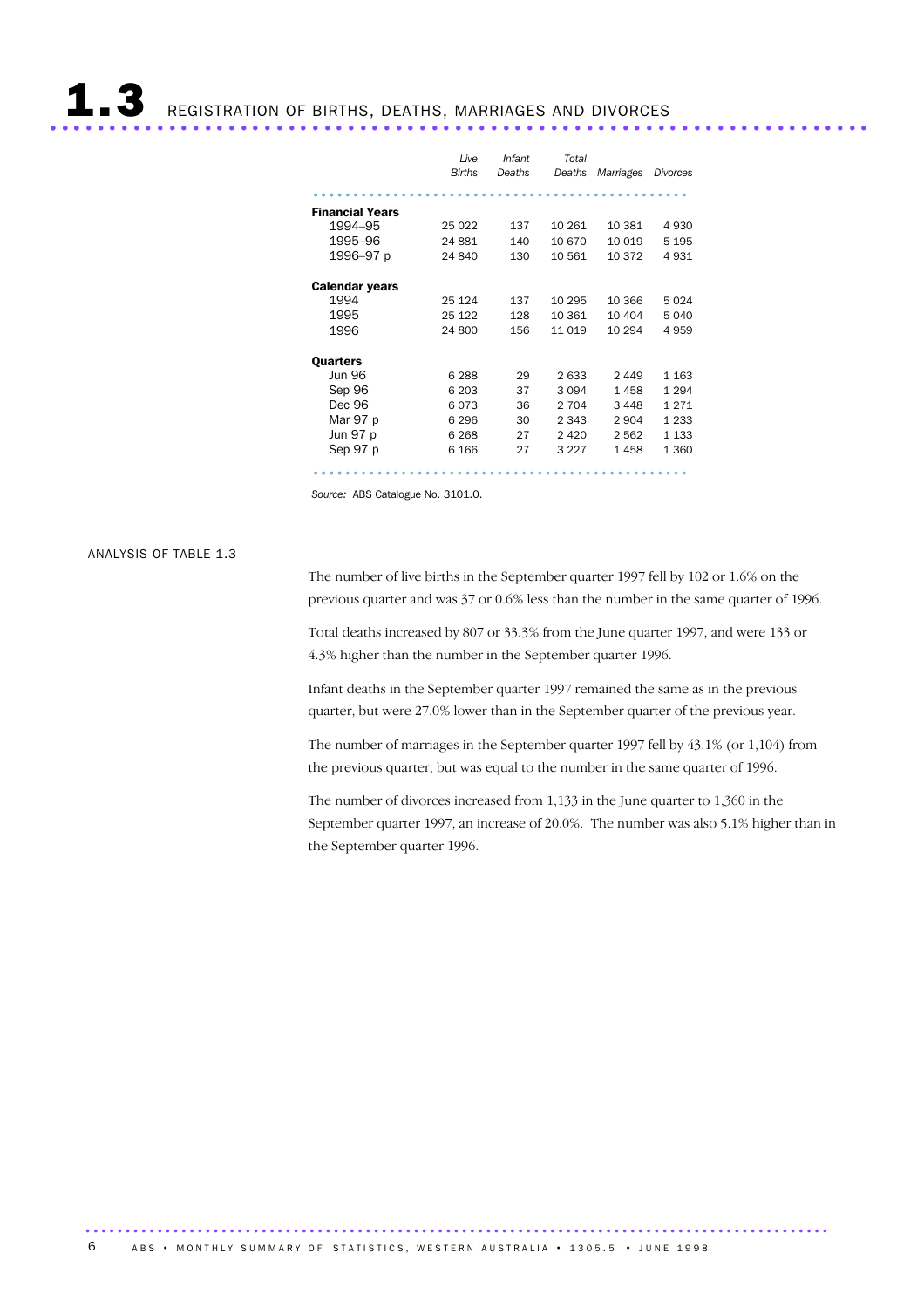**1. 4.** RATES OF BIRTHS, DEATHS, MARRIAGES AND DIVORCES

|                        | Live         | Infant | Total |                                                       |     |
|------------------------|--------------|--------|-------|-------------------------------------------------------|-----|
|                        | Births(a)(b) |        |       | Deaths(c) Deaths(a)(b) Marriages(a)(b) Divorces(a)(b) |     |
|                        |              |        |       |                                                       |     |
| <b>Financial Years</b> |              |        |       |                                                       |     |
| 1994-95                | 14.6         | 5.5    | 6.0   | 6.0                                                   | 2.9 |
| 1995-96                | 14.2         | 5.6    | 6.1   | 5.7                                                   | 3.0 |
| 1996-97 p              | 13.9         | 5.2    | 5.9   | 5.8                                                   | 2.8 |
| <b>Calendar years</b>  |              |        |       |                                                       |     |
| 1994                   | 14.8         | 5.5    | 6.0   | 6.1                                                   | 3.0 |
| 1995                   | 14.5         | 5.1    | 6.0   | 6.0                                                   | 2.9 |
| 1996                   | 14.0         | 6.3    | 6.2   | 5.8                                                   | 2.8 |
| Quarters               |              |        |       |                                                       |     |
| <b>Jun 96</b>          | 14.3         | 4.6    | 6.0   | 5.6                                                   | 2.6 |
| Sep 96                 | 14.0         | 6.0    | 7.0   | 3.3                                                   | 2.9 |
| Dec 96                 | 13.7         | 5.9    | 6.1   | 7.8                                                   | 2.9 |
| Mar 97 p               | 14.1         | 4.8    | 5.2   | 6.5                                                   | 2.8 |
| Jun 97 p               | 14.0         | 4.3    | 5.4   | 5.7                                                   | 2.5 |
| Sep 97 p               | 13.7         | 4.4    | 7.2   | 3.2                                                   | 3.0 |
|                        |              |        |       |                                                       |     |

(a) NOTE: The rates for financial and calendar years have been recalculated using the estimated resident population at 31 December and 30 June, respectively, in place of the mean resident population used in previous issues of this publication.

(b) For financial and calendar years the rate is per 1,000 estimated resident population at 31 December and 30 June, respectively. For quarters, the rate is per 1,000 of the average of the previous and current quarterly populations.

(c) Infant deaths per 1,000 live births.

*Source:* ABS Catalogue No. 3101.0.

#### ANALYSIS OF TABLE 1.4

In the September quarter 1997, the infant death rate increased marginally to 4.4 infant deaths per 1,000 live births. This was substantially lower than the rate of 6.0 in the same quarter of the previous year.

Both the crude birth rate and crude marriage rate were lower than in the June quarter 1997, and the crude death rate and crude divorce rate were higher than in the previous quarter.

In comparison to the same quarter of the previous year, the crude birth and marriage rates were lower, and the crude death and divorce rates were higher.

*For more information regarding tables on Vital statistics, please contact Carmel Ryan on (08) 9360 5385.*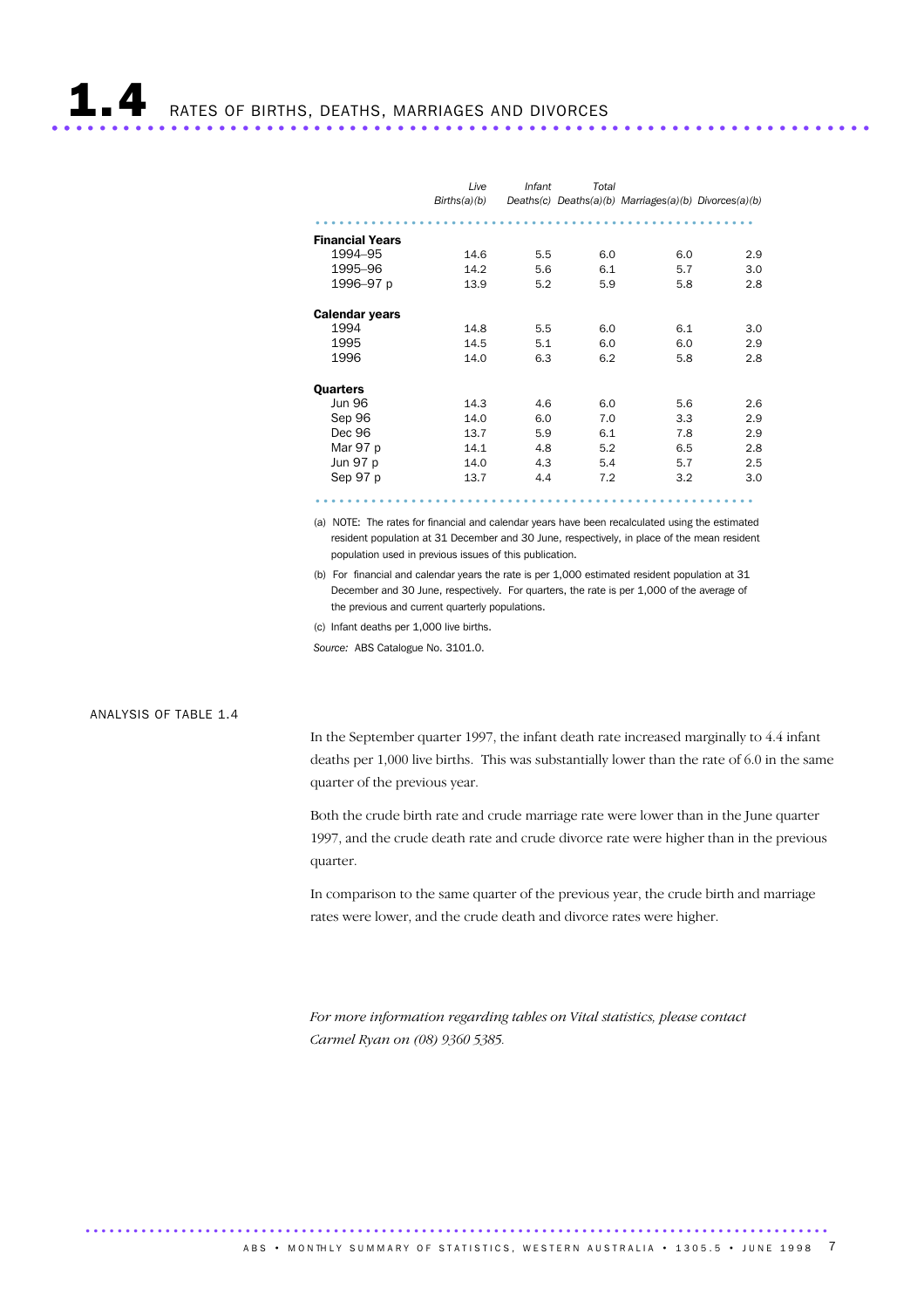|                        |                       | SHORT-TERM<br>ARRIVALS                     |                             | LONG-TERM<br>ARRIVALS                      |                             |                   |
|------------------------|-----------------------|--------------------------------------------|-----------------------------|--------------------------------------------|-----------------------------|-------------------|
|                        | Permanent<br>Arrivals | <b>West Australian</b><br><b>Residents</b> | Overseas<br><b>Visitors</b> | <b>West Australian</b><br><b>Residents</b> | Overseas<br><b>Visitors</b> | Total<br>Arrivals |
|                        |                       |                                            | ARRIVALS                    |                                            |                             |                   |
|                        |                       |                                            |                             |                                            |                             |                   |
| <b>Financial Years</b> |                       |                                            |                             |                                            |                             |                   |
| 1994-95                | 10 380                | 289 250                                    | 339 690                     | 9070                                       | 8470                        | 656 850           |
| 1995-96                | 11 3 20               | 308 110                                    | 361 180                     | 8 600                                      | 10 170                      | 699 380           |
| 1996-97                | 10 520                | 334 750                                    | 397 610                     | 8880                                       | 11 650                      | 763 410           |
| <b>Months</b>          |                       |                                            |                             |                                            |                             |                   |
| Jan 97                 | 900                   | 39 040                                     | 29 630                      | 870                                        | 1850                        | 72 290            |
| Feb 97                 | 780                   | 21 440                                     | 39 350                      | 620                                        | 2 700                       | 64 900            |
| Mar 97                 | 920                   | 24 880                                     | 35 670                      | 740                                        | 590                         | 62 800            |
| Apr 97                 | 830                   | 24 030                                     | 33 000                      | 580                                        | 670                         | 59 110            |
| May 97                 | 790                   | 24 280                                     | 25 000                      | 540                                        | 500                         | 51 110            |
| <b>Jun 97</b>          | 760                   | 27 310                                     | 28 540                      | 580                                        | 680                         | 57 850            |
| <b>Jul 97</b>          | 750                   | 36 790                                     | 30 820                      | 670                                        | 2 1 1 0                     | 71 140            |
| <b>Aug 97</b>          | 720                   | 33 360                                     | 26 780                      | 600                                        | 690                         | 62 150            |
| Sep 97                 | 720                   | 33 830                                     | 31 640                      | 650                                        | 640                         | 67 490            |
| Oct 97                 | 790                   | 43 460                                     | 37810                       | 720                                        | 860                         | 83 630            |
| Nov 97                 | 950                   | 28 170                                     | 37840                       | 890                                        | 620                         | 68 470            |
| Dec 97                 | 810                   | 19 980                                     | 49 380                      | 1 4 4 0                                    | 590                         | 72 190            |
| Jan 98                 | 900                   | 39 640                                     | 34 480                      | 960                                        | 1 740                       | 77 720            |
| Feb 98                 | 820                   | 26 380                                     | 32 550                      | 680                                        | 2 9 9 0                     | 63 4 20           |
| Mar 98                 | 810                   | 27 750                                     | 33 270                      | 660                                        | 610                         | 63 110            |
|                        |                       |                                            |                             |                                            | .                           |                   |

SHORT-TERM DEPARTURES.......... LONG-TERM DEPARTURES........ *Permanent West Australian Overseas West Australian Overseas Departures Residents Visitors Residents Visitors Departures Total*  ................................................................ . DEPARTURES Financial Years<br>1994-95 1994–95 3 580 292 270 343 610 7 560 4 710 651 730 1995–96 3 890 305 910 366 340 7 680 5 480 689 300 1996–97 3 610 339 990 389 530 8 080 6 180 747 390 **Months**<br>Jan 97 370 23 760 41 050 1 120 500 66 800<br>280 20 340 36 760 710 410 58 500 Feb 97 280 20 340 36 760 710 410 58 500<br>
Mar 97 320 27 960 32 850 730 410 62 270<br>
Apr 97 330 25 870 36 390 750 390 63 730 Mar 97 320 27 960 32 850 730 410 62 270 Apr 97 330 25 870 36 390 750 390 63 730 May 97 290 30 520 28 360 630 400 60 210<br>
Jun 97 280 29 910 29 840 550 640 61 230 Jun 97 280 29 910 29 840 550 640 61 230 Jul 97 360 40 020 27 080 690 710 68 870 Aug 97 290 33 010 29 840 700 400 64 250 997 260 40 300 28 230 630 480 69 910<br>
0ct 97 230 30 750 31 790 530 400 63 700<br>
Nov 97 320 28 280 37 280 580 730 67 180<br>
Dec 97 300 33 360 40 570 710 1 520 76 460 Oct 97 230 30 750 31 790 530 400 63 700 Nov 97 320 28 280 37 280 580 730 67 180 Dec 97 300 33 360 40 570 710 1 520 76 460<br>
Jan 98 450 25 380 45 410 1 160 570 72 960 Jan 98 450 25 380 45 410 1 160 570 72 960 Feb 98 330 25 080 30 840 690 410 57 360 Mar 98 320 31 390 32 990 680 560 65 930

................................................................ ........................ *Source*: ABS Unpublished Overseas Arrivals and Departures Table PMTR0001. Since figures have been

rounded to the nearest ten, discrepancies may occur between sums of component items and totals.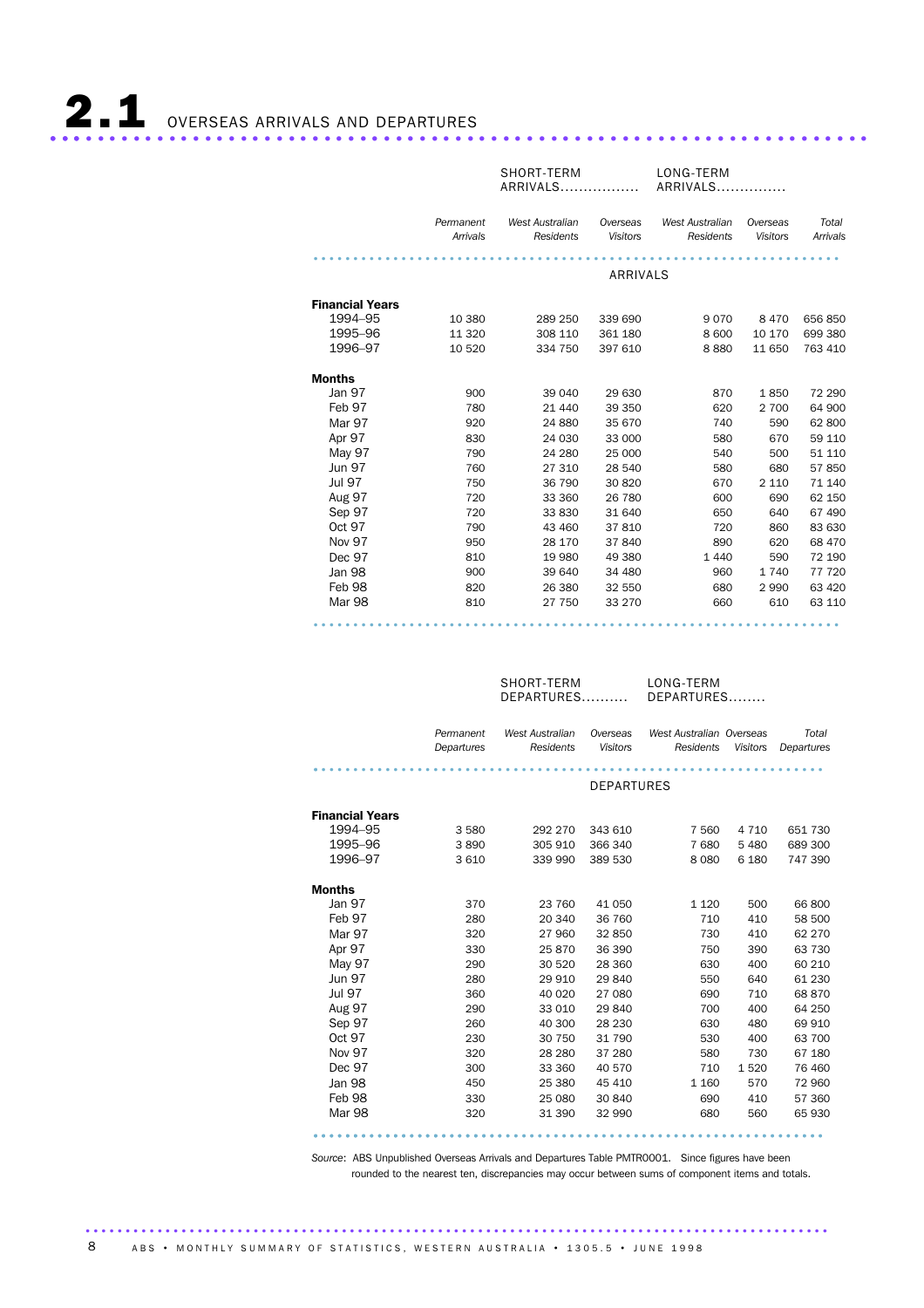#### ANALYSIS OF TABLE 2.1

There were a total of 63,110 overseas arrivals in March 1998. This was 310 lower than in the previous month and 310 higher than in March 1997.

The number of Western Australian residents returning from short-term visits overseas increased by 5% from the previous month to 27,750 persons. This was an 11% increase over March 1997. The number of overseas visitors arriving in Western Australia for short-term visits increased by 2% on February 1998, and fell by 7% on March 1997 figures.

There were 660 residents returning to Western Australia in March 1998 after a long-term stay overseas. This was a 3% decrease on the previous month and an 11% decrease on the March 1997 level. Arrivals of long-term overseas visitors decreased by 80% on February 1998, and increased by 3% on March 1997 figures.

Total departures of 65,930 in March 1998 increased by 15% on the previous month and were 6% higher than recorded in March 1997.

The number of short-term departures of Western Australian residents increased by 25% on February 1998, and by 12% on March 1997 figures. Short-term departures of overseas visitors increased by 7% on February 1998.

ORIGIN...............................................

## **2.2** SHORT-TERM OVERSEAS VISITOR ARRIVALS FROM SELECTED COUNTRIES(a)

COUNTRY OF

|                        | New     | UK &    |           |         |           |          |
|------------------------|---------|---------|-----------|---------|-----------|----------|
|                        | Zealand | Ireland | Indonesia | Japan   | Singapore | Total(b) |
|                        |         |         |           |         |           |          |
| <b>Financial Years</b> |         |         |           |         |           |          |
| 1994-95                | 24 330  | 61 0 70 | 44 240    | 28 980  | 59 600    | 339 690  |
| 1995-96                | 24 200  | 59 2 20 | 49 260    | 30 120  | 64 690    | 361 180  |
| 1996-97                | 26 4 20 | 69 460  | 51 600    | 33 940  | 63 950    | 397 610  |
| <b>Months</b>          |         |         |           |         |           |          |
| Jan 97                 | 1940    | 7 200   | 3 4 0 0   | 3 2 2 0 | 2 500     | 29 630   |
| Feb 97                 | 1410    | 6440    | 7930      | 3 0 4 0 | 5 0 6 0   | 39 350   |
| Mar 97                 | 2 0 8 0 | 8 4 2 0 | 3 4 0 0   | 3 500   | 5 200     | 35 670   |
| Apr 97                 | 2 5 9 0 | 5 7 1 0 | 4 1 2 0   | 2850    | 5430      | 33 000   |
| May 97                 | 1880    | 2 5 1 0 | 2910      | 1 2 7 0 | 4 7 7 0   | 25 000   |
| <b>Jun 97</b>          | 2 1 8 0 | 3 300   | 4 2 5 0   | 1 100   | 9 1 5 0   | 28 540   |
| <b>Jul 97</b>          | 2 0 9 0 | 3070    | 6730      | 2 5 6 0 | 3880      | 30 820   |
| <b>Aug 97</b>          | 2 2 5 0 | 3 1 2 0 | 2610      | 4 0 6 0 | 3940      | 26 780   |
| Sep 97                 | 2 5 6 0 | 5 2 4 0 | 2 3 5 0   | 3 1 9 0 | 5800      | 31 640   |
| Oct 97                 | 3 3 2 0 | 8 2 4 0 | 3 2 9 0   | 2 4 8 0 | 6 2 4 0   | 37810    |
| <b>Nov 97</b>          | 2 3 5 0 | 8840    | 2670      | 2650    | 6920      | 37840    |
| Dec 97                 | 2 5 2 0 | 12 330  | 3 3 0 0   | 3 2 6 0 | 8650      | 49 380   |
| Jan 98                 | 1420    | 8 3 5 0 | 3790      | 2930    | 3 9 0 0   | 34 480   |
| Feb 98                 | 1 1 5 0 | 9630    | 2 160     | 2910    | 3 6 6 0   | 32 550   |
| Mar 98                 | 2010    | 8910    | 970       | 3 2 1 0 | 6 0 0 0   | 33 270   |
|                        |         |         |           |         |           |          |

(a) Comprises travellers whose intended or actual stay is less than twelve months.

(b) Total includes countries not listed in this table.

*Source:* ABS Unpublished Overseas Arrivals and Departures Table PMTR0013.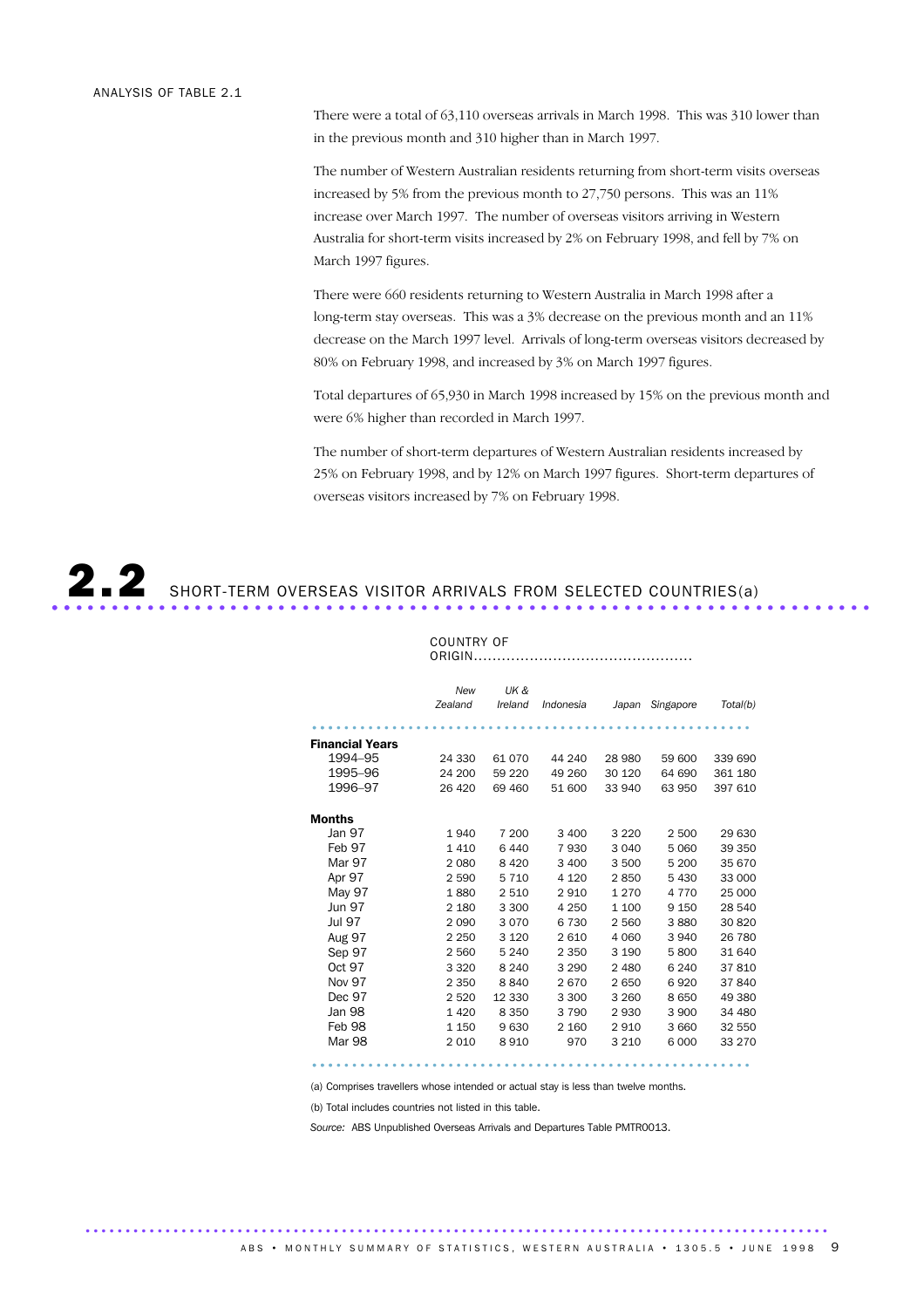The total of 33,270 short-term overseas visitor arrivals in March 1998 rose by 2% on February 1998. This was 7% lower than recorded in March 1997.

Short-term visitor arrivals from Indonesia decreased by 55% on February 1998, and 71% on March 1997. There were 6,000 short-term visitors from Singapore, an increase of 64% from the previous month and 15% from March 1997.

## **2.3** SHORT-TERM OVERSEAS VISITOR ARRIVALS BY AIR, PURPOSE OF JOURNEY: HOLIDAY

COUNTRY OF

| ORIGIN.                |                |                |           |         |         |                          |          |                         |          |
|------------------------|----------------|----------------|-----------|---------|---------|--------------------------|----------|-------------------------|----------|
|                        | New<br>Zealand | UK&<br>Ireland | Indonesia |         |         | Japan Malaysia Singapore | Thailand | United<br><b>States</b> | Total(a) |
|                        |                |                |           |         |         |                          |          |                         |          |
| <b>Financial Years</b> |                |                |           |         |         |                          |          |                         |          |
| 1994-95                | 7 7 2 0        | 19 290         | 33 350    | 24 640  | 19 200  | 45 100                   | 7 1 8 0  | 2 7 6 0                 | 193 880  |
| 1995-96                | 6800           | 19 0 10        | 35 610    | 23 840  | 20 800  | 47 520                   | 8 7 7 0  | 3 2 5 0                 | 200 560  |
| 1996-97                | 6670           | 24 050         | 33 880    | 27870   | 23 600  | 45 350                   | 10 240   | 2 5 9 0                 | 215 820  |
| <b>Months</b>          |                |                |           |         |         |                          |          |                         |          |
| Jan 97                 | 420            | 2930           | 1 2 9 0   | 2 5 2 0 | 570     | 960                      | 500      | 280                     | 13 050   |
| Feb 97                 | 350            | 2 6 1 0        | 5 600     | 2 7 5 0 | 2690    | 3 1 1 0                  | 730      | 190                     | 22 380   |
| Mar 97                 | 570            | 3 1 1 0        | 2 2 6 0   | 2 7 7 0 | 1 1 1 0 | 3820                     | 960      | 200                     | 19 150   |
| Apr 97                 | 570            | 1700           | 2 5 1 0   | 2 3 8 0 | 1860    | 3 4 4 0                  | 1 1 5 0  | 150                     | 16 340   |
| May 97                 | 270            | 860            | 1920      | 1 0 0 0 | 3 4 2 0 | 3 600                    | 880      | 310                     | 13 760   |
| <b>Jun 97</b>          | 760            | 1 0 0 0        | 2840      | 890     | 1 3 4 0 | 7 0 1 0                  | 370      | 240                     | 16 210   |
| Jul 97                 | 590            | 1 0 3 0        | 4 2 3 0   | 2 0 9 0 | 1640    | 1840                     | 580      | 180                     | 15 390   |
| <b>Aug 97</b>          | 850            | 1 0 2 0        | 1470      | 2 9 6 0 | 2 6 6 0 | 2 740                    | 380      | 310                     | 15 040   |
| Sep 97                 | 940            | 1 7 7 0        | 1 1 5 0   | 2 5 3 0 | 3 1 8 0 | 4 2 3 0                  | 130      | 280                     | 17 170   |
| Oct 97                 | 970            | 2870           | 1 600     | 2 1 6 0 | 3 1 7 0 | 4 1 8 0                  | 370      | 180                     | 19 380   |
| Nov 97                 | 710            | 2920           | 1780      | 2 1 6 0 | 2 2 6 0 | 5 2 6 0                  | 160      | 460                     | 20 080   |
| Dec 97                 | 450            | 3 9 6 0        | 2 5 8 0   | 2880    | 2 5 6 0 | 7 1 1 0                  | 2 0 6 0  | 220                     | 27 340   |
| Jan 98                 | 470            | 3070           | 2 2 0 0   | 2 5 8 0 | 1460    | 2 4 6 0                  | 110      | 330                     | 16 7 25  |
| Feb 98                 | 220            | 3 6 1 0        | 470       | 2 5 2 0 | 700     | 1 200                    | 810      | 140                     | 12 880   |
| Mar 98                 | 410            | 2 7 4 0        | 490       | 2690    | 990     | 3 6 6 0                  | 120      | 570                     | 15 310   |
|                        |                |                |           |         |         |                          |          |                         |          |

(a) Total includes countries not listed in this table.

*Source:* ABS Unpublished Overseas Arrivals and Departures Table PMTWAT31 for monthly figures and PMTR0031 for financial year figures.

#### ANALYSIS OF TABLE 2.3

The number of short-term overseas visitor arrivals for holidays in Western Australia in March 1998 rose by 19% on February 1998. There was a total of 15,310 visitors in March 1998, compared with 19,150 in March 1997.

For March 1998, there was an increase in the number of holidaymakers from Singapore of 2,460 or 205%, compared with February 1998. Holidaymakers from the United States increased by 430 persons or 307% compared to the previous month. The number of holidaymakers from New Zealand increased by 190 persons or 86%. Holiday makers from Thailand decreased by 690 or 85% from the previous month.

Compared with March 1997, the number of holidaymakers from Thailand and Indonesia decreased by 87% and 78% respectively. Over the same period the number of holidaymakers from the United States increased by 370 persons or 185%.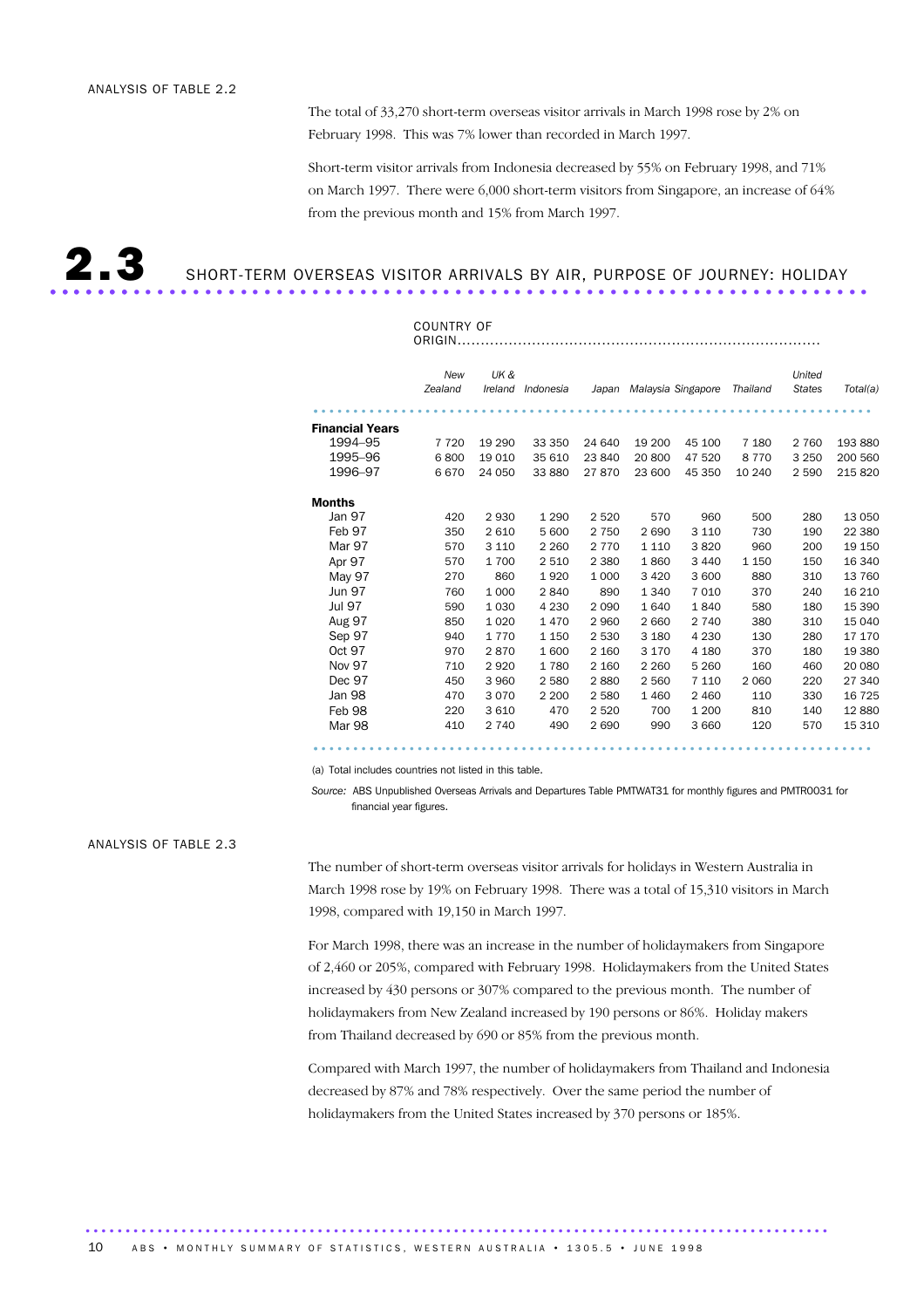### $2.4$  SHORT-TERM DEPARTURES OF RESIDENTS TO SELECTED DESTINATIONS (a)

#### COUNTRY OF DESTINATION........................................

|                        | New<br>Zealand | UK &    | Ireland Indonesia | Malaysia | Singapore | Total(a) |
|------------------------|----------------|---------|-------------------|----------|-----------|----------|
| <b>Financial Years</b> |                |         |                   |          |           |          |
| 1994-95                | 25 750         | 40 850  | 68 4 20           | 23 0 70  | 25 840    | 292 270  |
| 1995-96                | 25 100         | 44 070  | 68 860            | 22 780   | 29 430    | 305 910  |
| 1996-97                | 26 580         | 50 320  | 89 030            | 23 6 20  | 26 770    | 339 990  |
|                        |                |         |                   |          |           |          |
| Months                 |                |         |                   |          |           |          |
| Jan 97                 | 2 7 7 0        | 2 2 4 0 | 6510              | 1650     | 2 0 2 0   | 23 760   |
| Feb 97                 | 1910           | 2 1 7 0 | 4870              | 1930     | 2 3 8 0   | 20 340   |
| Mar 97                 | 2 2 1 0        | 3 2 9 0 | 7630              | 1740     | 2960      | 27 960   |
| Apr 97                 | 2 3 6 0        | 3670    | 5 900             | 1540     | 1860      | 25 870   |
| May 97                 | 1 1 8 0        | 7410    | 6460              | 1800     | 2 4 9 0   | 30 520   |
| <b>Jun 97</b>          | 930            | 6 2 3 0 | 8570              | 1800     | 1840      | 29 910   |
| <b>Jul 97</b>          | 2 1 1 0        | 7 3 6 0 | 10 790            | 3 1 4 0  | 2 7 2 0   | 40 0 20  |
| Aug 97                 | 1650           | 4 9 2 0 | 10 470            | 2 2 6 0  | 3 3 8 0   | 33 010   |
| Sep 97                 | 2 4 5 0        | 5 0 9 0 | 12 940            | 2 1 8 0  | 3 4 0 0   | 40 300   |
| Oct 97                 | 2 4 7 0        | 3 1 9 0 | 10870             | 1840     | 2 2 6 0   | 30 750   |
| Nov 97                 | 1950           | 2840    | 8 1 0 0           | 2 0 6 0  | 2660      | 28 2 8 0 |
| Dec 97                 | 5 3 8 0        | 4 5 5 0 | 6 5 3 0           | 2 3 4 0  | 2 3 1 0   | 33 360   |
| Jan 98                 | 2630           | 2 2 6 0 | 6 0 6 0           | 1990     | 2 5 9 0   | 25 380   |
| Feb 98                 | 2 7 2 0        | 2 4 2 0 | 6980              | 2 100    | 2 700     | 25 080   |
| Mar 98                 | 2 600          | 4 3 7 0 | 8780              | 1880     | 3940      | 31 390   |
|                        |                |         |                   |          |           |          |

........................................................ ........................................

(a) Total includes countries not listed in this table.

*Source:* ABS Unpublished Overseas Arrivals and Departures Table PMTR0013.

ANALYSIS OF TABLE 2.4

For March 1998, short term departures of residents from Western Australia increased by 6310, or 25%, on February 1998. The total of 31,390 persons was 3,430 or 12% higher than recorded for March 1997. Compared with February 1998, short-term departures of residents to the United Kingdom and Ireland, Singapore and Indonesia increased by 81%, 46% and 26% respectively. The number of short-term departures of residents to Malaysia fell by 10%.

SHORT-TERM ARRIVALS OF OVERSEAS VISITORS AND DEPARTURES OF RESIDENTS BY MONTH



*Source:* ABS Unpublished Overseas Arrivals and Departures Table PMTR0013.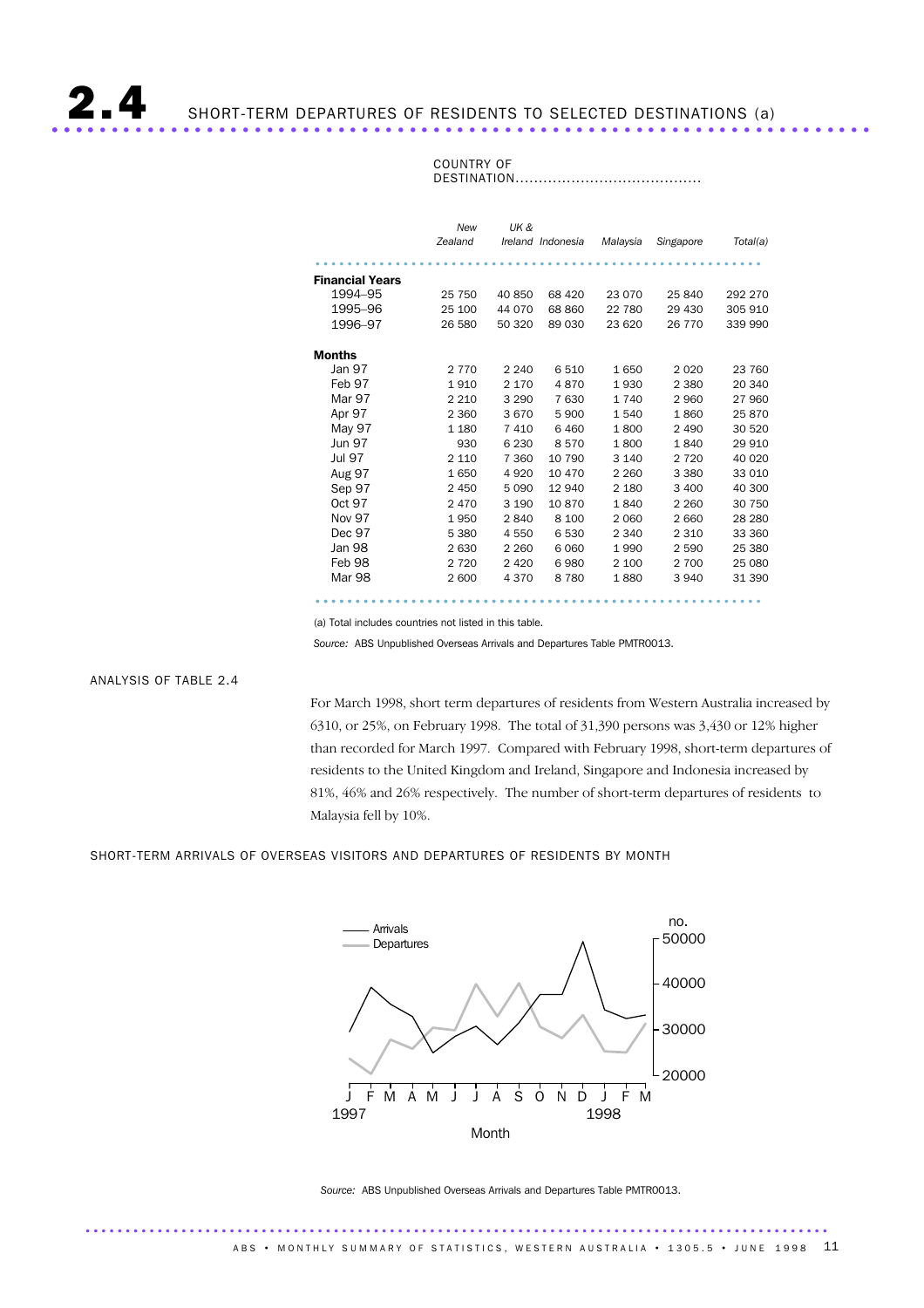#### COUNTRY OF DESTINATION.....................................................

|                        | New<br>Zealand | UK&     | Ireland Indonesia |         | Malaysia Singapore | Thailand | United<br><b>States</b> | Total (a) |
|------------------------|----------------|---------|-------------------|---------|--------------------|----------|-------------------------|-----------|
| <b>Financial Years</b> |                |         |                   |         |                    |          |                         |           |
| 1994-95                | 11 100         | 18 4 30 | 55 0 70           | 11 480  | 13 2 20            | 12 560   | 9940                    | 160 730   |
| 1995-96                | 10 120         | 18 4 20 | 53 060            | 10 430  | 15 670             | 12 750   | 9650                    | 160 120   |
| 1996-97                | 10 860         | 23 760  | 72 520            | 10 660  | 13 4 80            | 9 7 9 0  | 9 5 3 0                 | 186 240   |
| <b>Months</b>          |                |         |                   |         |                    |          |                         |           |
| Jan 97                 | 1 0 6 0        | 740     | 5 2 4 0           | 830     | 900                | 560      | 500                     | 11 980    |
| Feb 97                 | 830            | 580     | 3680              | 620     | 1 0 2 0            | 650      | 150                     | 9 2 6 0   |
| Mar 97                 | 960            | 1 2 5 0 | 6520              | 650     | 2 1 5 0            | 1 1 6 0  | 840                     | 16 210    |
| Apr 97                 | 1 2 2 0        | 1960    | 4 0 8 0           | 310     | 550                | 810      | 610                     | 12 910    |
| May 97                 | 370            | 4 0 2 0 | 5 1 2 0           | 630     | 1 1 2 0            | 530      | 800                     | 15 7 20   |
| <b>Jun 97</b>          | 420            | 3 3 2 0 | 6 2 9 0           | 900     | 740                | 740      | 840                     | 16 580    |
| <b>Jul 97</b>          | 1 1 2 0        | 4 3 4 0 | 9 5 6 0           | 2 1 1 0 | 1 3 6 0            | 1 2 8 0  | 1 200                   | 25 110    |
| Aug 97                 | 860            | 2 2 4 0 | 8650              | 910     | 2 2 7 0            | 590      | 850                     | 19 590    |
| Sep 97                 | 1 1 7 0        | 2840    | 11 260            | 780     | 1800               | 1640     | 1950                    | 25 1 20   |
| Oct 97                 | 1 2 6 0        | 1700    | 9 7 2 0           | 840     | 1 2 8 0            | 1980     | 960                     | 19 410    |
| Nov 97                 | 970            | 1 1 2 0 | 6 2 7 0           | 920     | 1 1 4 0            | 1 2 2 0  | 550                     | 14 380    |
| Dec 97                 | 1800           | 1860    | 5 3 3 0           | 1420    | 1500               | 1 1 7 0  | 770                     | 17810     |
| <b>Jan 98</b>          | 1 0 5 0        | 520     | 4 9 9 0           | 610     | 1 4 6 0            | 600      | 600                     | 12 400    |
| Feb 98                 | 1010           | 1 1 8 0 | 5 5 5 0           | 930     | 1850               | 1 0 4 0  | 570                     | 13 9 20   |
| Mar 98                 | 1 0 8 0        | 1990    | 7020              | 980     | 2 1 8 0            | 1 300    | 690                     | 17 290    |
|                        |                |         |                   |         |                    |          |                         |           |

(a) Total includes countries not listed in this table.

*Source*: ABS Unpublished Overseas Arrivals and Departures Table PMTWAT31 for monthly figures and PMTR0031 for financial year figures.

#### ANALYSIS OF TABLE 2.5

There were 17,290 short-term departures by air of Western Australian residents for holidays abroad in March 1998. This was 3,370 residents or 24% more than departed in February 1998 and 1,080 residents more than in March 1997.

For March 1998, the number of Western Australian short-term holidaymakers whose destination was the United Kingdom and Ireland, Indonesia and Thailand increased by 69%, 26% and 25% compared to the previous month.

Indonesia continues to be the favoured short-term holiday destination for Western Australian residents. Of the total 17,290 departures for March 1998, 7,020 or 41% chose Indonesia as their holiday destination.

Compared with March 1997, departures of holidaymakers increased by 6.6% overall, with the United Kingdom and Ireland recording a 59% increase and Malaysia a 51% increase.

*For more information regarding Overseas Arrivals and Departures, please contact Carmel Ryan on (08) 9360 5385.*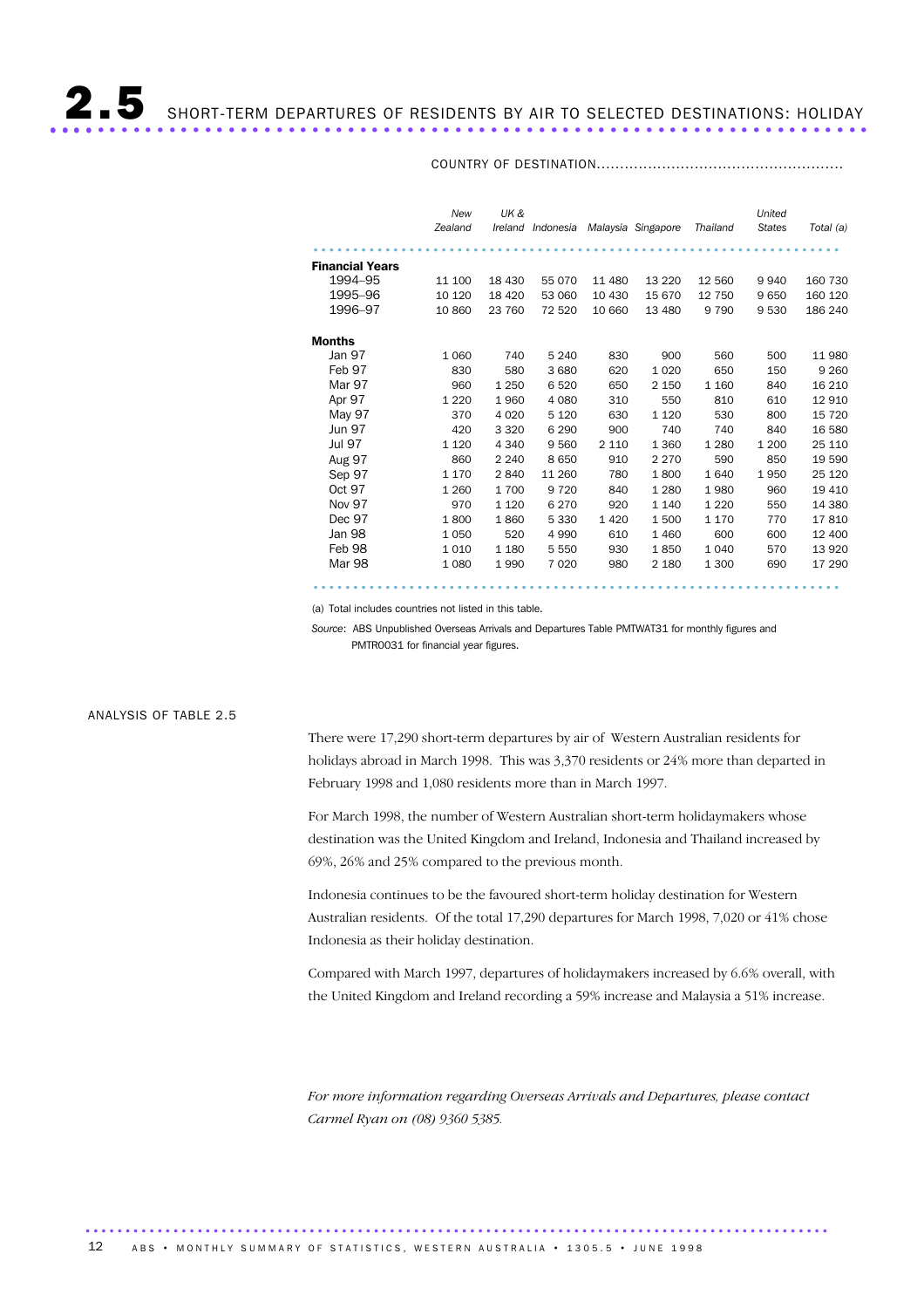#### HOTELS, MOTELS, GUEST HOUSES WITH

FACILITIES.................... CARAVAN PARKS............

|                    | Guest<br>rooms | Room<br>occupancy<br>rates | Guest<br>arrivals | Number<br>0f<br>sites | Site<br>occupancy<br>rates | Guest<br>arrivals |
|--------------------|----------------|----------------------------|-------------------|-----------------------|----------------------------|-------------------|
|                    | Number         | %                          | '000              | Number                | %                          | '000              |
|                    |                |                            |                   |                       |                            |                   |
| Financial Years(a) |                |                            |                   |                       |                            |                   |
| 1994-95            | 14 754         | 60                         | 2 2 1 9           | 29 554                | 40                         | 1 2 3 1           |
| 1995-96            | 15 085         | 60                         | 2 2 5 6           | 29 952                | 40                         | 1 2 9 9           |
| 1996-97            | 18891          | 54                         | 2 4 9 5           | 30 238                | 41                         | 1 3 6 4           |
| <b>Months</b>      |                |                            |                   |                       |                            |                   |
| <b>Oct 96</b>      |                | 67                         | 232               |                       | 38                         | 116               |
| <b>Nov 96</b>      |                | 61                         | 195               |                       | 36                         | 79                |
| Dec 96             | 15 996         | 54                         | 193               | 30 105                | 40                         | 111               |
| Jan 97             |                | 54                         | 487               |                       | 45                         | 128               |
| Feb 97             |                | 60                         | 424               |                       | 39                         | 76                |
| Mar 97             | 16 065         | 58                         | 474               | 30 212                | 40                         | 102               |
| Apr 97             |                | 58                         | 193               |                       | 40                         | 105               |
| May 97             |                | 53                         | 177               |                       | 38                         | 86                |
| <b>Jun 97</b>      | 16 040         | 51                         | 165               | 30 238                | 41                         | 93                |
| <b>Jul 97</b>      |                | 56                         | 193               |                       | 45                         | 143               |
| <b>Aug 97</b>      |                | 56                         | 198               |                       | 46                         | 146               |
| Sep 97             | 16 275         | 63                         | 224               | 30 205                | 45                         | 138               |
| Oct 97             |                | 65                         | 228               |                       | 40                         | 117               |
| Nov 97             |                | 59                         | 193               |                       | 38                         | 85                |
| Dec 97             | 16 29 6        | 52                         | 194               | 30 0 26               | 41                         | 120               |
|                    |                |                            |                   |                       |                            |                   |

.........................................................

HOLIDAY FLATS,

**UNITS, HOUSES...............** VISITOR HOSTELS..............

|                           | units   | Unit<br>Guest occupancy<br>rates | Unit<br>lettings | Bed<br>spaces | Bed<br>occupancy<br>rates | Guest<br>nights |
|---------------------------|---------|----------------------------------|------------------|---------------|---------------------------|-----------------|
|                           | Number  | %                                | '000             | Number        | %                         | '000            |
|                           |         |                                  |                  |               |                           |                 |
| <b>Financial Years(a)</b> |         |                                  |                  |               |                           |                 |
| 1994-95                   | 2 4 1 9 | 57                               | 110              | 2834          | 41                        | 431             |
| 1995-96                   | 2687    | 57                               | 134              | 3 1 7 1       | 43                        | 478             |
| 1996-97                   | 2849    | 56                               | 142              | 3 2 5 9       | 40                        | 465             |
| <b>Months</b>             |         |                                  |                  |               |                           |                 |
| <b>Oct 96</b>             |         | 63                               | 14               |               | 39                        | 38              |
| <b>Nov 96</b>             |         | 54                               | 12               |               | 41                        | 38              |
| Dec 96                    | 2 7 9 7 | 61                               | 13               | 3 1 0 9       | 41                        | 39              |
| Jan 97                    |         | 69                               | 14               |               | 42                        | 42              |
| Feb 97                    |         | 55                               | 12               |               | 41                        | 37              |
| Mar 97                    | 2832    | 58                               | 13               | 3 2 2 4       | 42                        | 42              |
| Apr 97                    |         | 57                               | 12               |               | 44                        | 42              |
| May 97                    |         | 46                               | 11               |               | 40                        | 38              |
| <b>Jun 97</b>             | 2849    | 43                               | 9                | 3 2 5 9       | 36                        | 35              |
| <b>Jul 97</b>             |         | 55                               | 12               |               | 36                        | 37              |
| <b>Aug 97</b>             |         | 46                               | 11               |               | 34                        | 35              |
| Sep 97                    | 2918    | 57                               | 14               | 3 2 9 5       | 37                        | 37              |
| Oct 97                    |         | 63                               | 15               |               | 37                        | 38              |
| <b>Nov 97</b>             |         | 55                               | 13               |               | 40                        | 40              |
| Dec 97                    | 2988    | 59                               | 14               | 3 3 2 4       | 42                        | 43              |
|                           |         |                                  |                  |               |                           |                 |

(a) Number at 30 June.

*Source:* ABS Catalogue No. 8635.5.

.............................................................................................

*For more information regarding this table, please contatct Pam Prince on (08) 9360 5207.*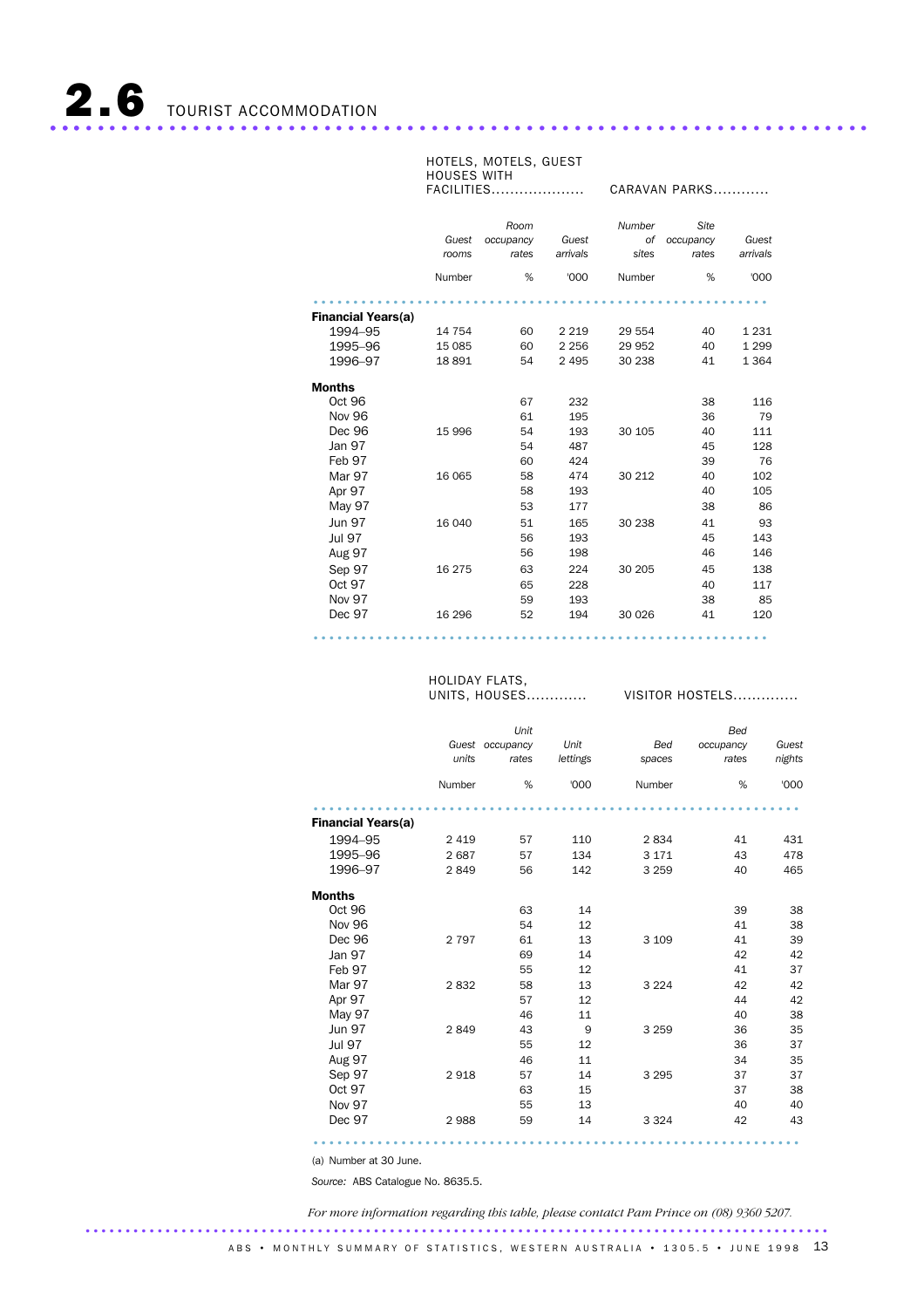3.1 LABOUR FORCE STATUS (AGED 15 YEARS AND OVER): Seasonally Adjusted ..................................................................... ....

|                  | Employed       | Total          | Total        | <b>Unemployment</b> | Participation |
|------------------|----------------|----------------|--------------|---------------------|---------------|
|                  | full-time      | employed       | unemployed   | rate                | rate          |
|                  | 000'           | '000           | '000         | %                   | %             |
|                  |                |                |              |                     |               |
| <b>Males</b>     |                |                |              |                     |               |
| Mar 97           | 433.4          | 490.0          | 37.4         | 7.1                 | 76.1          |
| Apr 97           | 434.8          | 490.4          | 36.7         | 7.0                 | 75.9          |
| May 97           | 436.2          | 492.1          | 37.6         | 7.1                 | 76.1          |
| Jun 97           | 437.5          | 495.3          | 38.2         | 7.2                 | 76.5          |
| Jul 97           | 438.4          | 491.7          | 39.4         | 7.4                 | 76.0          |
| Aug 97           | 440.5          | 497.4          | 38.9         | 7.3                 | 76.6          |
| Sep 97           | 442.2          | 497.1          | 39.9         | 7.4                 | 76.6          |
| Oct 97           | 439.9          | 498.7          | 33.6         | 6.3                 | 75.8          |
| Nov 97           | 443.7          | 501.7          | 38.2         | 7.1                 | 76.7          |
| Dec 97           | 445.5          | 502.7          | 38.7         | 7.1                 | 76.8          |
| Jan 98<br>Feb 98 | 447.0<br>441.0 | 503.0<br>500.2 | 37.2<br>36.3 | 6.9<br>6.8          | 76.5<br>75.9  |
| Mar 98           | 443.0          | 499.9          | 37.9         | 7.0                 | 75.9          |
| Apr 98           | 443.1          | 502.2          | 36.0         | 6.7                 | 75.9          |
| <b>May 98</b>    | 443.4          | 504.3          | 37.7         | 7.0                 | 76.3          |
|                  |                |                |              |                     |               |
| <b>Females</b>   |                |                |              |                     |               |
| Mar 97           | 189.2          | 360.3          | 31.1         | 7.9                 | 55.9          |
| Apr 97           | 190.8          | 358.0          | 31.3         | 8.0                 | 55.5          |
| May 97           | 192.0          | 356.9          | 26.2         | 6.8                 | 54.5          |
| Jun 97           | 188.0          | 358.2          | 27.7         | 7.2                 | 54.8          |
| <b>Jul 97</b>    | 196.7          | 362.7          | 26.9         | 6.9                 | 55.2          |
| Aug 97           | 195.7          | 363.2          | 28.6         | 7.3                 | 55.4          |
| Sep 97           | 199.4          | 374.3          | 25.4         | 6.3                 | 56.4          |
| Oct 97           | 196.6          | 367.1          | 26.6         | 6.7                 | 55.5          |
| Nov 97           | 197.7          | 365.7          | 26.7         | 6.8                 | 55.2          |
| Dec 97           | 197.6          | 364.5          | 29.1         | 7.4                 | 55.3          |
| Jan 98           | 201.8          | 367.5          | 29.2         | 7.4                 | 55.7          |
| Feb 98           | 195.4          | 372.1          | 28.9         | 7.2                 | 56.2          |
| Mar 98           | 202.7          | 371.0          | 28.0         | 7.0                 | 55.8          |
| Apr 98           | 196.6          | 373.7          | 28.8         | 7.2                 | 56.3          |
| May 98           | 199.8          | 379.3          | 28.0         | 6.9                 | 56.9          |
| <b>Persons</b>   |                |                |              |                     |               |
| Mar 97           | 622.6          | 850.4          | 68.5         | 7.5                 | 65.9          |
| Apr 97           | 625.7          | 848.4          | 68.0         | 7.4                 | 65.6          |
| May 97           | 628.2          | 849.0          | 63.8         | 7.0                 | 65.3          |
| Jun 97           | 625.5          | 853.5          | 65.9         | 7.2                 | 65.6          |
| <b>Jul 97</b>    | 635.1          | 854.4          | 66.3         | 7.2                 | 65.6          |
| Aug 97           | 636.3          | 860.6          | 67.5         | 7.3                 | 66.0          |
| Sep 97           | 641.6          | 871.4          | 65.3         | 7.0                 | 66.5          |
| Oct 97           | 636.5          | 865.8          | 60.2         | 6.5                 | 65.6          |
| Nov 97           | 641.4          | 867.4          | 64.9         | 7.0                 | 65.9          |
| Dec 97           | 643.1          | 867.2          | 67.8         | 7.2                 | 66.0          |
| Jan 98           | 648.8          | 870.5          | 66.4         | 7.1                 | 66.0          |
| Feb 98           | 636.4          | 872.3          | 65.2         | 7.0                 | 66.0          |
| Mar 98           | 645.7          | 870.8          | 65.9         | 7.0                 | 65.8          |
| Apr 98           | 639.8          | 875.9          | 64.8         | 6.9                 | 66.0          |
| <b>May 98</b>    | 643.2          | 883.7          | 65.8         | 6.9                 | 66.6          |

*Source:* ABS Catalogue No. 6202.0.

#### ANALYSIS OF TABLE 3.1

The seasonally adjusted unemployment rate remained at 6.9% in May 1998.

The seasonally adjusted number of persons unemployed increased by 1,000 to 65,800, while the number of persons employed rose by 7,800 to 883,700.

.......................................................... ..

Western Australia's seasonally adjusted participation rate for May 1998 rose 0.6 percentage points to 66.6%, and continues to be the highest of all the States.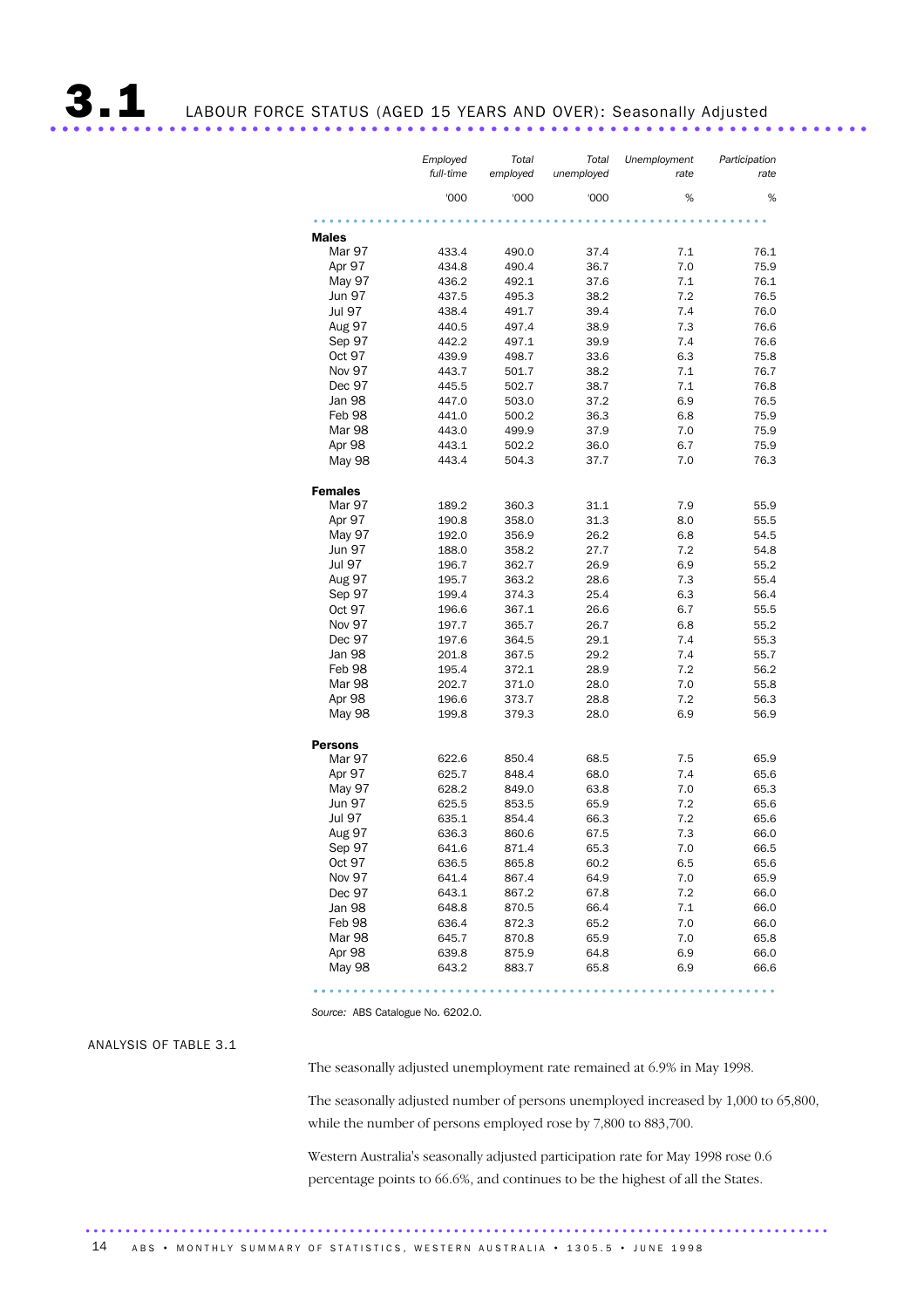|                | Employed<br>full-time | Total<br>employed | unemployed | Total Unemployment Participation<br>rate | rate |
|----------------|-----------------------|-------------------|------------|------------------------------------------|------|
|                | '000                  | '000              | '000       | %                                        | %    |
|                |                       |                   |            |                                          |      |
| Males          |                       |                   |            |                                          |      |
| Mar 97         | 434.4                 | 490.7             | 37.3       | 7.1                                      | 76.2 |
| Apr 97         | 435.4                 | 491.6             | 37.4       | 7.1                                      | 76.2 |
| May 97         | 436.4                 | 492.4             | 37.8       | 7.1                                      | 76.2 |
| Jun 97         | 437.5                 | 493.2             | 38.2       | 7.2                                      | 76.2 |
| Jul 97         | 438.6                 | 494.4             | 38.4       | 7.2                                      | 76.3 |
| Aug 97         | 439.9                 | 496.1             | 38.4       | 7.2                                      | 76.4 |
| Sep 97         | 441.3                 | 497.8             | 38.1       | 7.1                                      | 76.4 |
| Oct 97         | 442.5                 | 499.5             | 37.8       | 7.0                                      | 76.5 |
| Nov 97         | 443.5                 | 500.7             | 37.4       | 7.0                                      | 76.5 |
| Dec 97         | 444.0                 | 501.4             | 37.2       | 6.9                                      | 76.4 |
| Jan 98         | 444.0                 | 501.6             | 37.2       | 6.9                                      | 76.3 |
| Feb 98         | 443.8                 | 501.7             | 37.2       | 6.9                                      | 76.2 |
| Mar 98         | 443.5                 | 501.8             | 37.1       | 6.9                                      | 76.1 |
| Apr 98         | 443.2                 | 502.1             | 37.1       | 6.9                                      | 76.0 |
| May 98         | 442.8                 | 502.3             | 36.9       | 6.8                                      | 75.9 |
| <b>Females</b> |                       |                   |            |                                          |      |
| Mar 97         | 190.8                 | 360.5             | 30.7       | 7.9                                      | 55.9 |
| Apr 97         | 190.2                 | 359.1             | 29.9       | 7.7                                      | 55.4 |
| May 97         | 190.7                 | 358.8             | 28.8       | 7.4                                      | 55.1 |
| Jun 97         | 192.2                 | 360.2             | 27.8       | 7.2                                      | 55.1 |
| Jul 97         | 194.0                 | 362.5             | 27.0       | 6.9                                      | 55.2 |
| <b>Aug 97</b>  | 195.7                 | 364.8             | 26.7       | 6.8                                      | 55.4 |
| Sep 97         | 197.0                 | 366.5             | 26.7       | 6.8                                      | 55.5 |
| Oct 97         | 197.9                 | 367.3             | 27.0       | 6.9                                      | 55.6 |
| <b>Nov 97</b>  | 198.4                 | 367.4             | 27.5       | 7.0                                      | 55.6 |
| Dec 97         | 198.6                 | 367.5             | 28.0       | 7.1                                      | 55.6 |
| Jan 98         | 198.8                 | 368.3             | 28.5       | 7.2                                      | 55.7 |
| Feb 98         | 199.0                 | 369.9             | 28.7       | 7.2                                      | 55.9 |
| Mar 98         | 199.1                 | 372.1             | 28.7       | 7.2                                      | 56.1 |
| Apr 98         | 199.2                 | 374.4             | 28.6       | 7.1                                      | 56.3 |
| <b>May 98</b>  | 199.2                 | 376.4             | 28.5       | 7.0                                      | 56.5 |
| <b>Persons</b> |                       |                   |            |                                          |      |
| Mar 97         | 625.2                 | 851.1             | 68.1       | 7.4                                      | 66.0 |
| Apr 97         | 625.6                 | 850.7             | 67.3       | 7.3                                      | 65.8 |
| May 97         | 627.1                 | 851.2             | 66.6       | 7.3                                      | 65.6 |
| Jun 97         | 629.7                 | 853.3             | 66.0       | 7.2                                      | 65.6 |
| Jul 97         | 632.6                 | 856.9             | 65.5       | 7.1                                      | 65.7 |
| Aug 97         | 635.7                 | 860.9             | 65.0       | 7.0                                      | 65.8 |
| Sep 97         | 638.3                 | 864.4             | 64.8       | 7.0                                      | 65.9 |
| Oct 97         | 640.4                 | 866.8             | 64.8       | 7.0                                      | 66.0 |
| Nov 97         | 641.9                 | 868.1             | 65.0       | 7.0                                      | 66.0 |
| Dec 97         | 642.6                 | 868.9             | 65.3       | 7.0                                      | 65.9 |
| Jan 98         | 642.8                 | 869.9             | 65.6       | 7.0                                      | 65.9 |
| Feb 98         | 642.8                 | 871.6             | 65.9       | 7.0                                      | 66.0 |
| Mar 98         | 642.6                 | 874.0             | 65.8       | 7.0                                      | 66.1 |
| Apr 98         | 642.5                 | 876.5             | 65.7       | 7.0                                      | 66.1 |
| <b>May 98</b>  | 642.0                 | 878.7             | 65.4       | 6.9                                      | 66.2 |
| .              |                       |                   |            |                                          |      |

(a) Trend estimates for the previous six months have been revised.

.............................................................................................

*Source:* ABS Catalogue No. 6202.0.

#### ANALYSIS OF TABLE 3.2

The trend estimate of the unemployment rate fell 0.1 percentage points in May 1998.

*For more information regarding these tables, please contact Sharon Morrison on (08) 9360 5900.*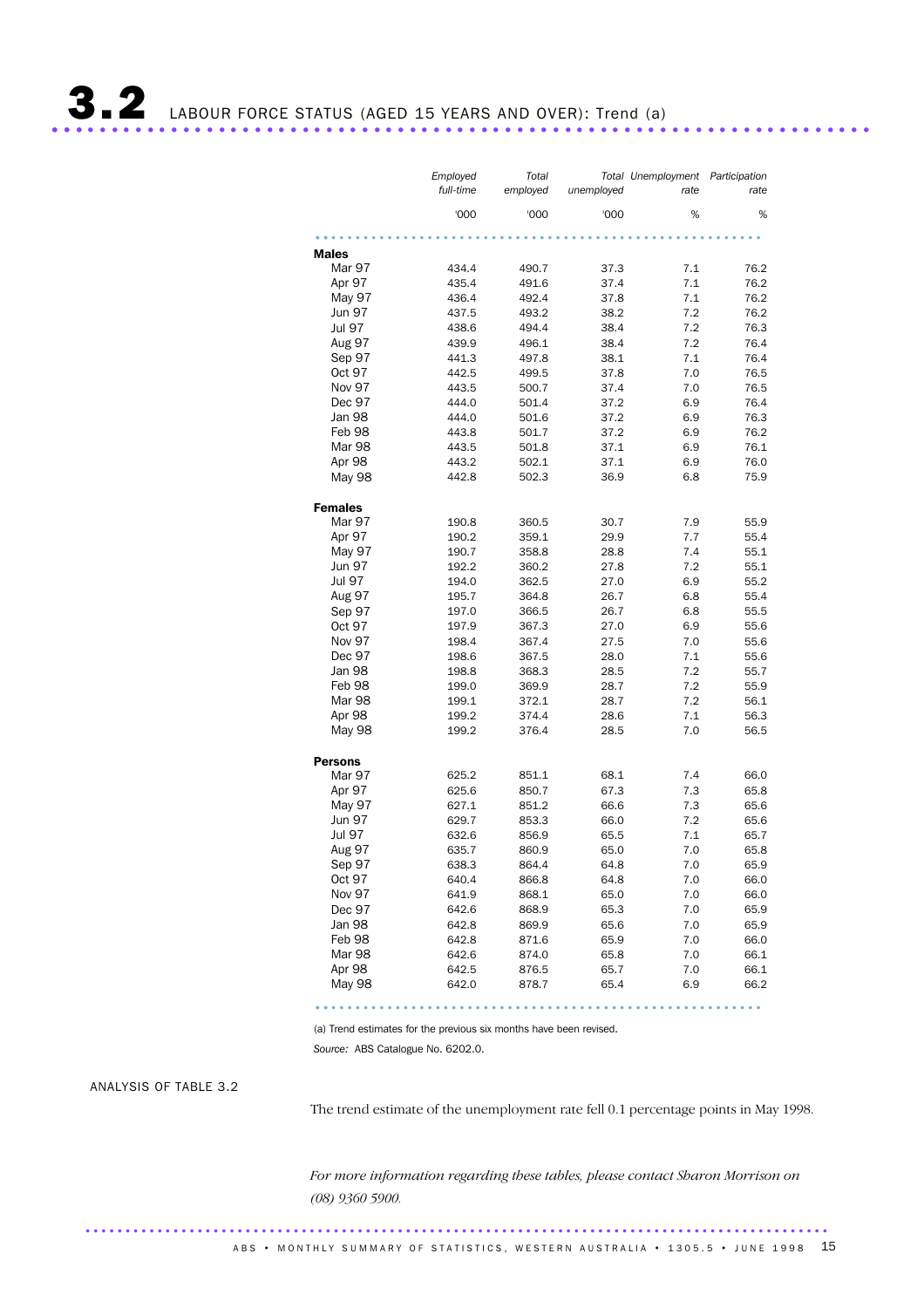|                | FULL TIME ADULTS          | <b>ALL</b><br><b>PERSONS</b> |                   |
|----------------|---------------------------|------------------------------|-------------------|
|                | Ordinary time<br>earnings | Total<br>earnings            | Total<br>earnings |
|                | \$                        | \$                           | \$                |
| <b>Males</b>   |                           |                              |                   |
| 15 Nov 96      | 744.50                    | 804.80                       | 690.20            |
| 21 Feb 97      | 748.60                    | 809.50                       | 695.50            |
| 16 May 97      | 759.50                    | 819.50                       | 703.70            |
| 16 Aug 97      | 771.80                    | 830.20                       | 712.10            |
| 21 Nov 97      | 781.10                    | 839.00                       | 720.60            |
| 20 Feb 98      | 788.20                    | 846.70                       | 730.20            |
| <b>Females</b> |                           |                              |                   |
| 15 Nov 96      | 585.70                    | 598.20                       | 415.00            |
| 21 Feb 97      | 588.50                    | 600.80                       | 417.30            |
| 16 May 97      | 593.20                    | 605.10                       | 419.60            |
| 16 Aug 97      | 599.00                    | 610.60                       | 419.10            |
| 21 Nov 97      | 604.00                    | 615.20                       | 416.30            |
| 20 Feb 98      | 608.00                    | 618.90                       | 412.50            |
| <b>Persons</b> |                           |                              |                   |
| 15 Nov 96      | 688.10                    | 731.30                       | 554.70            |
| 21 Feb 97      | 691.30                    | 735.00                       | 558.90            |
| 16 May 97      | 698.60                    | 740.90                       | 562.60            |
| 16 Aug 97      | 707.30                    | 748.20                       | 564.00            |
| 21 Nov 97      | 714.50                    | 754.90                       | 564.50            |
| 20 Feb 98      | 720.40                    | 761.20                       | 565.50            |

........................................... .....................

*Source:* ABS Catalogue No. 6302.0.

16 ABS • MONTHLY SUMMARY OF STATISTICS, WESTERN AUSTRALIA • 1305.5 • JUNE 1998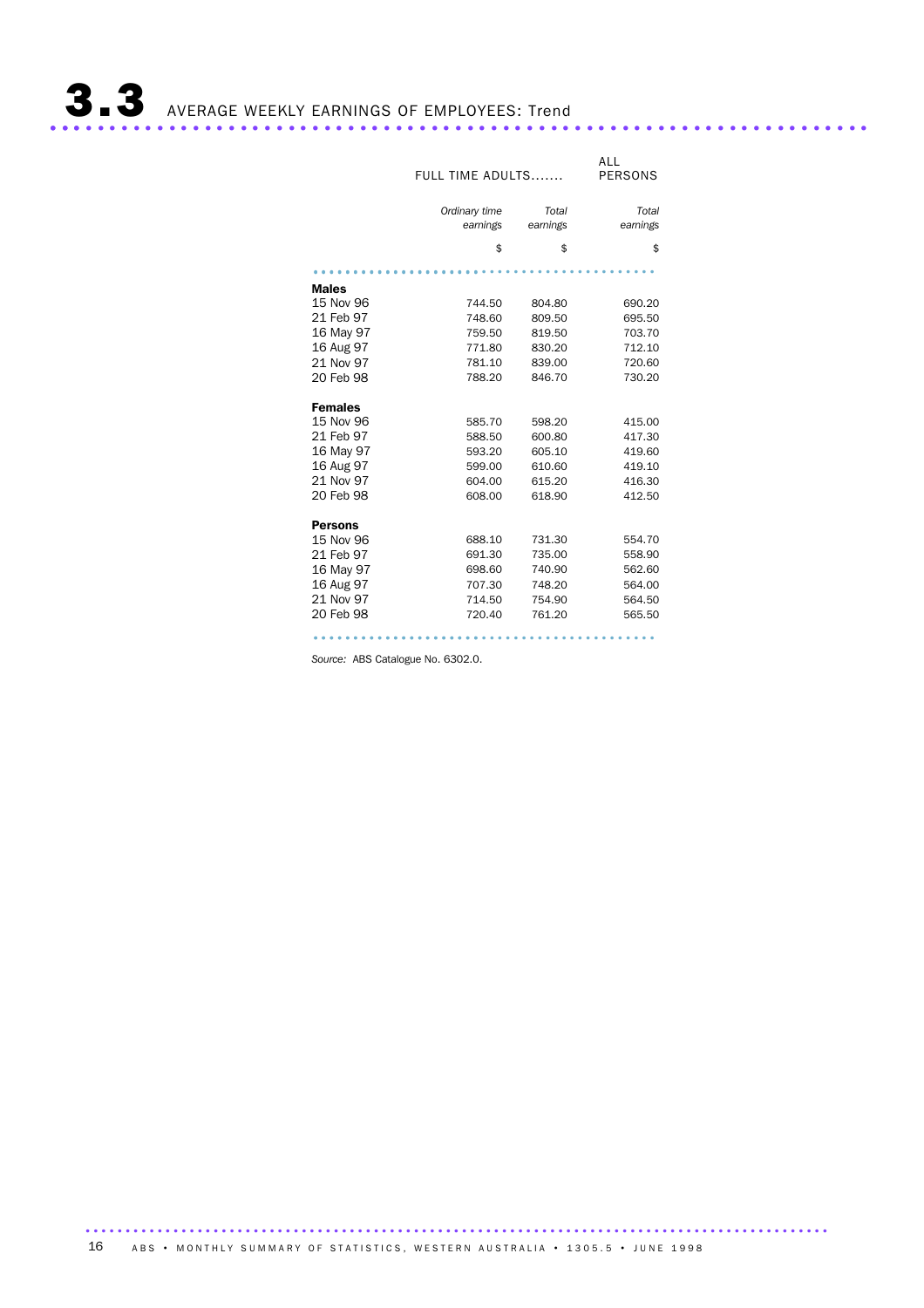3.4 INDUSTRIAL DISPUTES CAUSING STOPPAGE OF WORK ..............................

|                      | Number of<br><b>Disputes</b> | Directly | Indirectly | Total | Working<br>days lost |
|----------------------|------------------------------|----------|------------|-------|----------------------|
|                      | Number                       | '000     | '000       | '000  | '000                 |
|                      |                              |          |            |       |                      |
| <b>Calendar Year</b> |                              |          |            |       |                      |
| 1995                 | 70                           | 99.7     | 0.0        | 99.7  | 101.6                |
| 1996                 | 54                           | 36.2     | 0.0        | 36.2  | 47.3                 |
| 1997                 | 71                           | 30.9     | 0.9        | 31.7  | 60.1                 |
| <b>Months</b>        |                              |          |            |       |                      |
| Jan 97               | 4                            | 1.3      | 0.1        | 1.4   | 15.5                 |
| Feb 97               | 5                            | 1.3      | 0.0        | 1.3   | 2.4                  |
| Mar 97               | $\mathbf{1}$                 | 0.1      | 0.0        | 0.1   | 0.1                  |
| Apr 97               | $\overline{7}$               | 16.9     | 0.3        | 17.2  | 20.2                 |
| May 97               | 9                            | 6.4      | 0.1        | 6.5   | 9.8                  |
| <b>Jun 97</b>        | 6                            | 4.9      | 0.0        | 4.9   | 3.7                  |
| Jul 97               | 10                           | 1.5      | 0.0        | 1.5   | 0.8                  |
| <b>Aug 97</b>        | 5                            | 0.5      | 0.0        | 0.5   | 0.8                  |
| Sep 97               | 10                           | 1.8      | 0.0        | 1.8   | 1.6                  |
| Oct 97               | 6                            | 2.2      | 0.0        | 2.2   | 1.0                  |
| Nov 97               | 13                           | 1.8      | 0.0        | 1.8   | 3.4                  |
| Dec 97               | 9                            | 0.4      | 0.0        | 0.4   | 0.4                  |
| <b>Jan 98</b>        | 6                            | 0.8      | 0.0        | 0.8   | 2.3                  |
| Feb 98               | 6                            | 0.6      | 0.1        | 0.7   | 1.1                  |
| Mar 98               | 5                            | 2.1      | 0.0        | 2.1   | 4.2                  |
|                      |                              |          |            |       |                      |

#### WORKERS INVOLVED................

*Source:* Industrial Disputes, Unpublished Data.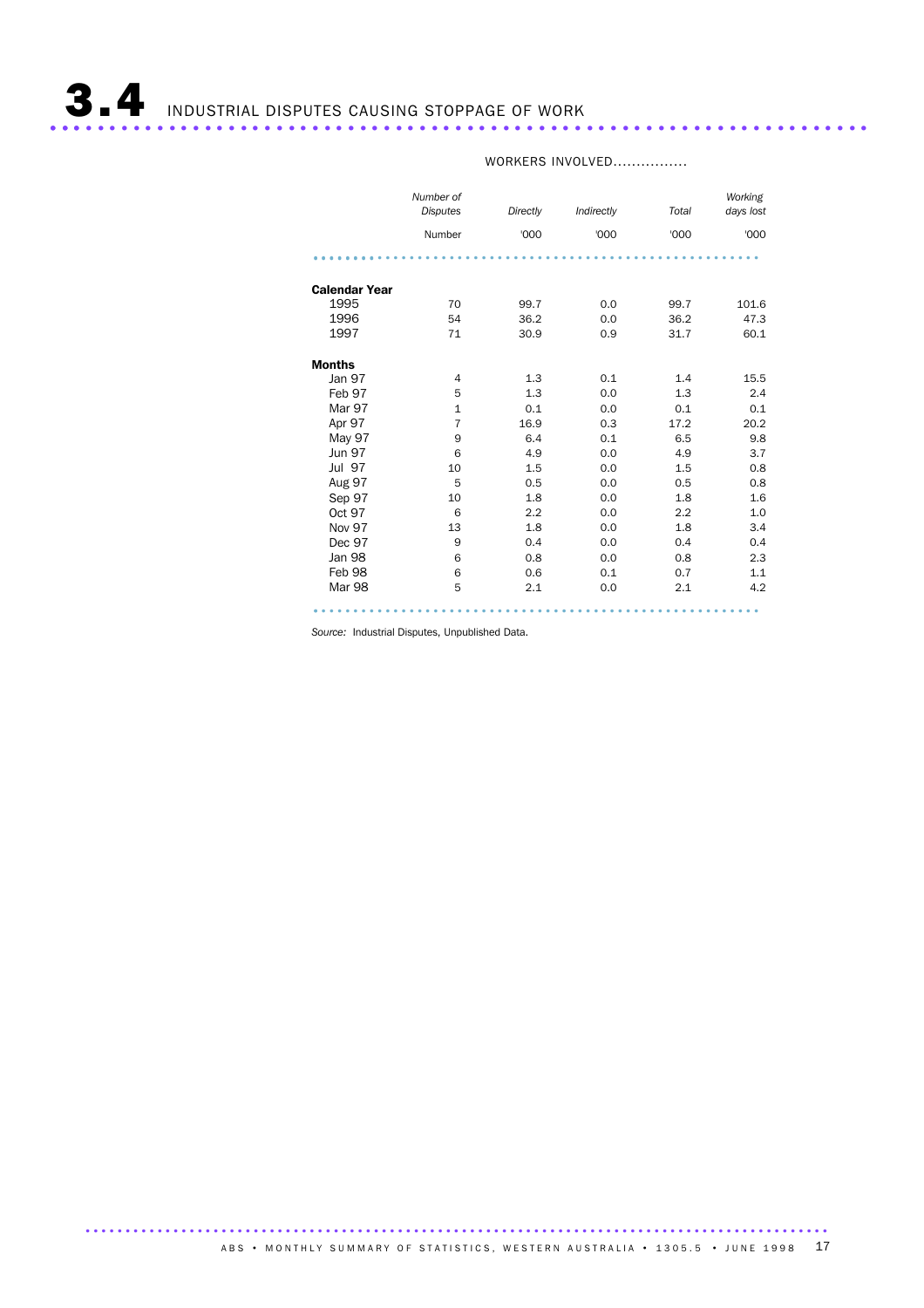|                                       | NUMBER OF EMPLOYEES |             |             |             | <b>GROSS</b><br><b>EARNINGS</b> |             |                 |
|---------------------------------------|---------------------|-------------|-------------|-------------|---------------------------------|-------------|-----------------|
|                                       | Aug<br>1996         | Nov<br>1996 | Feb<br>1997 | May<br>1997 | Aug<br>1997                     | Nov<br>1997 | Dec gtr<br>1997 |
|                                       | '000                | '000        | '000        | '000        | '000                            | '000        | \$m             |
|                                       |                     |             |             |             |                                 |             |                 |
| Industry                              |                     |             |             |             |                                 |             |                 |
| Mining                                | 29.7                | 29.2        | 28.9        | 30.1        | 29.3                            | 30.5        | 448.8           |
| Manufacturing                         | 74.6                | 69.0        | 74.0        | 67.7        | 69.1                            | 65.5        | 603.2           |
| Electricity, gas and water supply     | 6.9                 | 6.9         | 7.0         | 7.0         | 6.8                             | 6.9         | 79.1            |
| Construction                          | 30.5                | 32.4        | 29.8        | 34.2        | 31.4                            | 35.1        | 394.5           |
| Wholesale trade                       | 44.1                | 45.1        | 43.3        | 45.7        | 39.7                            | 42.3        | 344.5           |
| Retail trade                          | 108.7               | 116.9       | 104.0       | 108.2       | 105.8                           | 110.4       | 466.9           |
| Accommodation, cafes & restaurants    | 34.0                | 37.1        | 37.9        | 37.0        | 38.9                            | 41.6        | 199.0           |
| Transport and storage                 | 23.3                | 21.8        | 23.5        | 25.2        | 23.6                            | 24.4        | 230.1           |
| <b>Communication services</b>         | 10.5                | 10.1        | 10.4        | 10.1        | 9.8                             | 9.6         | 112.4           |
| Finance & insurance                   | 16.1                | 18.6        | 23.4        | 24.6        | 24.0                            | 23.3        | 209.7           |
| Property & business services          | 83.3                | 67.4        | 85.6        | 87.2        | 89.2                            | 83.7        | 609.1           |
| Government administration and defence | 31.1                | 32.2        | 32.9        | 31.5        | 30.6                            | 31.9        | 313.0           |
| Education                             | 59.3                | 65.4        | 59.9        | 63.7        | 63.3                            | 67.3        | 568.1           |
| Health & community services           | 73.0                | 72.4        | 67.9        | 67.9        | 70.2                            | 70.8        | 495.3           |
| Cultural & recreational services      | 9.7                 | 9.2         | 16.5        | 15.3        | 18.3                            | 15.5        | 85.0            |
| Personal & other services             | 25.9                | 29.3        | 26.9        | 23.2        | 23.0                            | 23.9        | 161.5           |
| All industries (a)                    | 662.1               | 664.4       | 673.6       | 680.1       | 674.5                           | 684.5       | 5 3 3 5 . 3     |
| Sector                                |                     |             |             |             |                                 |             |                 |
| Private                               | 515.6               | 515.5       | 528.3       | 534.0       | 530.0                           | 535.8       | 3892.9          |
| Public                                | 146.5               | 149.0       | 145.3       | 146.1       | 144.5                           | 148.8       | 1 4 4 2.4       |
|                                       |                     |             |             |             |                                 |             |                 |

|                                       |       |       |       |                                                         |       | August 1997 November 1997 |
|---------------------------------------|-------|-------|-------|---------------------------------------------------------|-------|---------------------------|
|                                       |       |       |       | Full-time Part-time Persons Full-time Part-time Persons |       |                           |
|                                       | '000  | '000  | '000  | '000                                                    | '000  | '000                      |
|                                       |       |       |       |                                                         |       |                           |
| Industry                              |       |       |       |                                                         |       |                           |
| Mining                                | 28.4  | 0.9   | 29.3  | 29.9                                                    | 0.6   | 30.5                      |
| Manufacturing                         | 62.8  | 6.4   | 69.1  | 59.0                                                    | 6.5   | 65.5                      |
| Electricity, gas and water supply     | 6.6   | 0.2   | 6.8   | 6.7                                                     | 0.2   | 6.9                       |
| Construction                          | 29.1  | 2.3   | 31.4  | 31.2                                                    | 3.9   | 35.1                      |
| Wholesale trade                       | 28.8  | 11.0  | 39.7  | 31.0                                                    | 11.3  | 42.3                      |
| Retail trade                          | 46.6  | 59.2  | 105.8 | 46.7                                                    | 63.7  | 110.4                     |
| Accommodation, cafes & restaurants    | 17.9  | 21.0  | 38.9  | 20.1                                                    | 21.5  | 41.6                      |
| Transport and storage                 | 20.1  | 3.5   | 23.6  | 21.3                                                    | 3.1   | 24.4                      |
| Communication services                | 8.4   | 1.5   | 9.8   | 8.2                                                     | 1.4   | 9.6                       |
| Finance & insurance                   | 17.4  | 6.6   | 24.0  | 16.9                                                    | 6.4   | 23.3                      |
| Property & business services          | 55.0  | 34.2  | 89.2  | 50.0                                                    | 33.8  | 83.7                      |
| Government administration and defence | 25.1  | 5.5   | 30.6  | 25.9                                                    | 6.0   | 31.9                      |
| Education                             | 39.7  | 23.6  | 63.3  | 41.0                                                    | 26.3  | 67.3                      |
| Health & community services           | 32.8  | 37.4  | 70.2  | 34.9                                                    | 35.9  | 70.8                      |
| Cultural & recreational services      | 5.8   | 12.5  | 18.3  | 6.2                                                     | 9.2   | 15.5                      |
| Personal & other services             | 15.0  | 8.0   | 23.0  | 15.7                                                    | 8.2   | 23.9                      |
| All industries (a)                    | 440.8 | 233.7 | 674.5 | 446.5                                                   | 238.0 | 684.5                     |
| Sector                                |       |       |       |                                                         |       |                           |
| Private                               | 334.5 | 195.5 | 530.0 | 338.8                                                   | 196.9 | 535.8                     |
| Public                                | 106.3 | 38.2  | 144.5 | 107.7                                                   | 41.7  | 148.8                     |
|                                       |       |       |       |                                                         |       |                           |

(a) Includes employees of government agencies classified to Agriculture, forestry and fishing.

.............................................................................................

*Source:* ABS Catalogue No. 6248.0.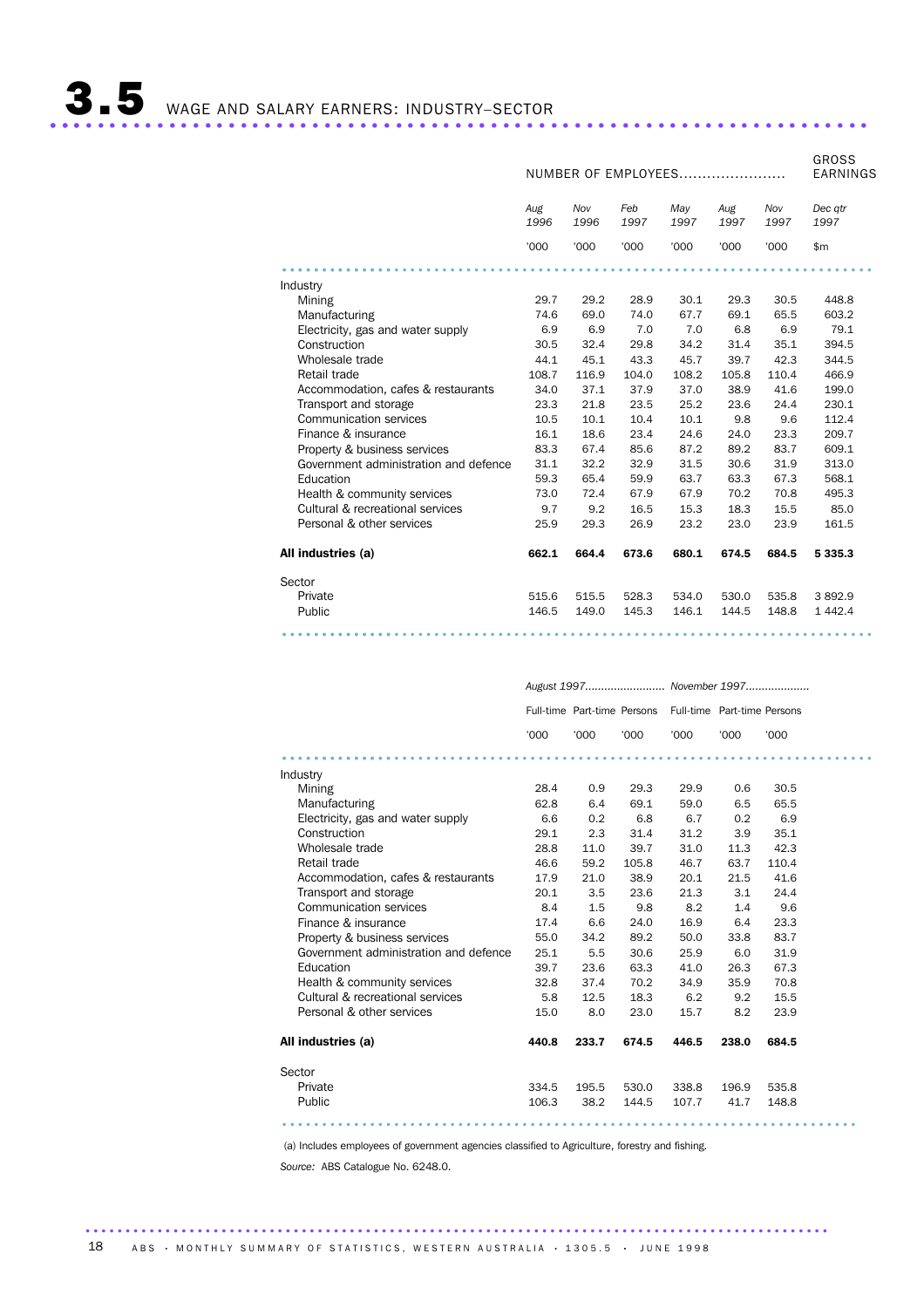4.1 MONTHLY RETAIL TURNOVER: Original ................................................................... .....

|               | Food         | Department<br>stores | Clothing<br>and<br>soft goods | Other<br>household<br>goods | Recreational<br>goods |
|---------------|--------------|----------------------|-------------------------------|-----------------------------|-----------------------|
|               | \$m          | \$m                  | \$m                           | \$m                         | \$m                   |
|               |              |                      |                               |                             |                       |
| Months        |              |                      |                               |                             |                       |
| May 97        | 454.4        | 107.0                | 65.2                          | 174.2                       | 59.1                  |
| <b>Jun 97</b> | 417.5        | 81.2                 | 53.2                          | 163.1                       | 55.3                  |
| Jul 97        | 445.1        | 95.3                 | 50.2                          | 167.8                       | 59.6                  |
| <b>Aug 97</b> | 445.8        | 87.5                 | 45.2                          | r170.2                      | 56.3                  |
| Sep 97        | 437.8        | 94.7                 | 44.3                          | r173.5                      | 57.6                  |
| Oct 97        | 478.5        | 104.8                | 53.8                          | 182.4                       | 60.4                  |
| Nov 97        | 464.4        | 110.3                | 50.8                          | 190.3                       | 60.2                  |
| Dec 97        | 546.4        | 188.3                | 70.6                          | 227.9                       | 86.5                  |
| Jan 98        | 503.8        | 87.6                 | 54.0                          | 184.5                       | 56.4                  |
| Feb 98        | 451.5        | 72.9                 | 42.6                          | 156.5                       | 52.1                  |
| Mar 98        | 475.8        | 83.4                 | 48.1                          | 176.8                       | 51.9                  |
| Apr 98        | 488.4        | 101.7                | 48.7                          | 171.9                       | 54.7                  |
|               |              |                      |                               |                             |                       |
|               | Hospitality  |                      |                               | Seasonally                  | Trend                 |
|               | and services | Other                | Total                         | adjusted                    | estimates             |
|               | \$m          | \$m\$                | \$m                           | \$m                         | \$m                   |
|               |              |                      |                               |                             |                       |
| <b>Months</b> |              |                      |                               |                             |                       |
| May 97        | 163.1        | 103.2                | 1 1 2 6 . 2                   | 1 1 1 5.6                   | 1 1 1 4 . 3           |
| Jun 97        | 157.9        | 91.2                 | 1 0 1 9.4                     | 1 104.6                     | 1 1 1 4.9             |
| Jul 97        | 173.4        | 105.8                | 1 097.2                       | 1 1 1 1 . 3                 | 1 1 1 7 . 6           |
| <b>Aug 97</b> | 171.8        | 103.7                | 1 080.6                       | 1 137.0                     | 1 1 2 2.1             |
| Sep 97        | 171.9        | 111.6                | 1091.5                        | 1 1 26.8                    | 1 1 2 5.7             |
| <b>Oct 97</b> | 171.1        | 113.1                | 1 164.2                       | 1 130.8                     | r 1 127.9             |
| Nov 97        | 168.3        | 109.4                | 1 153.7                       | 1 1 2 4 . 1                 | r 1 128.9             |
| Dec 97        | 193.1        | 151.7                | 1 4 64.4                      | 1 1 2 0.2                   | r 1 129.7             |
| Jan 98        | 155.0        | 96.4                 | 1 1 3 7 . 8                   | 1 141.1                     | r 1 131.1             |
| Feb 98        | 145.0        | 87.0                 | 1 007.6                       | 1 1 2 9.6                   | r 1 133.2             |
| Mar 98        | 153.2        | 88.5                 | 1077.7                        | 1 139.3                     | r 1 135.5             |
| Apr 98        | 148.7        | 87.0                 | 1 101.1                       | 1 1 3 5 . 3                 | 1 1 3 7 . 4           |
|               |              |                      |                               |                             |                       |

*Source:* ABS Catalogue No. 8501.0.

#### MONTHLY RETAIL TURNOVER, WESTERN AUSTRALIA



*Source*: ABS Catalogue No. 8501.0. .............................................................................................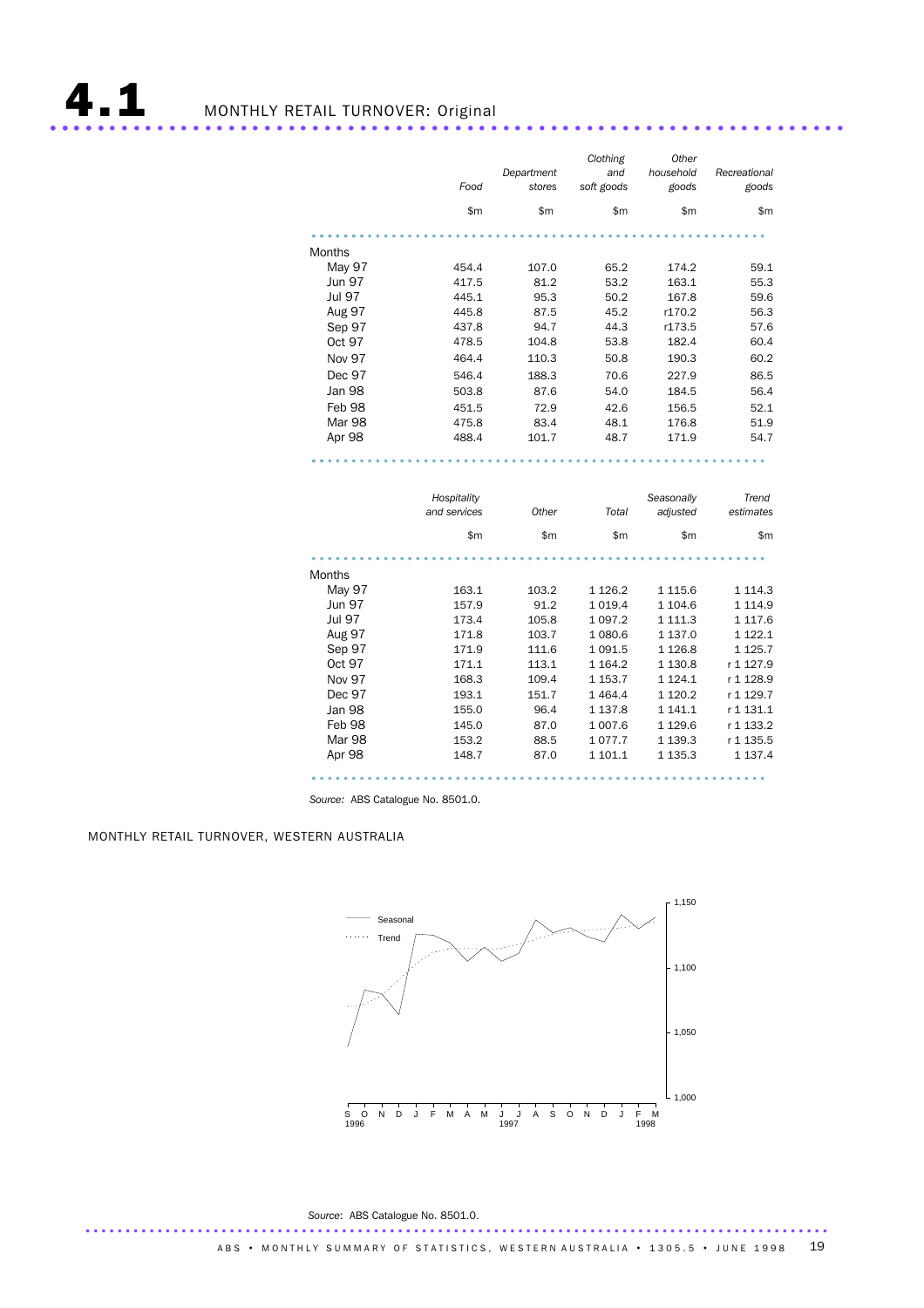5.1 NEW RESIDENTIAL BUILDING APPROVED ..................................................................... ...

|                        | <b>HOUSES</b>     |             | <b>OTHER RESIDENTIAL</b><br>BUILDINGS |       | TOTAL $(a)$       |             |
|------------------------|-------------------|-------------|---------------------------------------|-------|-------------------|-------------|
|                        | Dwelling<br>Units | Value       | Dwelling<br>Units                     | Value | Dwelling<br>Units | Value       |
|                        | No.               | \$m         | No.                                   | \$m\$ | No.               | \$m         |
| <b>Financial years</b> |                   |             |                                       |       |                   |             |
| 1994-95                | 16 207            | 1 3 5 4 . 3 | 6 1 0 5                               | 420.3 | 22 4 27           | 1 774.6     |
| 1995-96                | 12 211            | 1 1 48.3    | 3527                                  | 272.3 | 15853             | 1 4 2 0.7   |
| 1996-97                | 13 633            | 1 3 4 9.1   | 2013                                  | 175.7 | 15 7 43           | 1 5 2 4 . 7 |
| <b>Months</b>          |                   |             |                                       |       |                   |             |
| Feb 97                 | 803               | 80.2        | 238                                   | 21.1  | 1 0 4 7           | 101.3       |
| Mar 97                 | 1 0 3 9           | 108.7       | 165                                   | 17.1  | 1 2 1 6           | 125.8       |
| Apr 97                 | 1456              | 143.8       | 163                                   | 15.4  | 1626              | 159.2       |
| May 97                 | 1376              | 140.5       | 195                                   | 16.8  | 1576              | 157.3       |
| <b>Jun 97</b>          | 1 1 5 1           | 120.6       | 103                                   | 9.6   | 1 2 5 4           | 130.2       |
| <b>Jul 97</b>          | 1 2 8 3           | 129.8       | 223                                   | 17.4  | 1531              | 147.2       |
| Aug 97                 | 1 2 2 5           | 125.1       | 132                                   | 10.0  | 1373              | 135.0       |
| Sep 97                 | 1 2 1 6           | 129.0       | 95                                    | 10.3  | 1 3 2 8           | 139.3       |
| Oct 97                 | 1 3 2 3           | 136.4       | 183                                   | 14.2  | 1 508             | 150.6       |
| Nov 97                 | 1 3 5 5           | 142.2       | 184                                   | 12.4  | 1541              | 154.6       |
| Dec 97                 | 1 2 1 4           | 123.4       | 171                                   | 11.7  | 1412              | 135.2       |
| Jan 98                 | 976               | 105.1       | 178                                   | 17.2  | 1 1 5 5           | 122.3       |
| Feb 98                 | 1 1 6 5           | 120.6       | 278                                   | 18.6  | 1444              | 139.2       |
| Mar 98                 | 1 3 6 3           | 143.7       | 380                                   | 29.1  | 1747              | 172.8       |
| Apr 98                 | 1376              | 144.1       | 196                                   | 19.1  | 1576              | 163.3       |
|                        |                   |             |                                       |       |                   |             |

(a) Includes conversions.

*Source*: ABS Catalogue No. 8731.5.

NEW HOUSES APPROVED, WESTERN AUSTRALIA



*Source:* ABS Catalogue No. 8731.5.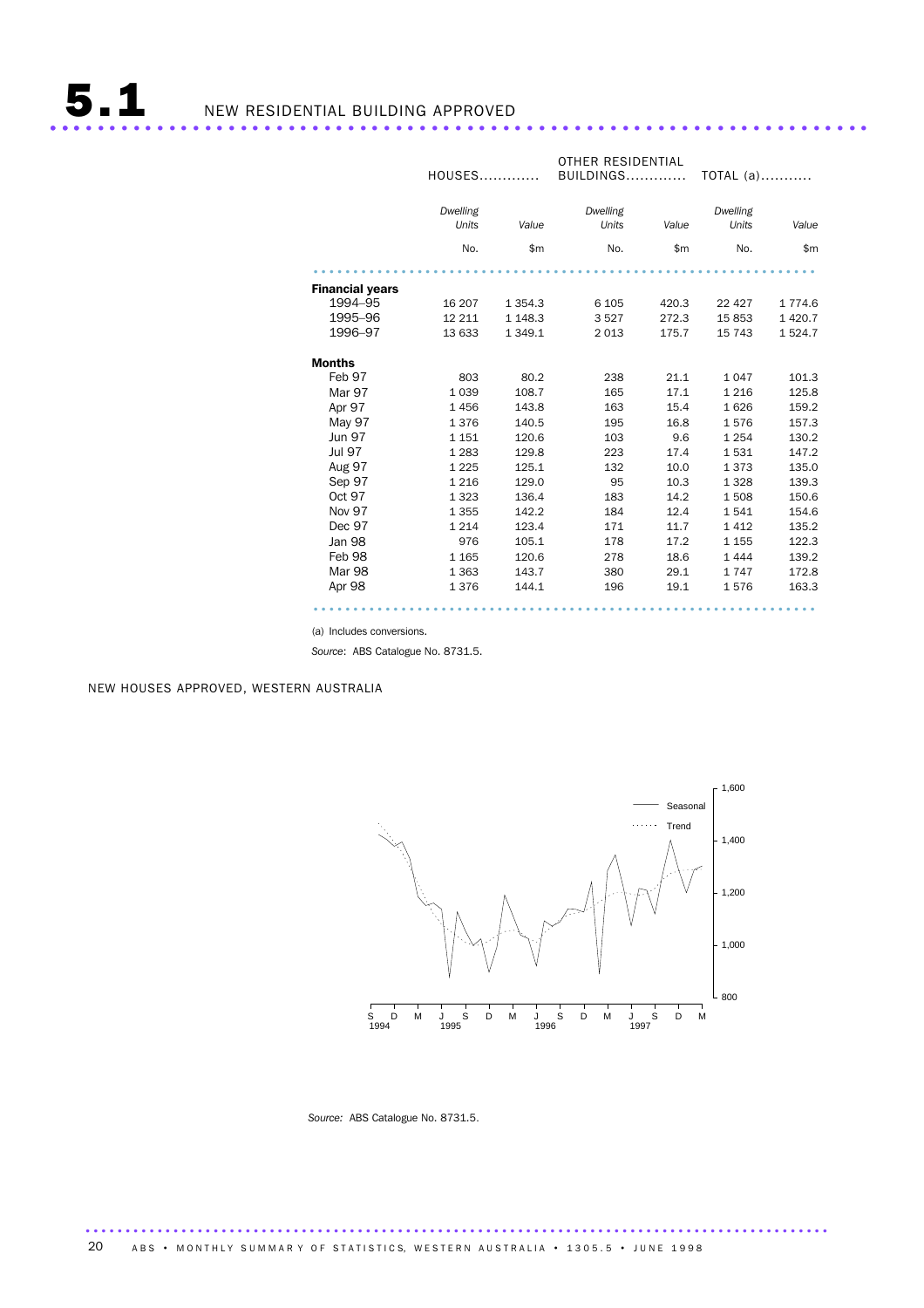|                        | Private | Public | Total   |
|------------------------|---------|--------|---------|
|                        | \$m     | \$m    | \$m     |
|                        |         |        |         |
| <b>Financial Years</b> |         |        |         |
| 1994–95                | 580.9   | 147.3  | 728.2   |
| 1995-96                | 692.0   | 111.1  | 803.1   |
| 1996-97                | 774.3   | 430.1  | 1 204.4 |
| Months                 |         |        |         |
| Feb 97                 | 73.6    | 44.2   | 117.8   |
| Mar 97                 | 68.3    | 22.1   | 90.4    |
|                        |         |        |         |
| Apr 97                 | 72.7    | 6.1    | 78.8    |
| May 97                 | 63.1    | 83.3   | 146.4   |
| <b>Jun 97</b>          | 46.3    | 7.8    | 54.1    |
| <b>Jul 97</b>          | 71.2    | 34.1   | 105.3   |
| <b>Aug 97</b>          | 51.8    | 29.6   | 81.4    |
| Sep 97                 | 54.3    | 2.2    | 56.5    |
| Oct 97                 | 64.6    | 33.7   | 98.3    |
| <b>Nov 97</b>          | 70.5    | 8.9    | 79.4    |
| Dec 97                 | 57.3    | 13.0   | 70.3    |
| Jan 98                 | 46.3    | 11.3   | 57.6    |
| Feb 98                 | 59.8    | 9.3    | 69.1    |
| Mar 98                 | 60.2    | r 2.3  | 62.4    |
| Apr 98                 | 33.7    | 8.6    | 42.3    |
|                        |         |        |         |

*Source:* ABS Catalogue No. 8731.5.

*For more information regarding Building Approvals, please contact Phil Smythe on (08) 9360 5932.*

5.3 SELECTED HOUSING PRICE INDEXES: PERTH ..................................................................... ...

|                        | Materials used in<br>house building | Established<br>homes | Project<br>homes |
|------------------------|-------------------------------------|----------------------|------------------|
|                        |                                     |                      |                  |
| <b>Financial Years</b> |                                     |                      |                  |
| 1994-95                | 112.7                               | 109.0                | 100.0            |
| 1995-96                | 114.8                               | 108.2                | 101.6            |
| 1996-97                | 115.3                               | 109.2                | 101.3            |
|                        |                                     |                      |                  |
| <b>Quarters</b>        |                                     |                      |                  |
| Dec 96                 | 115.0                               | 107.5                | 101.4            |
| Mar 97                 | 115.3                               | 110.4                | 101.2            |
| <b>Jun 97</b>          | 115.8                               | 110.9                | 101.2            |
| Sep 97                 | 116.0                               | 112.2                | 101.3            |
| Dec 97                 | 115.8                               | 112.8                | 101.4            |
| Mar 98                 | 115.7                               | 113.7                | 102.5            |

.............................................. .

Base of each index: 1989–90 = 100.0.

*Source*: ABS Catalogue Nos. 6408.0 and 6416.0.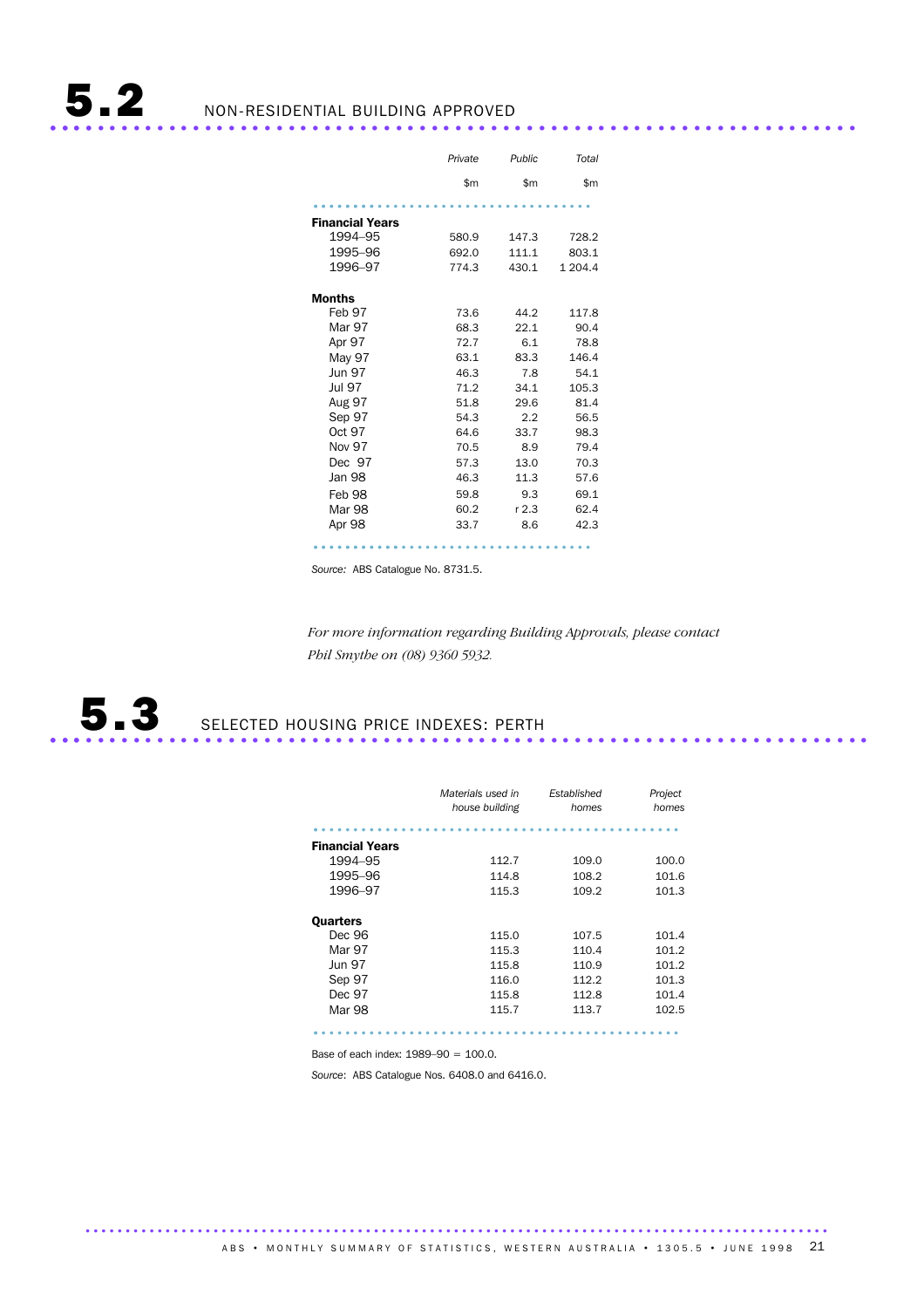#### SPECIAL SERIES................

|                        | All groups | Electrical<br>materials | Mechanical<br>services | Plumbing |
|------------------------|------------|-------------------------|------------------------|----------|
| <b>Financial years</b> |            |                         |                        |          |
| 1994-95                | 110.1      | 107.3                   | 106.8                  | 114.4    |
| 1995-96                | 113.2      | 113.0                   | 112.3                  | 120.1    |
| 1996-97                | 114.6      | 110.6                   | 113.3                  | 119.2    |
| Quarters<br>Dec 96     | 114.3      | 109.7                   | 113.0                  | 117.8    |
| Mar 97                 | 114.9      | 110.7                   | 113.2                  | 119.9    |
| Jun 97                 | 115.2      | 111.0                   | 112.9                  | 121.6    |
| Sep 97                 | 115.3      | 111.0                   | 113.1                  | 124.7    |
| Dec 97                 | 114.8      | 109.9                   | 113.3                  | 124.9    |
| Mar 98                 | 114.2      | 107.2                   | 113.2                  | 124.6    |
|                        |            |                         |                        |          |

#### SELECTED MAJOR BUILDING MATERIALS...............

|                        | Structural | Clay   | Ready mixed | Structural | Aluminium |
|------------------------|------------|--------|-------------|------------|-----------|
|                        | timber     | bricks | concrete    | steel      | windows   |
|                        |            |        |             |            |           |
| <b>Financial years</b> |            |        |             |            |           |
| 1994-95                | 110.6      | 118.0  | 117.8       | 103.6      | 112.5     |
| 1995-96                | 109.3      | 120.7  | 115.0       | 107.5      | 118.1     |
| 1996-97                | 106.6      | 124.1  | 120.1       | 113.9      | 117.0     |
|                        |            |        |             |            |           |
| Quarters               |            |        |             |            |           |
| Dec 96                 | 105.6      | 123.6  | 119.5       | 113.4      | 116.4     |
| Mar 97                 | 106.9      | 123.6  | 121.0       | 116.1      | 116.4     |
| <b>Jun 97</b>          | 107.2      | 125.5  | 120.1       | 116.1      | 118.8     |
| Sep 97                 | 107.2      | 127.4  | 118.8       | 116.1      | 118.8     |
| Dec 97                 | 107.4      | 127.4  | 117.2       | 116.1      | 118.8     |
| Mar 98                 | 106.4      | 127.6  | 116.8       | 116.7      | 117.0     |
|                        |            |        |             |            |           |

................................................... .....

Base of each index 1989–90 = 100.0.

*Source:* ABS Catalogue No. 6407.0.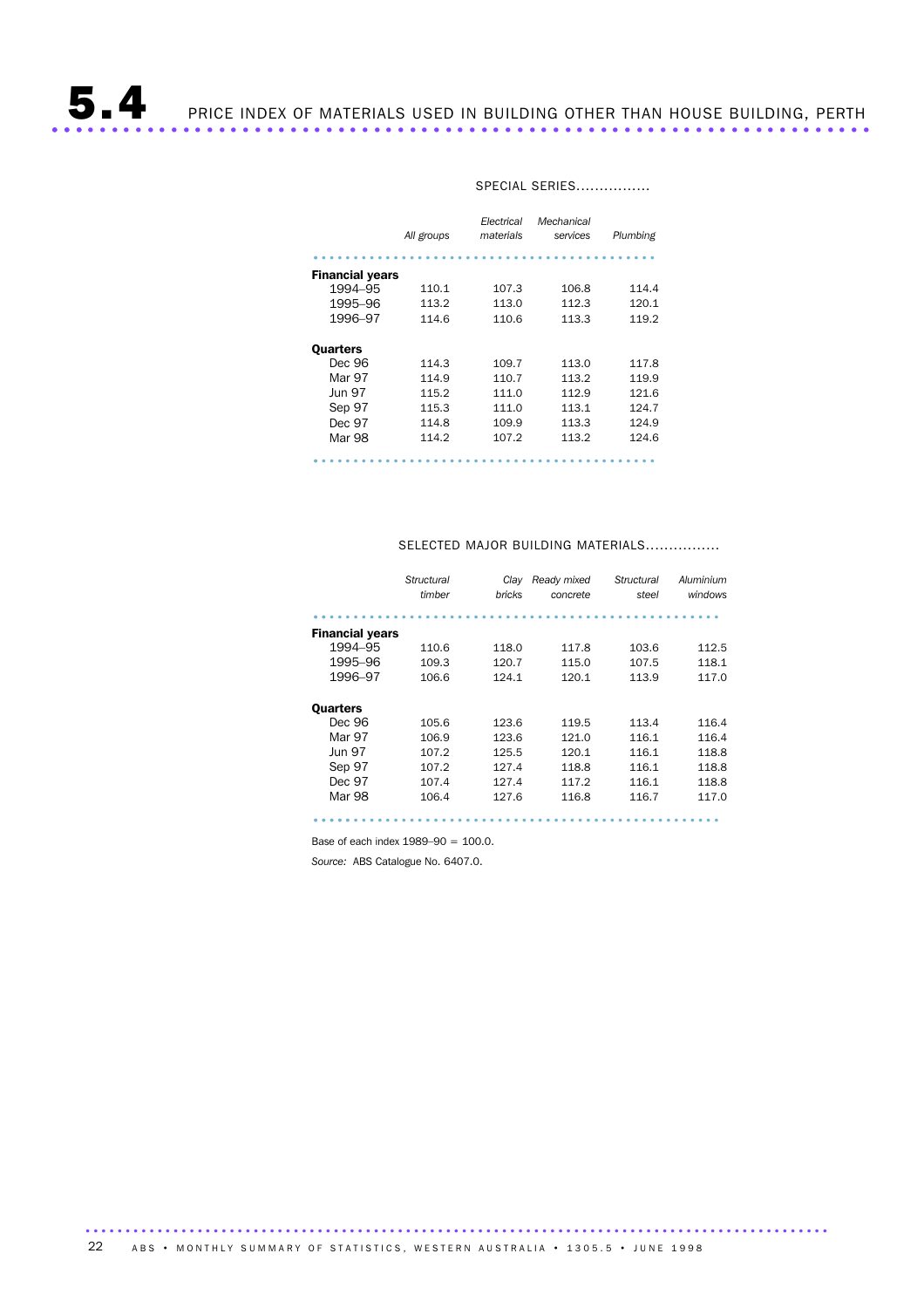|                                   |                     |         | CATTLE              |                          | OTHER   |         |      |  |
|-----------------------------------|---------------------|---------|---------------------|--------------------------|---------|---------|------|--|
|                                   | Bulls,<br>bullocks. | Cows.   | Total<br>(excluding |                          |         |         |      |  |
|                                   | steers              | heifers | calves)             | Calves                   | Sheep   | Lambs   | Pigs |  |
|                                   |                     |         |                     |                          |         |         |      |  |
| <b>Financial Years</b><br>1994-95 |                     | 186     | 430                 | 4                        | 3 0 8 8 | 1 4 6 4 | 604  |  |
| 1995-96                           | 244<br>218          | 182     | 400                 | 3                        | 2833    | 1594    | 563  |  |
| 1996-97p                          | 192                 | 214     | 407                 | 6                        | 2635    | 2081    | 550  |  |
|                                   |                     |         |                     |                          |         |         |      |  |
| <b>Months</b>                     |                     |         |                     |                          |         |         |      |  |
| Feb 97 p                          | 16                  | 21      | 38                  |                          | 211     | 179     | 46   |  |
| Mar 97 p                          | 14                  | 18      | 32                  |                          | 227     | 175     | 50   |  |
| Apr 97 p                          | 14                  | 16      | 30                  | $\overline{\phantom{m}}$ | 214     | 198     | 45   |  |
| May 97 p                          | 14                  | 17      | 31                  | $\mathbf{1}$             | 238     | 228     | 49   |  |
| Jun 97 p                          | 13                  | 15      | 28                  | $\overline{a}$           | 118     | 140     | 53   |  |
| Jul 97 p                          | 14                  | 18      | 32                  | $\mathbf{1}$             | 137     | 154     | 47   |  |
| Aug 97 p                          | 14                  | 18      | 32                  |                          | 212     | 154     | 45   |  |
| Sep 97 p                          | 18                  | 19      | 37                  |                          | 282     | 221     | 45   |  |
| Oct 97p                           | 21                  | 22      | 43                  |                          | 327     | 219     | 43   |  |
| Nov 97p                           | 20                  | 19      | 39                  | $\overline{a}$           | 278     | 175     | 42   |  |
| Dec 97p                           | 19                  | 23      | 42                  | -                        | 216     | 133     | 44   |  |
| Jan 98 p                          | 16                  | 28      | 44                  | $\overline{\phantom{m}}$ | 263     | 117     | 41   |  |
| Feb 98 p                          | 16                  | 26      | 42                  | $\mathbf{1}$             | 252     | 134     | 48   |  |
| Mar 98 p                          | 18                  | 18      | 37                  | $\mathbf{1}$             | 223     | 126     | 47   |  |
| Apr 98 p                          | 15                  | 19      | 33                  |                          | 232     | 133     | 45   |  |

*Source:* ABS Catalogue No. 7215.0.

# 6.2 MEAT PRODUCED (a)(Tonnes Carcass Weight) .....................................................................

|                        | Beef    | Veal | <b>Mutton</b> | Lamb    | Pig meat |
|------------------------|---------|------|---------------|---------|----------|
|                        |         |      |               |         |          |
| <b>Financial Years</b> |         |      |               |         |          |
| 1994–95                | 97 140  | 250  | 61868         | 22 359  | 37 109   |
| 1995-96                | 94 859  | 213  | 57 428        | 28 139  | 35 341   |
| 1996-97p               | 91 369  | 319  | 52 164        | 35 701  | 38 837   |
| Months                 |         |      |               |         |          |
| Feb 97p                | 8 3 2 3 | 23   | 4016          | 3095    | 3 3 0 5  |
| Mar 97p                | 7 201   | 23   | 4 7 1 8       | 2 975   | 3570     |
| Apr 97p                | 6474    | 20   | 4416          | 3 3 6 6 | 3 1 4 4  |
| May 97p                | 6836    | 40   | 4570          | 3959    | 3 7 2 9  |
| Jun 97p                | 6 1 8 7 | 24   | 2 2 9 2       | 2 5 9 1 | 3888     |
| Jul 97p                | 7 3 6 7 | 27   | 2 7 6 1       | 2819    | 3072     |
| Aug 97p                | 7 277   | 23   | 4416          | 2575    | 2939     |
| Sep 97p                | 8 7 4 4 | 27   | 6090          | 3992    | 3 0 1 4  |
| Oct 97p                | 10 077  | 26   | 6978          | 3933    | 2812     |
| Nov 97p                | 9 2 4 9 | 23   | 5895          | 3 1 6 4 | 2654     |
| Dec 97p                | 9665    | 26   | 4 4 8 8       | 2416    | 2 7 2 4  |
| Jan 98 p               | 9934    | 22   | 5432          | 2 1 7 0 | 2 2 8 5  |
| Feb 98 p               | 9397    | 37   | 5044          | 2427    | 3 100    |
| Mar 98 p               | 8 2 1 6 | 30   | 4552          | 2 2 7 1 | 3048     |
| Apr 98 p               | 7 345   | 22   | 4 7 3 2       | 2416    | 2998     |

................................................ ..................

(a) Red meat is shown in carcass weight and excludes offal.

.............................................................................................

*Source:* ABS Catalogue No. 7215.0.

*For more information regarding these tables, please contact Peter Hodgson on (08) 9360 5180.*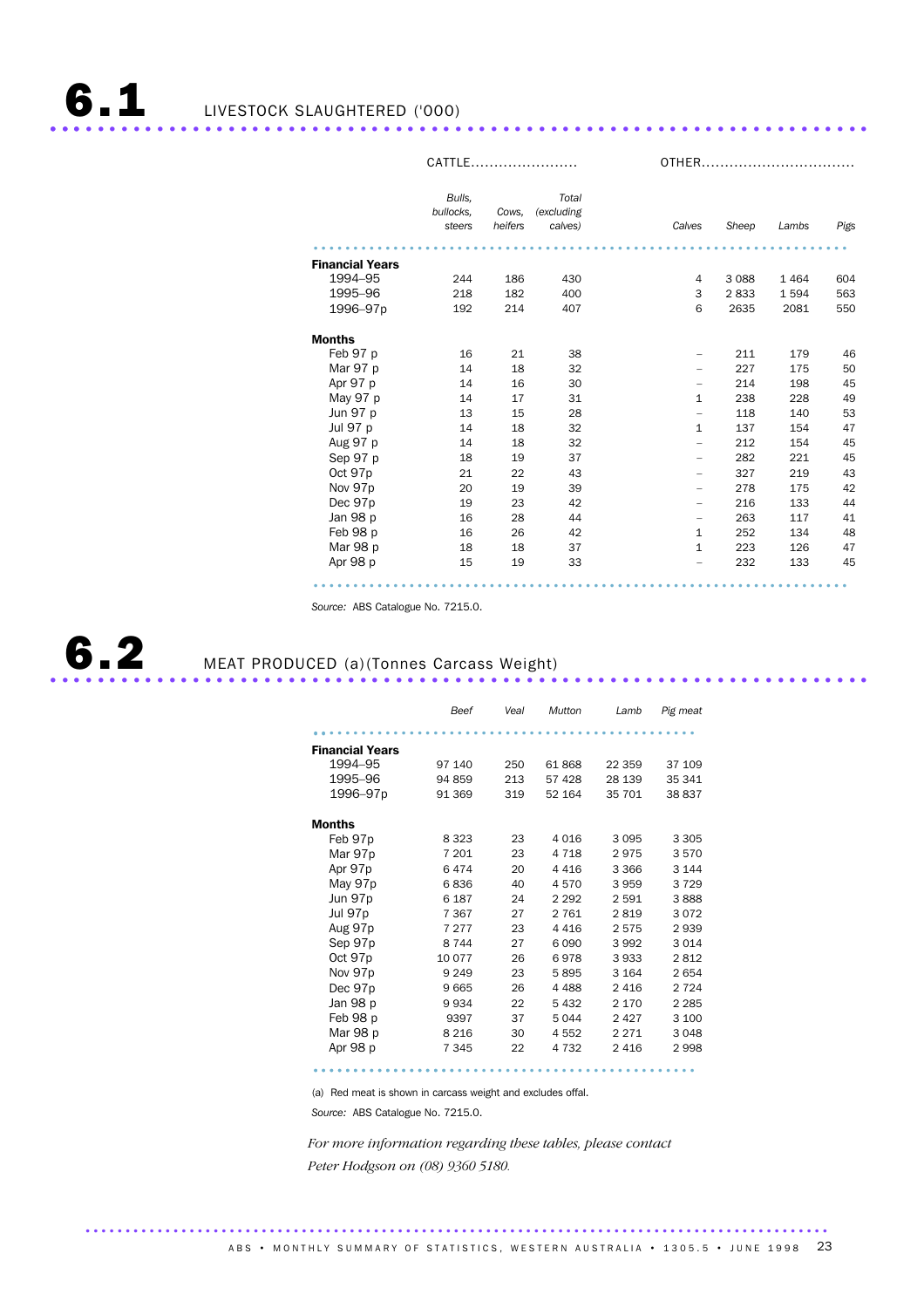| RECEIVALS OF TAXABLE |  |
|----------------------|--|
| WOOL BY BROKERS      |  |
| AND DEALERS(a)       |  |

**EXPORT OF LIVE SHEEP...................** 

|                        |              |         | <b>Quantity</b> | Gross Value | Gross Weight |
|------------------------|--------------|---------|-----------------|-------------|--------------|
|                        | <b>Bales</b> | Tonnes  | '000            | \$'000      | '000t        |
|                        |              |         |                 |             |              |
| <b>Financial Years</b> |              |         |                 |             |              |
| 1994-95                | 972837       | 172 575 | 3 871.4         | 127 974     | 193.3        |
| 1995-96                | 931 048      | 165 842 | 4 690.6         | 181 069     | 232.3        |
| 1996-97p               | 909 768      | 161 708 | 3 7 4 7 .5      | 136 613     | 188.5        |
| <b>Months</b>          |              |         |                 |             |              |
| Feb 97p                | 84 524       | 14 989  | 368.6           | 13 0 7 7    | 18.8         |
| Mar 97p                | 85 467       | 15 2 39 | 387.0           | 14 2 26     | 19.1         |
| Apr 97p                | 78 123       | 13834   | 70.4            | 2 6 9 3     | 3.4          |
| May 97p                | 44 266       | 7801    | 323.5           | 12 095      | 16.1         |
| Jun 97p                | 37 431       | 6675    | 264.6           | 10 595      | 12.0         |
| Jul 97p                | 63 341       | 11 269  | 230.8           | 9 3 8 0     | 11.6         |
| Aug 97p                | 89 211       | 15839   | 113.2           | 4 7 5 5     | 6.1          |
| Sep 97p                | 79760        | 14 2 15 | 291.4           | 10891       | 14.3         |
| Oct 97p                | 129 349      | 22 9 26 | 336.4           | 13 209      | 17.7         |
| Nov 97p                | 79 648       | 14 086  | 241.4           | 9 7 7 8     | 12.6         |
| Dec 97p                | 42 269       | 7 3 2 8 | 314.0           | 12 640      | 17.1         |
| Jan 98 p               | 57 774       | 10 338  | 202.8           | 8895        | 9.7          |
| Feb 98 p               | 85 118       | 15 150  | 234.0           | 8928        | 11.5         |
| Mar 98 p               | 86 941       | 15 513  | r 324.1         | r 12392     | r 17.6       |
| Apr 98 p               | n.y.a.       | n.y.a.  | 268.6           | 9583        | 13.7         |

(a) *Source:* National Council of Wool Selling Brokers.

*Source:* ABS FASTTRACCS Service.

*For more information regarding this table, please contact Peter Hodgson on (08) 9360 5180*.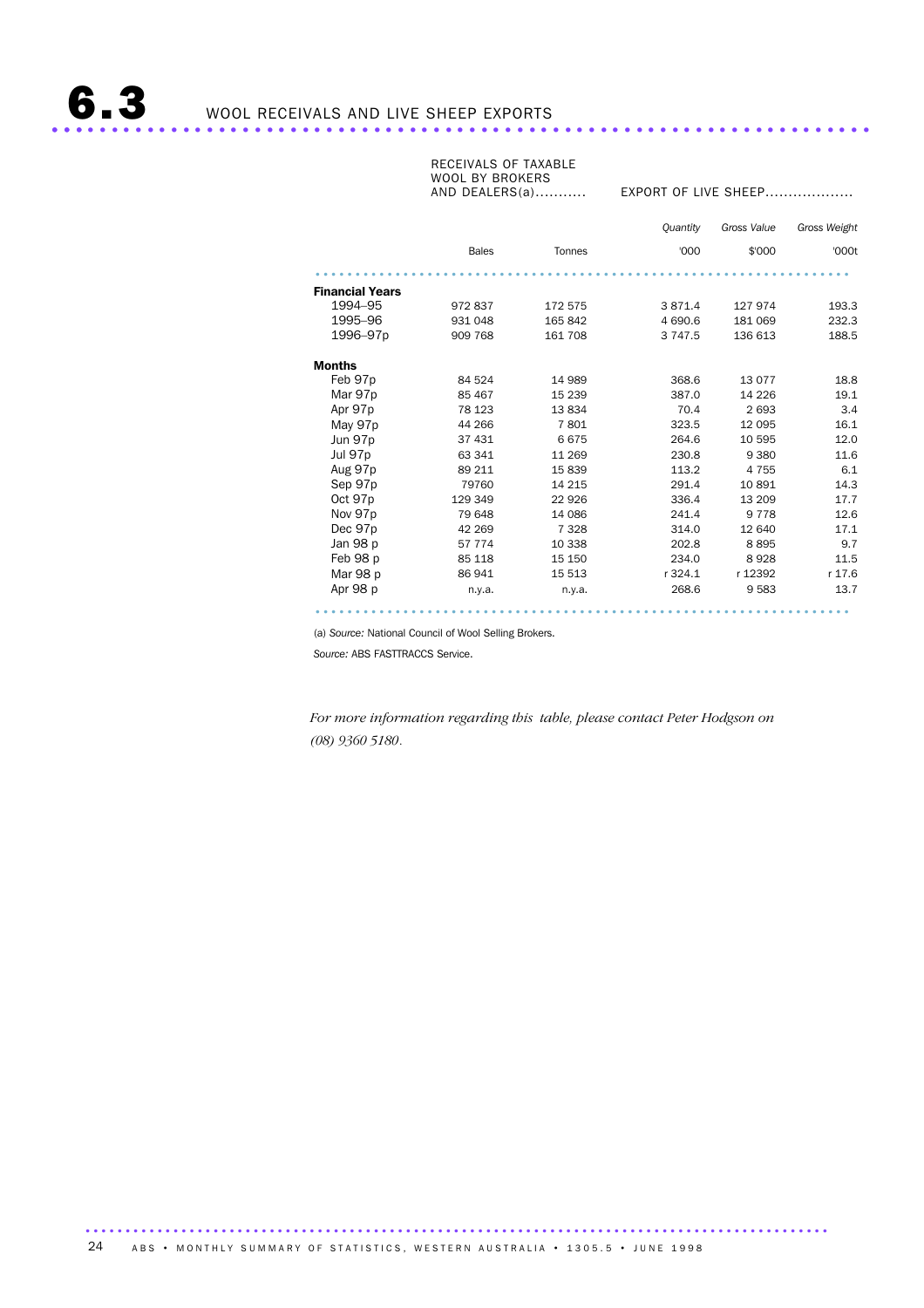|                        | Coal(a)     | Electricity<br>generated | Gas for<br>distribution(b) | Crude<br>oil(c)(d) | Natural<br>gas(d) |
|------------------------|-------------|--------------------------|----------------------------|--------------------|-------------------|
|                        | '000 tonnes | million kWh              | million MJ                 | mega-litres        | million $m3$      |
|                        |             |                          |                            |                    |                   |
| <b>Financial Years</b> |             |                          |                            |                    |                   |
| 1994-95                | 5882        | 16 756                   | 186 658                    | 12 680             | 15 7 14           |
| 1995-96                | 5897        | 17 422                   | 181 710                    | 9676               | 16 766            |
| 1996-97                | 5 5 5 7     | 16 693                   | 204 256                    | 15974 p            | 16713 p           |
| <b>Months</b>          |             |                          |                            |                    |                   |
| Jan 97                 | 448         | 1 4 6 3                  | 17659                      |                    |                   |
| Feb 97                 | 469         | 1 3 6 2                  | 15 408                     |                    |                   |
| Mar 97                 | 561         | 1 3 3 1                  | 17 201                     | 3750 p             | 4130 p            |
| Apr 97                 | 407         | 1 3 0 2                  | 17 147                     |                    |                   |
| May 97                 | 393         | 1 3 1 5                  | 18 506                     |                    |                   |
| <b>Jun 97</b>          | 470         | 1 4 0 4                  | 17 594                     | 3938 p             | 3952 p            |
| <b>Jul 97</b>          | 413         |                          |                            |                    |                   |
| <b>Aug 97</b>          | 482         |                          |                            |                    |                   |
| Sep 97                 | 522         | 4 2 7 1                  | 56 580                     | 4589p              | 4633 p            |
| Oct 97                 | 484         |                          |                            |                    |                   |
| <b>Nov 97</b>          | 580         |                          |                            |                    |                   |
| Dec 97                 | 464         | 4 1 5 5                  | 58 095                     | 4465 p             | 4676 p            |
| Jan 98                 | 496         |                          |                            |                    |                   |
| Feb 98                 | 500         |                          |                            |                    |                   |
| <b>Mar 98</b>          | 409         | n.y.a.                   | n.y.a.                     | 3975 p             | 4432 p            |
|                        |             |                          |                            |                    |                   |

(a) *Source:* Department of Minerals and Energy.

(b) Available for issue through mains.

(c) Includes condensate.

(d) *Source:* Australian Bureau of Agriculture and Resource Economics.

*For more information regarding these tables, please contact Pam Prince on (08) 9360 5207.*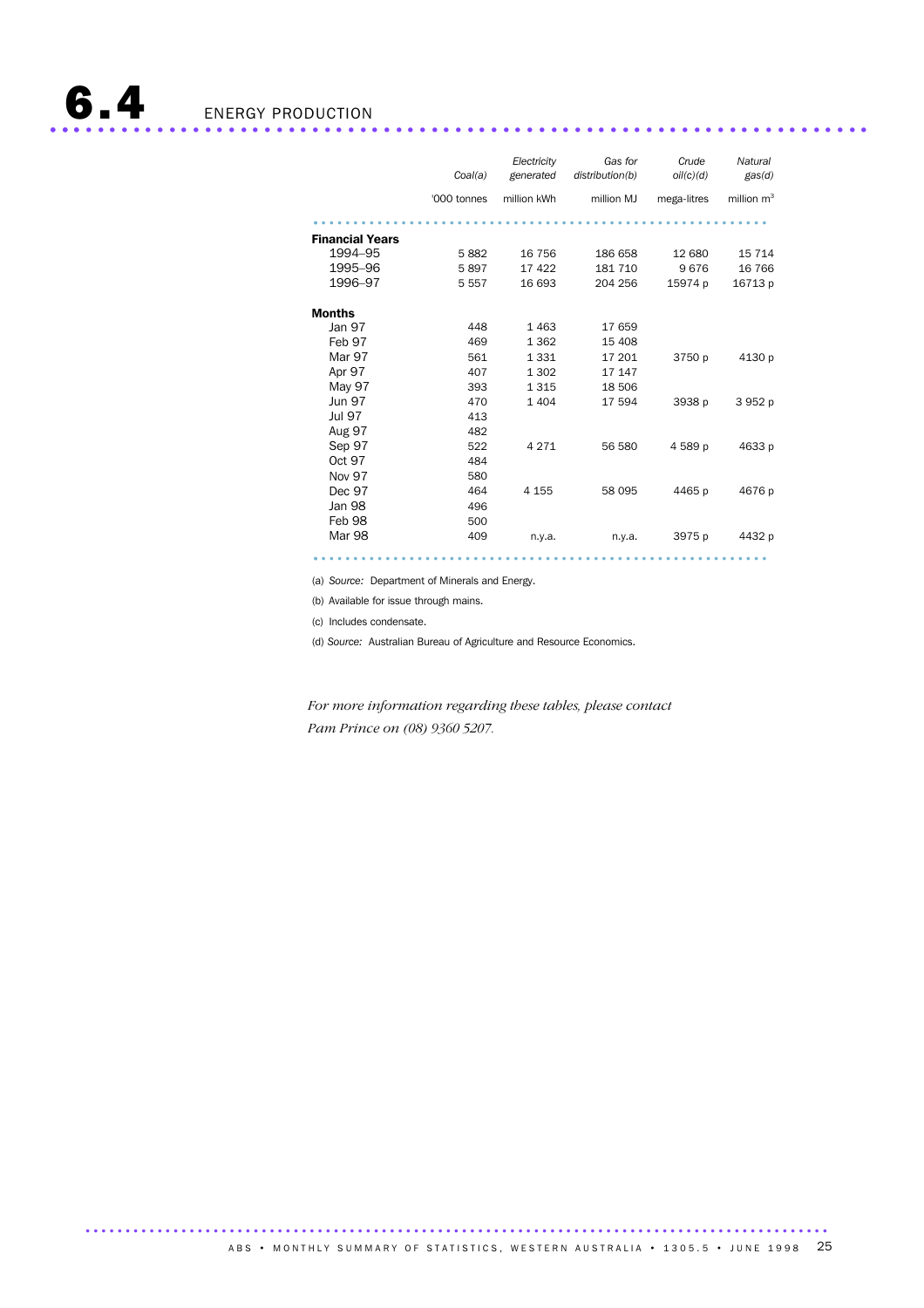## $\n **6.5.**\n **MINERAL EXPLORATION: EXPENDITIVE BY TYPE OF MINERAL SOLUTION**$

|                        | <b>METALLIC</b><br>MINERALS |       |       |          | NON-METALLIC<br>MINERALS |                   |  |
|------------------------|-----------------------------|-------|-------|----------|--------------------------|-------------------|--|
|                        | Base<br>metals(a)           | Gold  | Other | Diamonds | Other                    | Total<br>minerals |  |
|                        | \$m                         | \$m   | \$m   | \$m      | \$m                      | \$m               |  |
|                        |                             |       |       |          |                          |                   |  |
| <b>Financial Years</b> |                             |       |       |          |                          |                   |  |
| 1994-95                | 58.8                        | 379.4 | 17.9  | 35.2     | 5.6                      | 495.5             |  |
| 1995-96                | 89.0                        | 367.8 | 6.9   | 33.8     | 6.0                      | 519.5             |  |
| 1996-97                | 88.1                        | 531.7 | n.a.  | 38.6     | n.a.                     | 704.7             |  |
| <b>Quarters</b>        |                             |       |       |          |                          |                   |  |
| Sep 96                 | 23.6                        | 120.2 | 0.8   | 8.8      | 1.4                      | 162.8             |  |
| Dec 96                 | 20.1                        | 147.9 | n.a.  | 11.5     | n.a.                     | 187.7             |  |
| Mar 97                 | 17.4                        | 108.1 | 1.1   | 7.5      | 0.4                      | 144.2             |  |
| <b>Jun 97</b>          | 27.0                        | 155.5 | 1.4   | 10.8     | 1.2                      | 210.0             |  |
| Sep 97                 | 28.1                        | 138.2 | 0.5   | 8.3      | 0.1                      | 182.7             |  |
| Dec 97                 | 31.4                        | 109.6 | 0.5   | 9.5      | 1.2                      | 162.3             |  |
|                        |                             |       |       |          |                          | .                 |  |

(a) Includes copper, lead, zinc, silver, nickel and cobalt.

*Source:* ABS Catalogue No. 8412.0.



|                        | <i>Iron</i> ore | Bauxite     | Gold   | <i><u><b>Ilmenite</b></u></i> | Nickel      | Diamonds    |
|------------------------|-----------------|-------------|--------|-------------------------------|-------------|-------------|
|                        | '000 tonnes     | '000 tonnes | tonnes | '000 tonnes                   | '000 tonnes | '000 carats |
|                        |                 |             |        |                               |             |             |
| <b>Financial Years</b> |                 |             |        |                               |             |             |
| 1994-95                | 132 743         | 26852       | 187.3  | 1631                          | 94          | 43 590      |
| 1995-96                | 143 489         | 28 250      | 206.5  | 1871                          | 105         | 42 566      |
| 1996-97                | 150 711         | 27 466      | 226.7  | 1 910                         | 115         | 37 1 20     |
| Quarters               |                 |             |        |                               |             |             |
| Mar 97                 | 35 864          | 6 7 2 2     | 56.0   | 484                           | 28          | 7 0 3 6     |
| <b>Jun 97</b>          | 38 667          | 7 1 4 4     | 59.7   | 490                           | 30          | 9 3 9 9     |
| Sep 97                 | 38 917          | 7 1 4 8     | 59.0   | 538                           | 33          | 10 423      |
| Dec 97                 | 41 052          | 7 0 3 8     | r 63.0 | 536                           | 33          | 13317       |
| Mar 98                 | 39 4 65         | 7 1 7 5     | 60.1   | 556                           | 33          | 9573        |
|                        |                 |             |        |                               |             |             |

*Source*: Australian Bureau of Agricultural and Resource Economics.

.............................................................................................

*For more information regarding these tables, please contact Pam Prince on (08) 9360 5207.*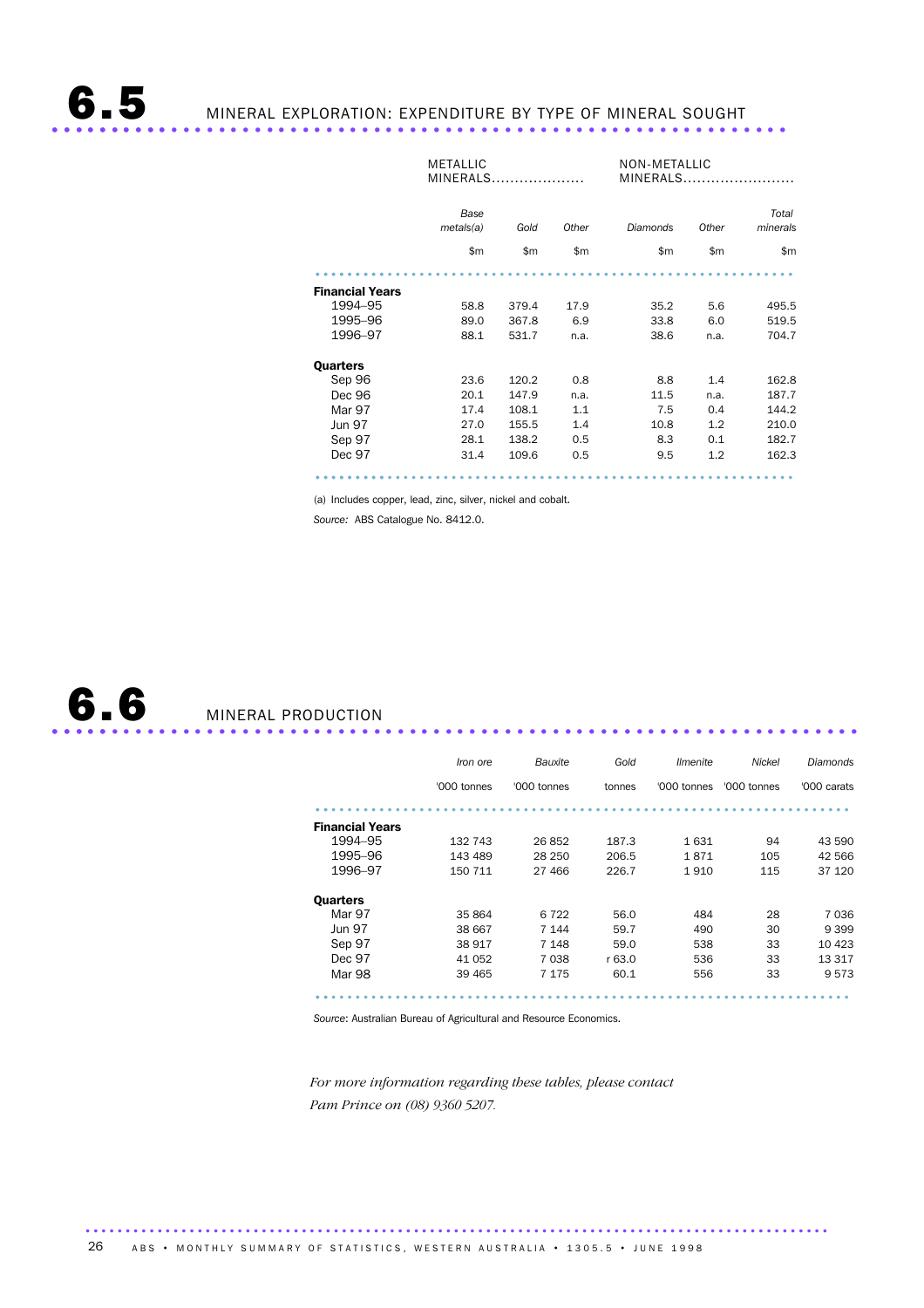|                        | 33<br>Petroleum.<br>petroleum<br>products, etc | 71<br>Power<br>generating<br>machinery and<br>equipment | 72<br>Machinery<br>specialised<br>for particular<br>industries | 74<br>General<br>industrial<br>machinery and<br>equipment | 78<br>Road<br>vehicles |
|------------------------|------------------------------------------------|---------------------------------------------------------|----------------------------------------------------------------|-----------------------------------------------------------|------------------------|
|                        | \$m                                            | \$m                                                     | \$m                                                            | $\mathsf{m}$                                              | \$m\$                  |
| <b>Financial Years</b> |                                                |                                                         |                                                                |                                                           |                        |
| 1994-95                | 823.8                                          | 203.1                                                   | 436.9                                                          | 308.0                                                     | 802.1                  |
| 1995-96                | 768.9                                          | 356.1                                                   | 510.3                                                          | 345.7                                                     | 794.5                  |
| 1996-97                | 1 0 1 0.4                                      | 309.8                                                   | 696.9                                                          | 420.8                                                     | 811.6                  |
| <b>Months</b>          |                                                |                                                         |                                                                |                                                           |                        |
| Mar 97                 | 36.2                                           | 16.3                                                    | 59.5                                                           | 36.5                                                      | 63.4                   |
| Apr 97                 | 44.4                                           | 18.6                                                    | 55.9                                                           | 65.0                                                      | 67.4                   |
| May 97                 | 91.2                                           | 29.2                                                    | 43.2                                                           | 35.1                                                      | 75.3                   |
| <b>Jun 97</b>          | 76.3                                           | 18.6                                                    | 31.4                                                           | 25.9                                                      | 58.4                   |
| Jul 97                 | 71.9                                           | 15.7                                                    | 61.0                                                           | 42.8                                                      | 87.8                   |
| <b>Aug 97</b>          | 61.1                                           | 30.8                                                    | 58.5                                                           | 35.3                                                      | 76.1                   |
| Sep 97                 | 90.2                                           | 20.6                                                    | 40.6                                                           | 48.5                                                      | 86.2                   |
| Oct 97                 | 70.7                                           | 14.0                                                    | 42.4                                                           | 55.0                                                      | 100.2                  |
| Nov 97                 | 80.9                                           | 23.6                                                    | 31.4                                                           | 69.7                                                      | 87.4                   |
| Dec 97                 | 91.4                                           | 15.0                                                    | 79.4                                                           | 55.0                                                      | 94.1                   |
| <b>Jan 98</b>          | 54.1                                           | 25.9                                                    | 60.1                                                           | 52.9                                                      | 87.9                   |
| Feb 98                 | 59.3                                           | 20.8                                                    | 35.0                                                           | 45.8                                                      | 74.9                   |
| Mar 98                 | 52.5                                           | 16.6                                                    | 57.0                                                           | 49.1                                                      | 91.2                   |
| Apr 98                 | 48.7                                           | 8.5                                                     | 53.3                                                           | 57.0                                                      | 84.8                   |
| <b>May 98</b>          | 57.8                                           | 8.4                                                     | 39.8                                                           | 42.5                                                      | 86.5                   |
|                        |                                                |                                                         |                                                                |                                                           |                        |

*Source:* ABS FASTTRACCS Service.

IMPORTS BY SELECTED DIVISION



 *Source:* ABS FASTTRACCS Service.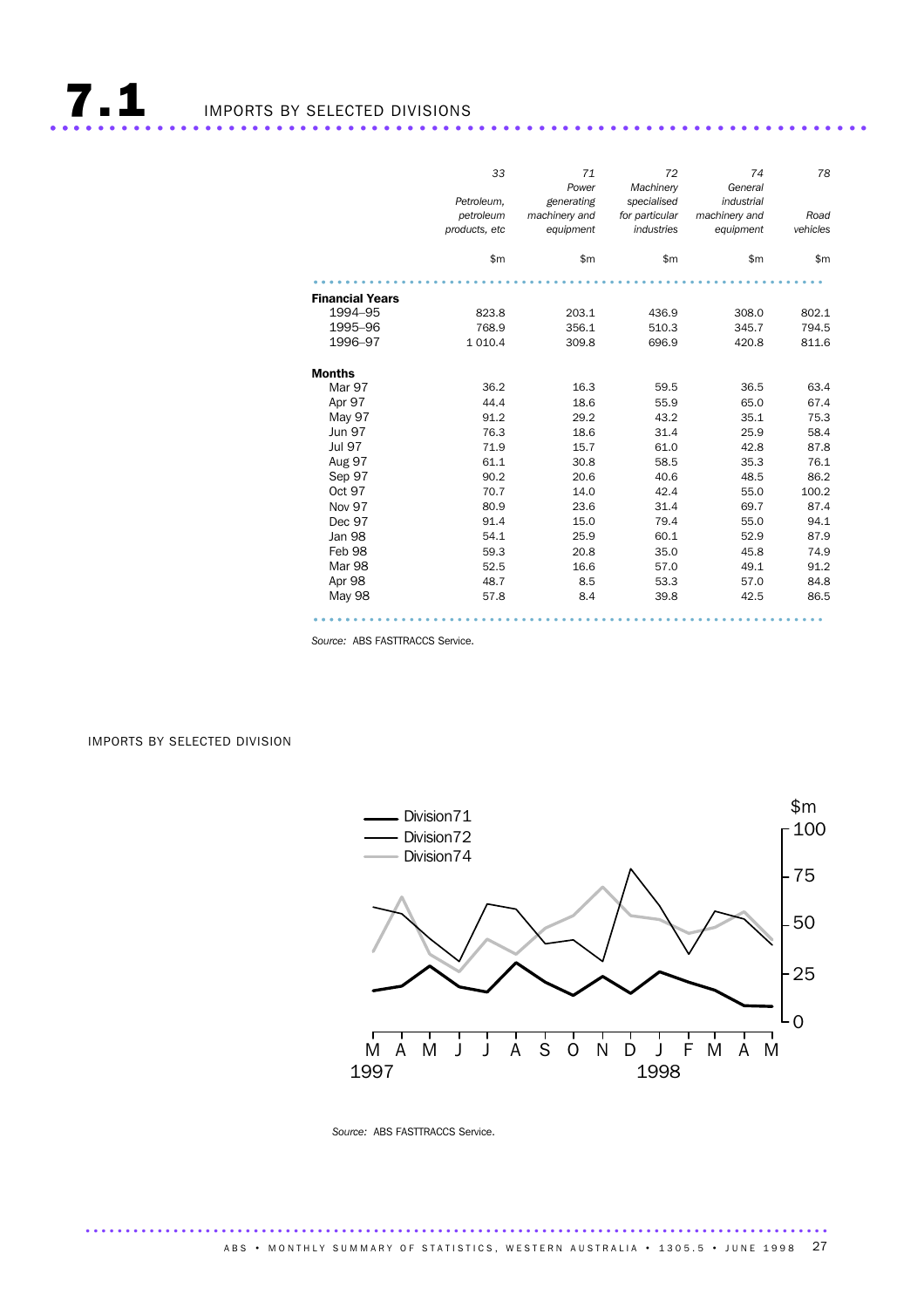# 7.2 EXPORTS BY SELECTED DIVISIONS ..................................................................... ....

|                        | 03            | 04           | 26<br>Textile fibres | 28                   | 33            |
|------------------------|---------------|--------------|----------------------|----------------------|---------------|
|                        | Fish,         | Cereals      | and waste            | <b>Metalliferous</b> | Petroleum.    |
|                        | crustaceans,  | and cereal   | (excluding yarn      | ores and             | petroleum     |
|                        | molluscs, etc | preparations | or fabric)           | metal scrap          | products etc. |
|                        | \$m           | \$m          | \$m                  | \$m                  | \$m           |
|                        |               |              |                      |                      |               |
| <b>Financial Years</b> |               |              |                      |                      |               |
| 1994-95                | 408.6         | 1 1 5 4 . 3  | 733.8                | 3 0 9 4 .0           | 1544.4        |
| 1995-96                | 364.2         | 1874.9       | 692.6                | 3 2 2 1.8            | 1586.0        |
| 1996-97                | 371.3         | 1667.7       | 646.1                | 3 5 9 1.4            | 1942.5        |
| <b>Months</b>          |               |              |                      |                      |               |
| Feb 97                 | 27.1          | 146.8        | 43.4                 | 277.6                | 172.3         |
| Mar 97                 | 49.8          | 207.3        | 55.4                 | 322.8                | 135.3         |
| Apr 97                 | 56.1          | 158.3        | 45.1                 | 316.9                | 172.2         |
| May 97                 | 49.0          | 120.8        | 58.8                 | 356.6                | 151.2         |
| <b>Jun 97</b>          | 41.4          | 104.6        | 51.3                 | 339.2                | 155.9         |
| <b>Jul 97</b>          | 33.2          | 94.9         | 58.0                 | 326.8                | 209.8         |
| <b>Aug 97</b>          | 15.3          | 73.5         | 48.6                 | 371.4                | 180.2         |
| Sep 97                 | 12.1          | 103.9        | 42.2                 | 355.1                | 209.7         |
| Oct 97                 | 8.4           | 139.0        | 68.4                 | 313.7                | 238.6         |
| <b>Nov 97</b>          | 17.8          | 116.7        | 80.2                 | 368.8                | 175.1         |
| Dec 97                 | 49.1          | 196.4        | 67.4                 | 399.1                | 171.5         |
| <b>Jan 98</b>          | 34.0          | 211.5        | 51.7                 | 308.4                | 133.6         |
| Feb 98                 | 20.3          | 146.3        | 50.0                 | 319.7                | 160.2         |
| Mar 98                 | 36.3          | 109.0        | 47.5                 | 335.7                | 112.4         |
| Apr 98                 | 43.1          | 153.0        | 53.4                 | 361.4                | 163.0         |

*Source:* ABS FASTTRACCS Service.

*For further information regarding these tables, please contact Neil Griffin on (08) 9360 5918.*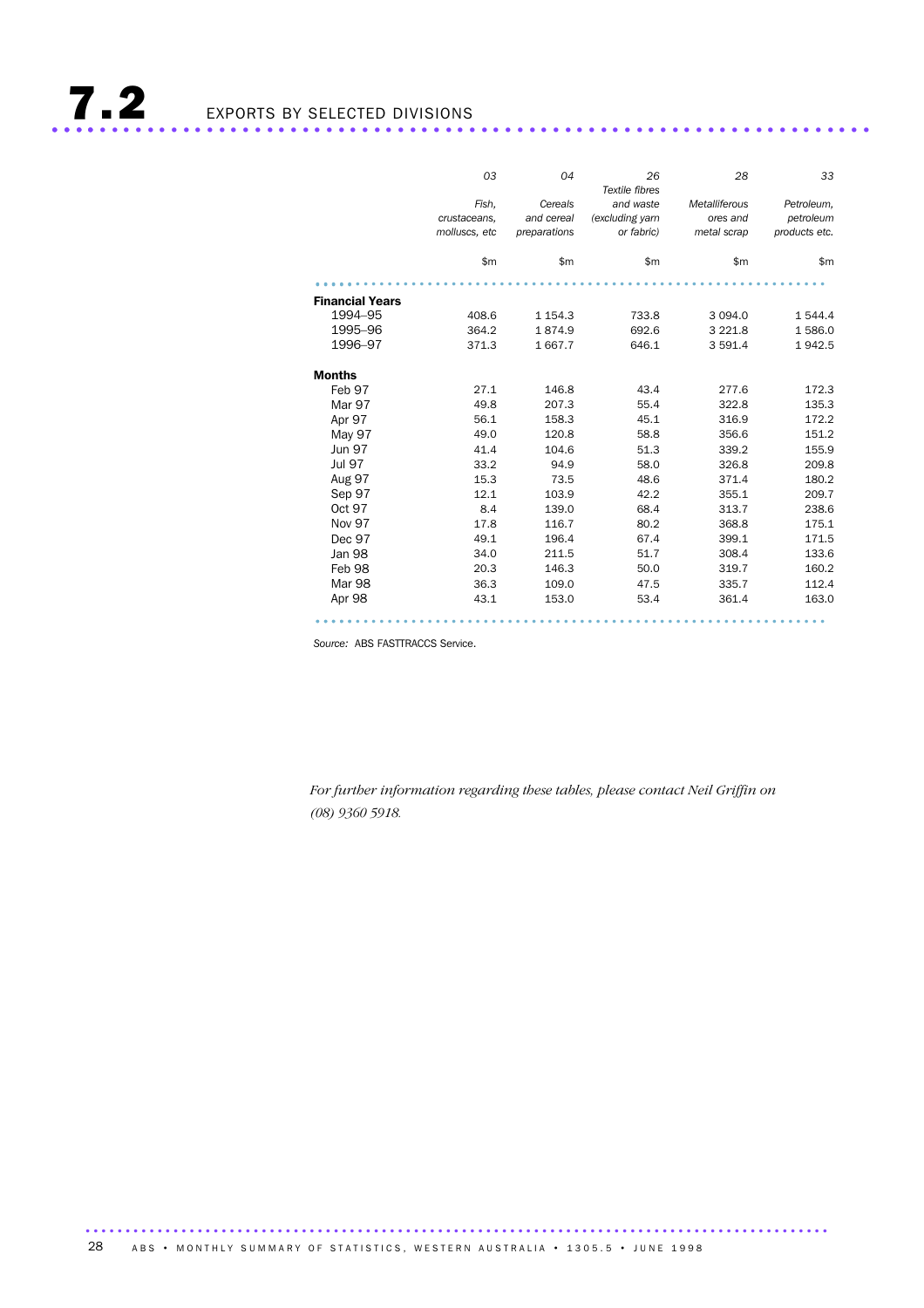

#### WESTERN AUSTRALIA....................................

PERTH STATISTICAL DIVISION...............

|                        | Passenger<br>vehicles | Light<br>commercial<br>vehicles | <b>Trucks</b><br>and<br>buses | Total(b) | Motorcycles<br>and<br>scooters | Total(b) | Motorcycles<br>and<br>scooters |
|------------------------|-----------------------|---------------------------------|-------------------------------|----------|--------------------------------|----------|--------------------------------|
| <b>Financial Years</b> |                       |                                 |                               |          |                                |          |                                |
| 1994-95                | 52 094                | 10 693                          | 2 1 6 8                       | 64 955   | 2 3 5 5                        | 52 167   | 1655                           |
| 1995-96                | 51 319                | 10838                           | 2 3 2 4                       | 64 481   | 2 4 4 1                        | 51 514   | 1648                           |
| 1996-97 p              | 56 984                | 10 828                          | 2 2 0 7                       | 70 019   | 2692                           | 54 721   | 1837                           |
| <b>Months</b>          |                       |                                 |                               |          |                                |          |                                |
| Feb 97                 | 4 760                 | 989                             | 186                           | 5935     | 205                            | 4587     | 126                            |
| Mar 97                 | 4 1 6 7               | 874                             | 161                           | 5 2 0 2  | 213                            | 3966     | 153                            |
| Apr 97                 | 4670                  | 960                             | 221                           | 5851     | 188                            | 4478     | 115                            |
| May 97                 | 5072                  | 909                             | 183                           | 6 1 6 4  | 234                            | 5 0 8 9  | 162                            |
| <b>Jun 97</b>          | 5 2 6 7               | 1 2 5 4                         | 207                           | 6728     | 238                            | 5 0 6 3  | 173                            |
| Jul 97                 | 5 4 0 9               | 905                             | 173                           | 6487     | 185                            | 5 1 5 1  | 114                            |
| <b>Aug 97</b>          | 5 0 0 0               | 756                             | 181                           | 5937     | 208                            | 4 7 9 2  | 133                            |
| Sep 97                 | 5 3 3 9               | 786                             | 149                           | 6 2 9 7  | 196                            | 4977     | 129                            |
| Oct 97                 | 6 3 3 4               | 934                             | 220                           | 7488     | 436                            | 5832     | 352                            |
| Nov 97                 | 5 4 3 5               | 923                             | 175                           | 6533     | 290                            | 5 0 6 6  | 189                            |
| Dec 97                 | 5844                  | 946                             | 187                           | 6977     | 300                            | 5 3 5 6  | 180                            |
| Jan 98                 | 4860                  | 845                             | 158                           | 5863     | 232                            | 4 4 3 7  | 168                            |
| Feb 98                 | 5 1 4 3               | 956                             | 191                           | 6 2 9 0  | 258                            | 4 7 6 3  | 166                            |
| Mar 98                 | 5745                  | 1017                            | 197                           | 6959     | 241                            | 5 2 8 5  | 148                            |
| Apr 98                 | 5 0 5 9               | 929                             | 202                           | 6 189    | 290                            | 4 7 8 2  | 200                            |
|                        |                       |                                 |                               |          |                                |          |                                |

.....................................................................

(a) Excludes plant and equipment, caravans and trailers. (b) Excludes motor cycles.

*Source:* Unpublished New Motor Vehicle Registrations (9303.5.40.001).

# ..................................................................... .

## 8.2 **VEHICLE REGISTRATION STATISTICS** (a)

| PASSENGER | <b>OTHER</b> |
|-----------|--------------|
| VEHICLES  | VEHICLES     |

VEHICLES............. TOTAL................

|               | Original | Trend   | Original | Trend   | Original | Trend   |
|---------------|----------|---------|----------|---------|----------|---------|
| Months        |          |         |          |         |          |         |
| Feb 97        | 4 7 6 0  | 4 7 6 1 | 1 175    | 1098    | 5935     | 5959    |
| Mar 97        | 4 167    | 4813    | 1035     | 1 1 1 2 | 5 2 0 2  | 5925    |
| Apr 97        | 4670     | 4874    | 1 1 8 1  | 1 1 1 3 | 5851     | 5987    |
| May 97        | 5072     | 4953    | 1092     | 1 1 0 5 | 6 1 6 4  | 6058    |
| <b>Jun 97</b> | 5 2 6 7  | 5 0 5 2 | 1 2 5 4  | 1097    | 6521     | 6 1 4 9 |
| Jul 97        | 5 4 0 9  | 5 1 7 9 | 1078     | 1092    | 6487     | 6 2 7 1 |
| <b>Aug 97</b> | 5 0 0 0  | 5 3 1 5 | 937      | 1091    | 5937     | 6406    |
| Sep 97        | 5 3 3 9  | 5428    | 958      | 1098    | 6 2 9 7  | 6526    |
| Oct 97        | 6 3 3 4  | 5 4 9 5 | 1 1 5 4  | 1 1 0 7 | 7488     | 6 602   |
| <b>Nov 97</b> | 5 4 3 5  | 5 5 1 9 | 1098     | 1 1 2 2 | 6 5 3 3  | 6641    |
| Dec 97        | 5844     | 5 508   | 1 133    | 1 137   | 6977     | 6 645   |
| Jan 98        | 4860     | 5 4 8 9 | 1 0 0 3  | 1 1 5 2 | 5863     | 6641    |
| Feb 98        | 5 1 4 3  | 5 4 8 2 | 1 1 4 7  | 1 1 6 4 | 6 2 9 0  | 6646    |
| Mar 98        | 5 7 4 5  | 5 4 9 0 | 1 2 1 4  | 1 173   | 6959     | 6 6 6 3 |
| Apr 98        | 5 0 5 9  | 5 5 0 4 | 1 1 3 1  | 1 1 8 0 | 6 189    | 6684    |
|               |          |         |          |         |          |         |

.........................................................

(a) Excludes motorcycles, plant and equipment, caravans and trailers.

*Source:* Unpublished New Motor Vehicle Registrations (9303.5.40.001).

*For more information regarding these tables, please contact Cheryl Smith on*

 *(08) 9360 5242.*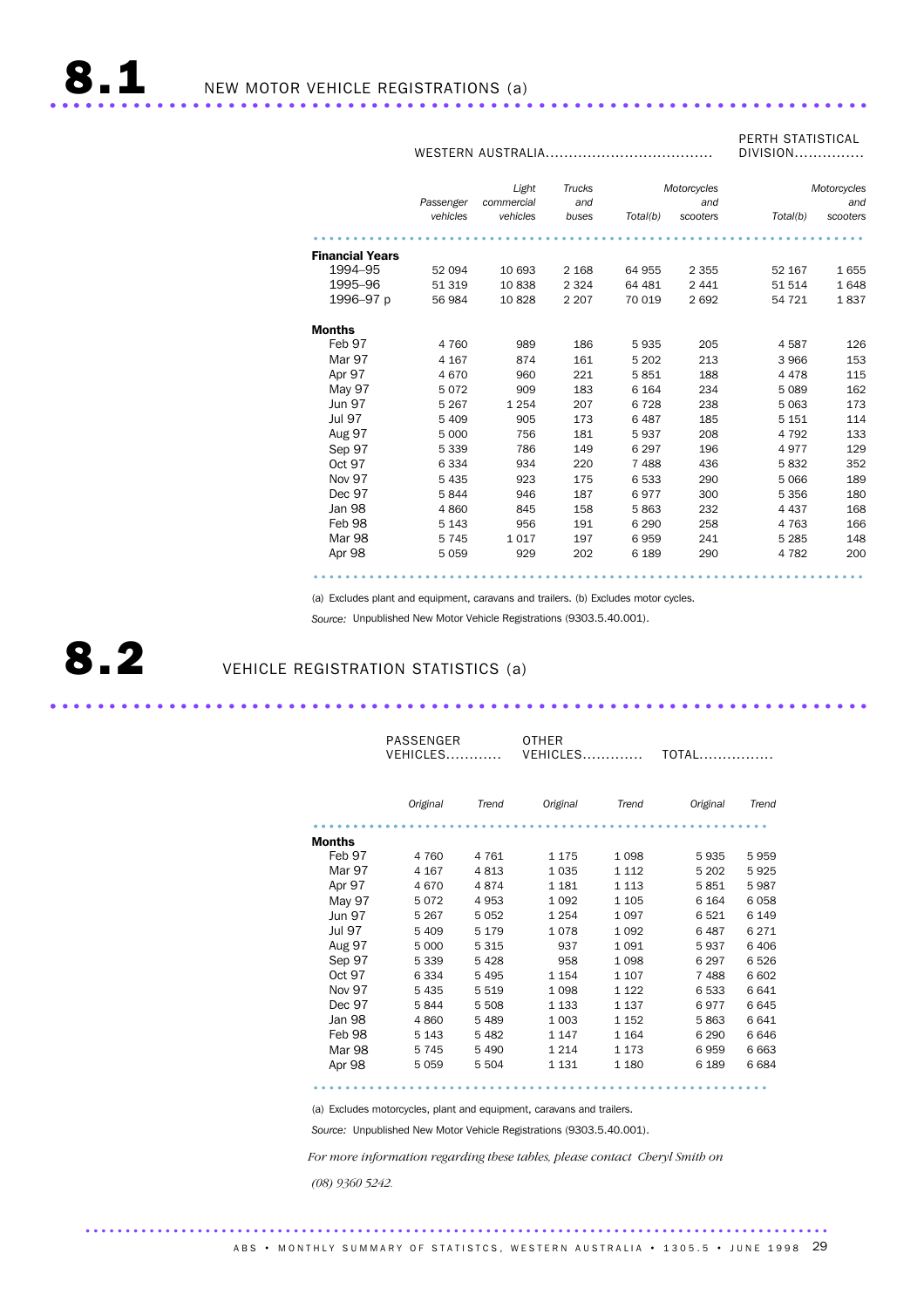|                        | Mining  | Manufacturing | Other<br>selected<br>industries | Original | Seasonally<br>adjusted |
|------------------------|---------|---------------|---------------------------------|----------|------------------------|
| <b>Financial Years</b> |         |               |                                 |          |                        |
| 1995–96                | 4 2 8 5 | 1046          | 2575                            | 7907     | 7899                   |
| 1996-97                | 4 1 5 8 | 625           | 1834                            | 6617     | 6635                   |
| <b>Quarters</b>        |         |               |                                 |          |                        |
| Sep 96                 | 865     | 162           | 505                             | 1532     | 1 7 1 6                |
| Dec 96                 | 1 0 6 3 | 166           | 581                             | 1810     | 1600                   |
| Mar 97                 | 1 0 6 3 | 145           | 323                             | 1531     | 1661                   |
| <b>Jun 97</b>          | 1 1 6 8 | 153           | 424                             | 1 745    | 1657                   |
| Sep 97                 | 1 1 9 0 | 194           | 426                             | 1810     | 2017                   |
| Dec 97                 | 1487    | 334           | 587                             | 2 4 0 8  | 2 1 3 3                |
|                        |         |               |                                 |          |                        |

SELECTED INDUSTRY............ TOTAL...............

*Source:* ABS Catalogue No. 5646.0.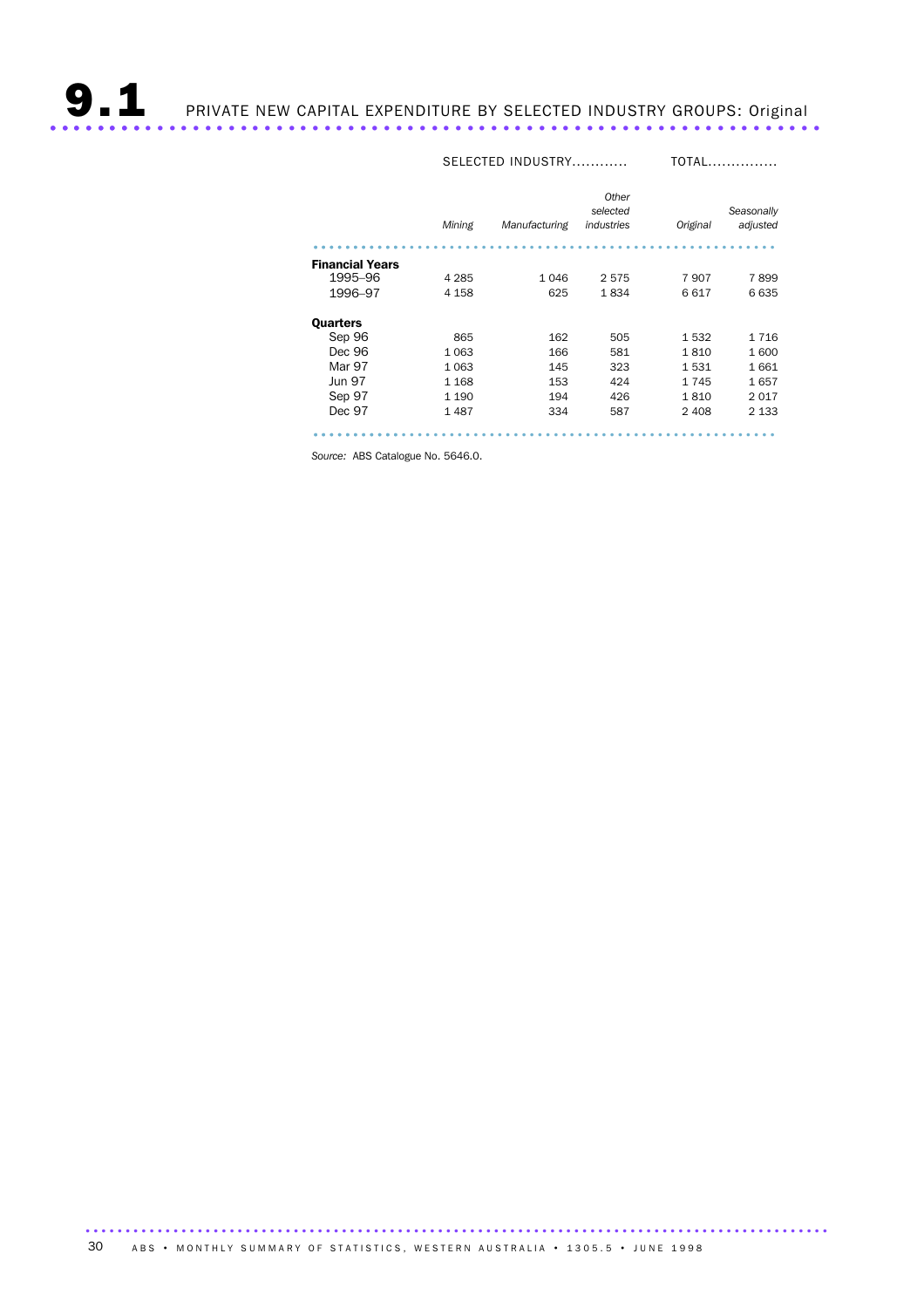|                                         |               |           | Current    |                |                 |            | Change from |
|-----------------------------------------|---------------|-----------|------------|----------------|-----------------|------------|-------------|
|                                         |               |           | Australian |                | Change from     | Figure one | one year    |
| Indicator                               | Period        | Unit      | figure     | Current figure | last period (%) | year ago   | ago(%)      |
|                                         |               |           |            |                |                 |            |             |
| <b>Population</b>                       |               |           |            |                |                 |            |             |
| Estimated resident population           | Sep qtr 97 p  | '000      | 18 588.6   | 1805.4         | 0.4             | 1773.2     | 1.8         |
| Natural increase                        | Sep qtr 97 p  | No.       | 26 045     | 2935           | $-23.8$         | 3 1 0 8    | $-5.6$      |
| <b>Tourism</b>                          |               |           |            |                |                 |            |             |
| Hotels and motels, etc with facilities  |               |           |            |                |                 |            |             |
| Guest arrivals                          | Dec qtr 97    | '000      | 8 2 8 5.4  | 616.1          | 0.1             | 619.6      | $-0.6$      |
| Guest rooms available                   | Dec gtr 97    | No.       | 180 797    | 16 29 6        | 0.1             | 15 996     | 1.9         |
| Room occupancy rates                    | Dec qtr 97    | $\%$      | 58.2       | 58.7           | 1.4             | 60.3       | $-2.7$      |
| Overseas visitors                       |               |           |            |                |                 |            |             |
| Short-term arrivals                     | Mar 98        | No.       | 338 557    | 33 270         | 2.2             | 35 670     | -6.7        |
| Long-term arrivals                      | Mar 98        | No.       | 6780       | 610            | $-79.5$         | 590        | 3.4         |
| <b>Resident Departures</b>              |               |           |            |                |                 |            |             |
| Short-term departures                   | Mar 98        | No.       | 246 550    | 31 390         | 25.1            | 27 960     | 12.2        |
| Long-term departures                    | Mar 98        | No.       | 6878       | 680            | $-1.4$          | 730        | $-6.8$      |
| <b>Employment</b>                       |               |           |            |                |                 |            |             |
| <b>Employed persons</b>                 |               |           |            |                |                 |            |             |
| Trend                                   | May 98        | '000      | 8 5 5 9.4  | 878.7          | 0.2             | 851.2      | 3.2         |
| Unemployed persons                      |               |           |            |                |                 |            |             |
| Trend                                   | May 98        | '000      | 746.5      | 65.8           | 1.5             | 63.8       | 3.1         |
| Participation rate                      |               |           |            |                |                 |            |             |
| Trend                                   | <b>May 98</b> | %         | 63.1       | 66.6           | 0.6             | 65.9       | 0.7         |
| Unemployment rate                       |               |           |            |                |                 |            |             |
| Trend                                   | <b>May 98</b> | $\%$      | 8.0        | 6.9            | 0.0             | 7.0        | $-0.1$      |
| Full-time adult average weekly earnings |               |           |            |                |                 |            |             |
| Trend                                   |               |           |            |                |                 |            |             |
| Males                                   | Feb 98        | \$        | 824.30     | 846.70         | 0.9             | 809.50     | 4.6         |
| Females                                 | Feb 98        | \$        | 655.40     | 618.90         | 0.6             | 600.80     | 3.0         |
| Persons                                 | Feb 98        | \$        | 761.10     | 761.20         | 0.8             | 735.00     | 3.6         |
| Retail                                  |               |           |            |                |                 |            |             |
| Monthly retail turnover                 | Apr 98        | \$m       | 10 970.9   | 1 101.1        | 2.2             | 1 0 6 0.1  | 3.9         |
| Original<br>Trend                       | Apr 98        | \$m       | 11 334.1   | 1 1 3 7 . 4    | 0.2             | 1 1 1 4.9  | 2.0         |
| <b>Construction</b>                     |               |           |            |                |                 |            |             |
| <b>Building Approvals</b>               |               |           |            |                |                 |            |             |
| <b>Dwelling Units</b>                   | Apr 98        | No        | 13 919     | 1576           | $-9.7$          | 1626       | $-3.0$      |
| Value of all building                   | Apr 98        | \$m       | 3 0 8 2.4  | 218.0          | $-13.3$         | 254.8      | $-14.4$     |
| House Price Indexes                     |               |           |            |                |                 |            |             |
| Materials used in house building        | Mar qtr 98    | Index No. | 118.7      | 115.7          | $-0.1$          | 115.3      | 0.3         |
| <b>Established houses</b>               | Mar qtr 98    | Index No. | 124.2      | 113.7          | 0.8             | 110.4      | 3.0         |
| Project homes                           | Mar qtr 98    | Index No. | 110.4      | 102.5          | 1.1             | 101.2      | 1.3         |
| <b>Mineral Exploration</b>              |               |           |            |                |                 |            |             |
| Gold                                    | Dec qtr 97    | \$m       | 163.9      | 109.6          | $-20.7$         | 147.9      | $-25.9$     |
| Other minerals                          | Dec gtr 97    | \$m\$     | 118.1      | 52.7           | 18.4            | 39.8       | 32.4        |
| <b>Overseas Trade</b>                   |               |           |            |                |                 |            |             |
| Imports                                 | Apr 98        | \$m       | 7 442.2    | 784.8          | 6.4             | 577.6      | 35.8        |
| <b>Exports</b>                          | Apr 98        | \$m       | 7 2 2 5.4  | 1993.7         | 2.5             | 1 608.5    | 24.0        |
| <b>Transport</b>                        |               |           |            |                |                 |            |             |
| Passenger vehicle registrations         |               |           |            |                |                 |            |             |
| Original                                | Apr 98        | No.       | 50 735     | 5 0 5 9        | $-11.9$         | 4 6 7 0    | 12.1        |
| Trend                                   | Apr 98        | No.       | 54 456     | 5 5 0 4        | 0.3             | 4874       | $1.3\,$     |
| Total registrations                     |               |           |            |                |                 |            |             |
| Original                                | Apr 98        | No.       | 60 647     | 6 1 8 9        | $-25.4$         | 5851       | 12.5        |
| Trend                                   | Apr 98        | No.       | 64 866     | 6684           | 0.3             | 5987       | 1.0         |
| <b>Finance</b>                          |               |           |            |                |                 |            |             |
| Private New Capital Expenditure         |               |           |            |                |                 |            |             |
| Original                                | Dec qtr 97    | \$m       | 12 791     | 2 4 0 8        | 33.0            | 1810       | 33.0        |
| Seasonally adjusted                     | Dec qtr 97    | \$m       | 11813      | 2 1 3 3        | 5.8             | 1 600      | 33.3        |

#### WESTERN

AUSTRALIA......................................